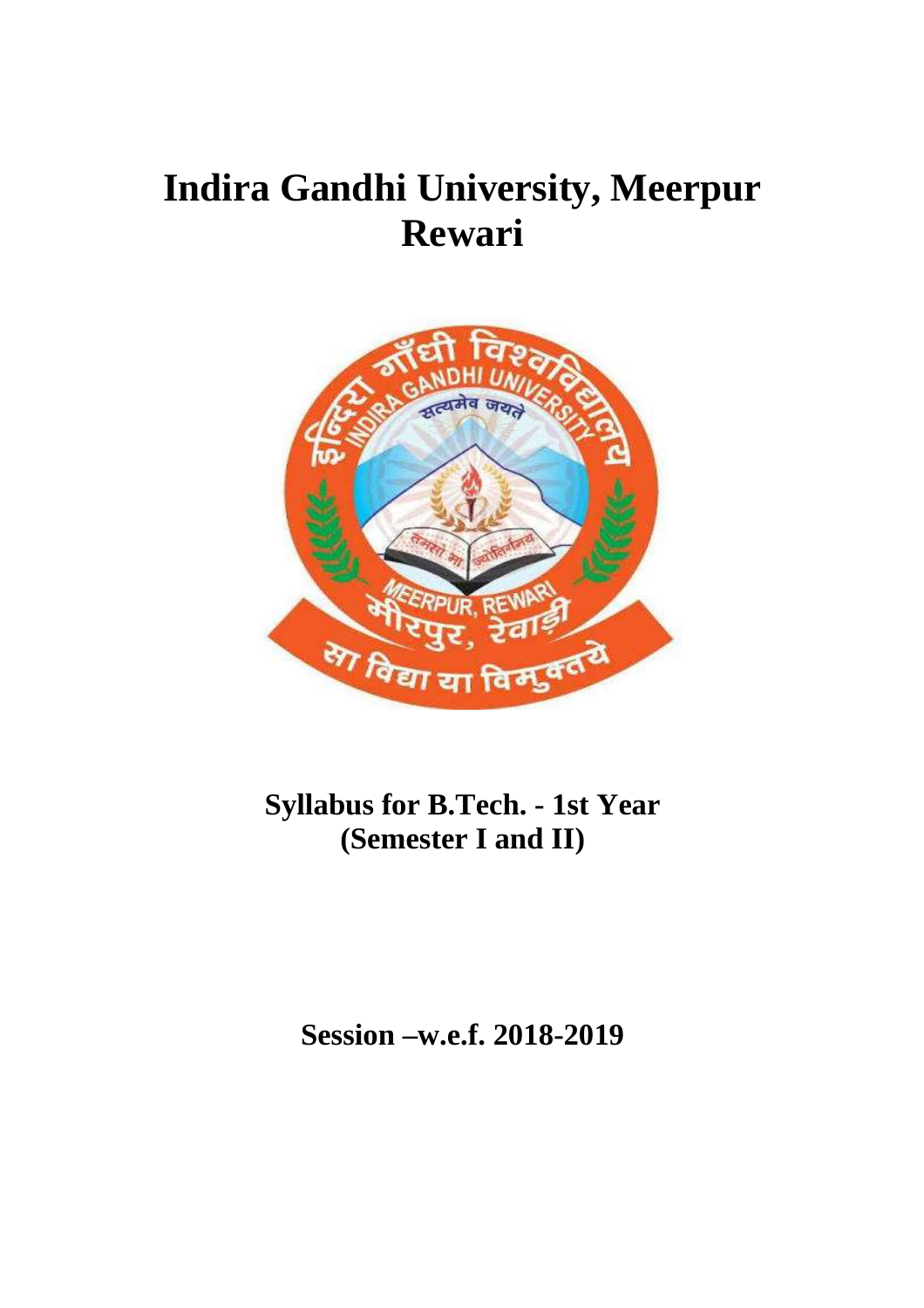# **INDIRA GANDHI UNIVERSITY, MEERPUR, REWARI**

# **SCHEME OF STUDIES AND EXAMINATION**

# **Bachelor of Technology**

# **Scheme effective from 2018-19**

# **SEMESTER 1st (COMMON FOR ALL BRANCHES)**

| Sr.<br>No.      | Category                         | Course<br>Notation | <b>Course Code</b> | <b>Course Title</b>                              |                | Hours per<br>week |                | Total<br>Contact | Credi<br>t       |                          |                 | <b>Examination Schedule (Marks)</b> |                 | Duration<br>of Exam |
|-----------------|----------------------------------|--------------------|--------------------|--------------------------------------------------|----------------|-------------------|----------------|------------------|------------------|--------------------------|-----------------|-------------------------------------|-----------------|---------------------|
|                 |                                  |                    |                    |                                                  | L              | $\mathbf T$       | $\overline{P}$ | hrs/week         |                  | Mark of<br>Class<br>work | Theory          | Practical                           | Total           | (Hours)             |
| $\mathbf{1}$    | Basic<br>Science                 | $\overline{A}$     | Refer to Table 1   | Physics-1                                        | $\overline{3}$ | $\mathbf{1}$      | $\overline{0}$ | $\overline{4}$   | $\overline{4}$   | 25                       | 75              |                                     | 100             | $\overline{3}$      |
|                 | Course                           | $\, {\bf B}$       | <b>BSC-CH-101</b>  | Chemistry-1                                      | $\overline{3}$ | 1                 | $\overline{0}$ | $\overline{4}$   | $\overline{4}$   | $\overline{25}$          | $\overline{75}$ |                                     | 100             | $\overline{3}$      |
| 2               | Basic<br>Science<br>Course       | $\overline{C}$     | Refer to Table 2   | Mathematics-I                                    | $\overline{3}$ |                   | $\overline{0}$ | $\overline{4}$   | $\overline{4}$   | 25                       | $\overline{75}$ |                                     | 100             | $\overline{3}$      |
| $\overline{3}$  | Engineering<br>Science<br>Course | $\mathbf{A}$       | <b>ESC-EE-101</b>  | <b>Basic</b><br>Electrical<br>Engineering        | 3              |                   | $\Omega$       | $\overline{4}$   | $\overline{4}$   | $\overline{25}$          | $\overline{75}$ |                                     | 100             | $\overline{3}$      |
|                 | Engineering<br>Science<br>Course | $\mathbf{B}$       | Refer to Table 3   | Programming<br>for Problem<br>Solving            | 3              | $\theta$          | $\Omega$       | $\overline{3}$   | $\overline{3}$   | $\overline{25}$          | $\overline{75}$ |                                     | 100             | $\overline{3}$      |
| $\overline{4}$  | Engineering<br>Science<br>Course | $\overline{A}$     | <b>ESC-ME-101</b>  | Engineering<br>Graphics &<br>Design              | $\mathbf{1}$   | $\overline{0}$    | $\overline{4}$ | 5                | $\overline{3}$   | 25                       |                 | 75                                  | 100             | $\overline{3}$      |
|                 |                                  | $\, {\bf B}$       | <b>ESC-ME-102</b>  | Workshop<br>Technology                           |                | $\overline{0}$    | $\mathbf{0}$   | 1                |                  | 25                       | 75              |                                     | 100             | $\overline{3}$      |
| $5\overline{)}$ | <b>Basic</b><br>Science          | $\mathbf{A}$       | Refer to Table 1   | Physics Lab-1                                    | $\overline{0}$ | $\overline{0}$    | 3              | $\overline{3}$   | 1.5              | $\overline{25}$          |                 | 25                                  | $\overline{50}$ | $\overline{3}$      |
|                 | Course                           | $\overline{B}$     | <b>BSC-CH-102</b>  | Chemistry<br>Lab-1                               | $\overline{0}$ | $\overline{0}$    | $\overline{3}$ | $\overline{3}$   | $\overline{1.5}$ | $\overline{25}$          |                 | $\overline{25}$                     | 50              | $\overline{3}$      |
| 6               | Engineering<br>Science<br>Course | $\mathbf{A}$       | <b>ESC-EE-102</b>  | <b>Basic</b><br>Electrical<br>Engineering<br>Lab | $\overline{0}$ | $\overline{0}$    | $\overline{2}$ | $\overline{2}$   |                  | $\overline{25}$          |                 | $\overline{25}$                     | $\overline{50}$ | $\overline{3}$      |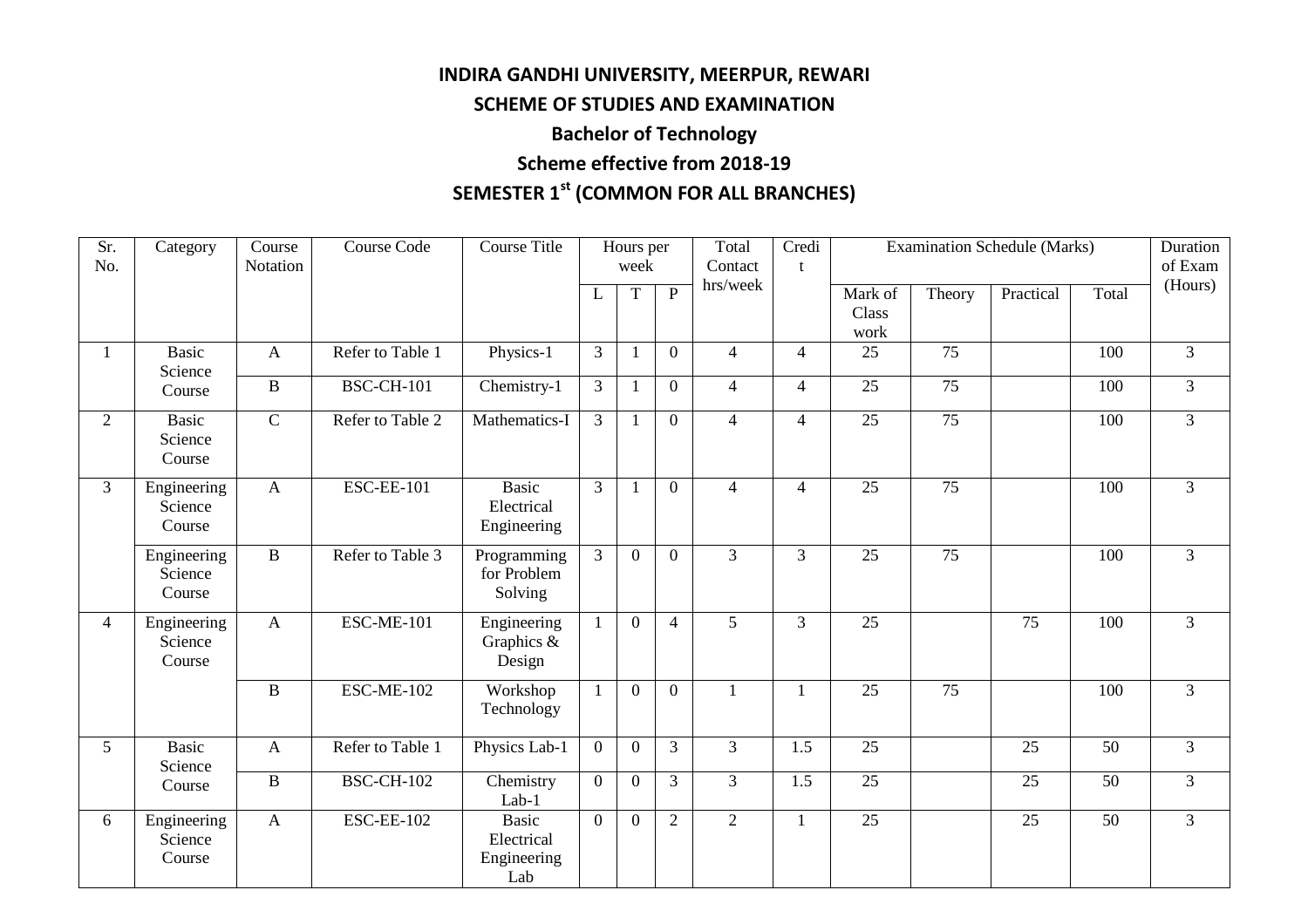|   |                                                                            | B            | Refer to Table 3 | Programming<br>in C Lab        | $\mathbf{0}$ |          | 4        | 4                   |        | 25      |         | 25     | 50      | 3 |
|---|----------------------------------------------------------------------------|--------------|------------------|--------------------------------|--------------|----------|----------|---------------------|--------|---------|---------|--------|---------|---|
|   | Engineering<br>Science<br>Course                                           | B            | ESC-ME-103       | Manufacturing<br>Practices Lab | $\mathbf{0}$ | $\theta$ | 4        |                     | ⌒      | 25      |         | 25     | 50      | 3 |
| 8 | Humanities<br>and Social<br>science<br>including<br>Managemen<br>t courses | $\mathsf{C}$ | HSMC-ENG-101     | English                        | 2            | $\theta$ | $\theta$ | $\bigcap$<br>Ζ      | $\sim$ | 25      | 75      |        | 100     | 3 |
|   |                                                                            |              |                  |                                |              |          |          | <b>TOTAL CREDIT</b> | 19.5   | 175/200 | 300/375 | 125/75 | 600/650 |   |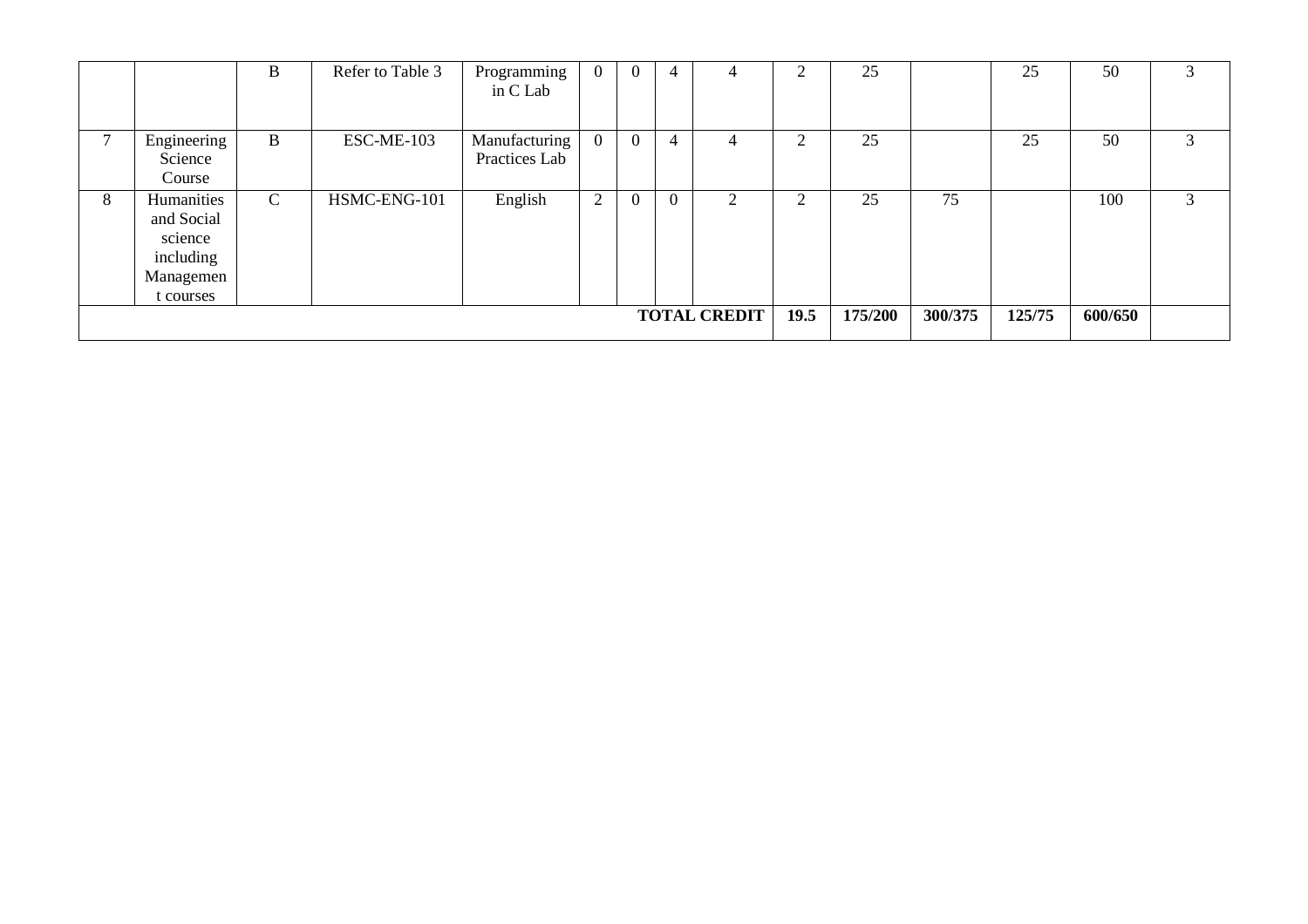# **INDIRA GANDHI UNIVERSITY, MEERPUR, REWARI**

# **SCHEME OF STUDIES AND EXAMINATION**

# **Bachelor of Technology**

# **Scheme effective from 2018-19**

# **SEMESTER 2nd (COMMON FOR ALL BRANCHES)**

| Sr.<br>No.     | Category                          | Course<br>Notation | Course Code       | <b>Course Title</b>                              |                | Hours per<br>week |                | Total<br>Contact | Credit           |                          |                 | <b>Examination Schedule (Marks)</b> |                 | Duration<br>of Exam |
|----------------|-----------------------------------|--------------------|-------------------|--------------------------------------------------|----------------|-------------------|----------------|------------------|------------------|--------------------------|-----------------|-------------------------------------|-----------------|---------------------|
|                |                                   |                    |                   |                                                  | L              | T                 | $\overline{P}$ | hrs/week         |                  | Mark of<br>Class<br>work | Theory          | Practical                           | Total           | (Hours)             |
| 1              | <b>Basic</b><br>Science           | B                  | Refer to Table 1  | Physics-1                                        | $\mathfrak{Z}$ | $\mathbf{1}$      | $\overline{0}$ | $\overline{4}$   | $\overline{4}$   | 25                       | $\overline{75}$ |                                     | 100             | $\overline{3}$      |
|                | Course                            | $\mathbf{A}$       | <b>BSC-CH-101</b> | Chemistry-1                                      | $\overline{3}$ | -1                | $\mathbf{0}$   | $\overline{4}$   | $\overline{4}$   | $\overline{25}$          | $\overline{75}$ |                                     | 100             | $\overline{3}$      |
| $\overline{2}$ | <b>Basic</b><br>Science<br>Course | $\overline{C}$     | Refer to Table 2  | Mathematics-<br>$\mathbf{I}$                     | $\overline{3}$ | $\mathbf{1}$      | $\overline{0}$ | $\overline{4}$   | $\overline{4}$   | 25                       | $\overline{75}$ |                                     | 100             | $\overline{3}$      |
| 3              | Engineering<br>Science<br>Course  | $\, {\bf B}$       | <b>ESC-EE-101</b> | <b>Basic</b><br>Electrical<br>Engineering        | $\overline{3}$ | $\mathbf{1}$      | $\overline{0}$ | $\overline{4}$   | $\overline{4}$   | $\overline{25}$          | 75              |                                     | 100             | $\overline{3}$      |
|                | Engineering<br>Science<br>Course  | $\mathbf{A}$       | Refer to Table 3  | Programming<br>for Problem<br>Solving            | 3              | $\mathbf{0}$      | $\overline{0}$ | $\overline{3}$   | $\overline{3}$   | 25                       | $\overline{75}$ |                                     | 100             | $\overline{3}$      |
| $\overline{4}$ | Engineering<br>Science<br>Course  | $\bf{B}$           | <b>ESC-ME-101</b> | Engineering<br>Graphics $\&$<br>Design           |                | $\mathbf{0}$      | $\overline{4}$ | $\overline{5}$   | $\overline{3}$   | $\overline{25}$          |                 | $\overline{75}$                     | 100             | $\overline{3}$      |
|                |                                   | $\mathbf{A}$       | <b>ESC-ME-102</b> | Workshop<br>Technology                           |                | $\mathbf{0}$      | $\overline{0}$ | $\mathbf{1}$     | $\mathbf{1}$     | 25                       | 75              |                                     | 100             | 3                   |
| 6              | <b>Basic</b><br>Science           | $\bf{B}$           | Refer to Table 1  | Physics Lab-1                                    | $\overline{0}$ | $\overline{0}$    | $\overline{3}$ | $\overline{3}$   | $\overline{1.5}$ | $\overline{25}$          |                 | 25                                  | $\overline{50}$ | $\overline{3}$      |
|                | Course                            | $\mathbf{A}$       | <b>BSC-CH-102</b> | Chemistry<br>$Lab-1$                             | $\overline{0}$ | $\overline{0}$    | $\overline{3}$ | $\overline{3}$   | 1.5              | 25                       |                 | 25                                  | 50              | $\overline{3}$      |
| $\tau$         | Engineering<br>Science<br>Course  | $\bf{B}$           | <b>ESC-EE-102</b> | <b>Basic</b><br>Electrical<br>Engineering<br>Lab | $\overline{0}$ | $\mathbf{0}$      | $\overline{2}$ | $\overline{2}$   | $\mathbf{1}$     | $\overline{25}$          |                 | $\overline{25}$                     | 50              | $\overline{3}$      |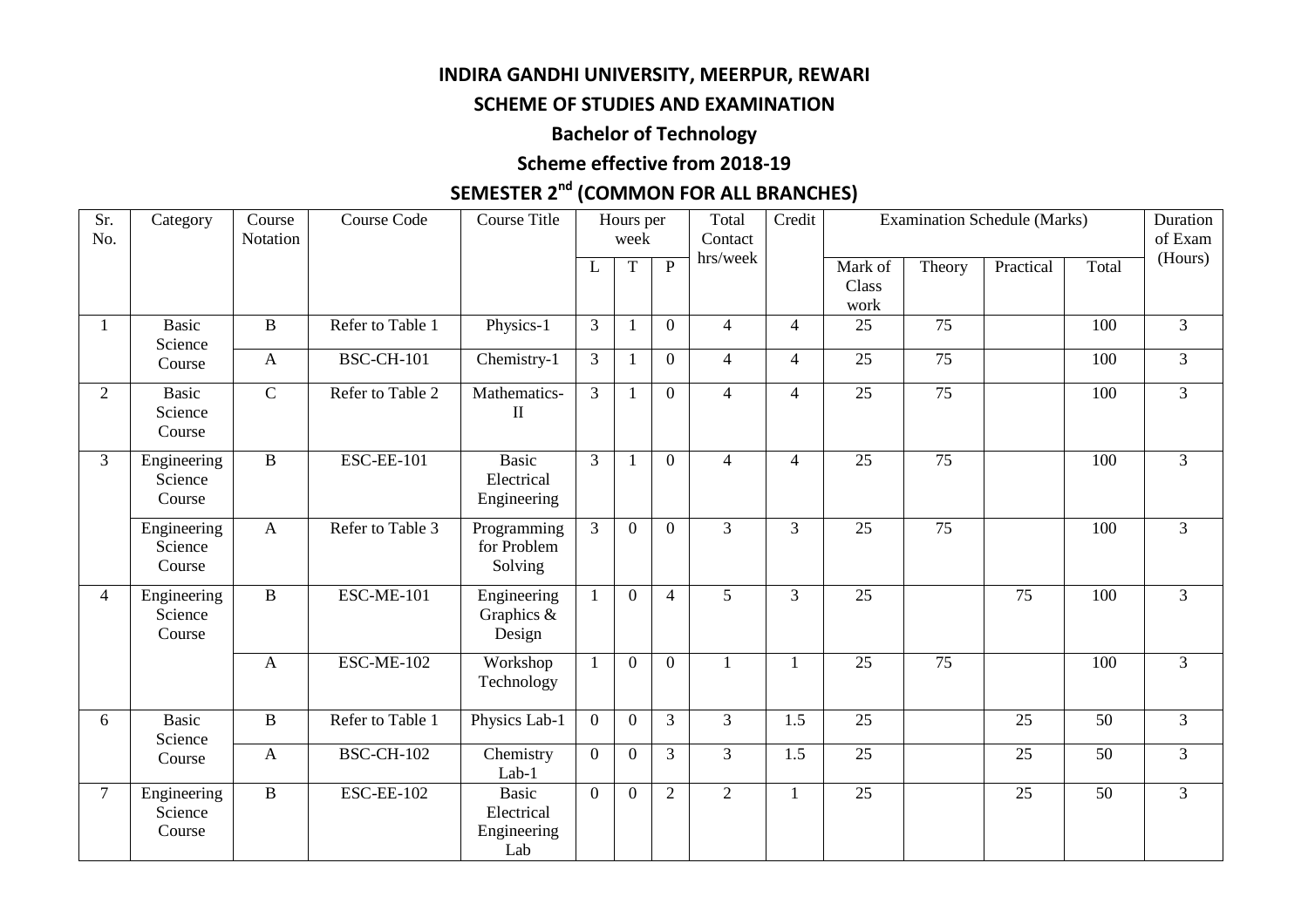|    |                                                                           | A             | Refer to Table 3 | Programming<br>in C Lab        | $\boldsymbol{0}$ | $\mathbf{0}$   | 4 | 4                   | ◠        | 25      |         | 25     | 50      | $\sim$<br>J.  |
|----|---------------------------------------------------------------------------|---------------|------------------|--------------------------------|------------------|----------------|---|---------------------|----------|---------|---------|--------|---------|---------------|
| 8  | Humanities<br>and Social<br>science<br>including<br>Management<br>courses | $\mathcal{C}$ | HSMC-ENG-102     | Language Lab                   | $\mathbf{0}$     | $\overline{0}$ | ◠ | 2                   |          | 25      |         | 25     | 50      | $\mathcal{F}$ |
| -9 | Engineering<br>Science<br>Course                                          | A             | ESC-ME-103       | Manufacturing<br>Practices Lab | $\overline{0}$   | $\overline{0}$ | 4 | 4                   | $\gamma$ | 25      |         | 25     | 50      | 3             |
|    |                                                                           |               |                  |                                |                  |                |   | <b>TOTAL CREDIT</b> | 18.5     | 200/175 | 225/300 | 175/75 | 600/500 |               |

**Note:**Examiner will set nine questions in total. Question one will be compulsory. Question one will have 10 parts of 2.5 marks from all units and remaining eight questions of 12.5 marks each to be set by taking two questions from each unit. The students have to attempt five questions in total, first being compulsory and selecting one from each Unit.

# **Important Notes:**

- 1. Significance of the Course Notations used in this scheme
	- $C =$  These courses are common to both the groups (Group-A and Group –B).
	- A = Other compulsory courses for Group-A.
	- B = Other compulsory courses for Group-B.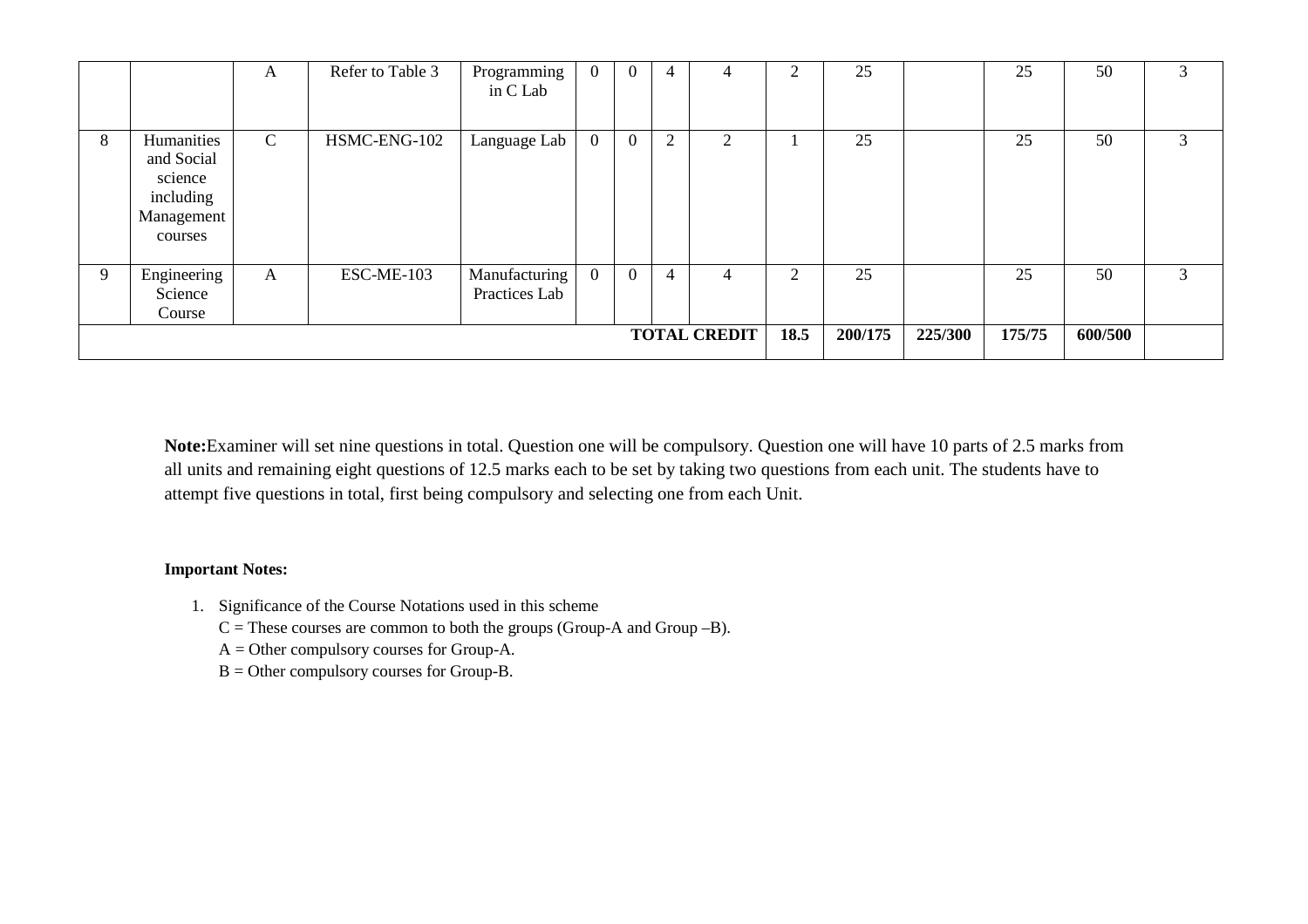# **Course code for different branches**

# **Table 1**

| Sr.              | <b>Course Name</b>                                               | <b>Course Code</b> | <b>Branch</b>                                                                                                                                                                                                                                                                                                                                                               |
|------------------|------------------------------------------------------------------|--------------------|-----------------------------------------------------------------------------------------------------------------------------------------------------------------------------------------------------------------------------------------------------------------------------------------------------------------------------------------------------------------------------|
| No.<br>1.        | IntroductiontoElectromagnetic Theory                             | BSC-PHY-101        | Electronics and Communication Engineering<br>$\bullet$<br>Electronics and Computer Engineering<br>$\bullet$<br>Electronics and Telecommunication Engineering<br>$\bullet$<br><b>Mechanical Engineering</b><br>$\bullet$<br>Fire Technology and Safety Engineering<br>$\bullet$<br>Mechanical and Automation Engineering<br>$\bullet$<br>Automobile Engineering<br>$\bullet$ |
| $\overline{2}$ . | WavesandOptics&QuantumMechanics                                  | <b>BSC-PHY-102</b> | <b>Electrical Engineering</b><br>$\bullet$<br><b>Electronics and Electrical Engineering</b><br>$\bullet$                                                                                                                                                                                                                                                                    |
| 3.               | <b>Semiconductor Physics</b>                                     | BSC-PHY-103        | <b>Computer Science Engineering</b><br>$\bullet$<br><b>Information Technology</b><br><b>Computer Science and Information Technology</b><br>$\bullet$                                                                                                                                                                                                                        |
| 4.               | Mechanics                                                        | BSC-PHY-104        | Civil Engineering<br>$\bullet$<br>Printing Technology<br>$\bullet$                                                                                                                                                                                                                                                                                                          |
| 5.               | Optics, Optical Fibre, Magnetism and<br><b>Quantum Mechanics</b> | BSC-PHY-105        | <b>Bio-Technology Engineering</b><br>$\bullet$<br><b>Textile Technology</b><br>$\bullet$<br><b>Textile Chemistry</b><br>$\bullet$<br>Fashion and Apparel Engineering<br>$\bullet$                                                                                                                                                                                           |
| 6.               | Introduction to Electromagnetic<br>Theory (IEMT) Lab             | BSC-PHY-111        | Electronics and Communication Engineering<br>$\bullet$<br>Electronics and Computer Engineering<br>$\bullet$<br>Electronics and Telecommunication Engineering<br>$\bullet$<br>Mechanical Engineering<br>$\bullet$<br>Fire Technology and Safety Engineering<br>$\bullet$<br>Mechanical and Automation Engineering<br>$\bullet$<br>Automobile Engineering<br>$\bullet$        |
| 7.               | Wave Optics & Quantum Mechanics<br>Lab                           | BSC-PHY-112        | <b>Electrical Engineering</b><br>$\bullet$<br>Electronics and Electrical Engineering<br>$\bullet$                                                                                                                                                                                                                                                                           |
| 8.               | <b>Semiconductor Physics Lab</b>                                 | BSC-PHY-113        | <b>Computer Science Engineering</b><br>$\bullet$<br><b>Information Technology</b><br>$\bullet$<br>Computer Science and Information Technology<br>$\bullet$                                                                                                                                                                                                                  |
| 9.               | <b>Mechanics</b> Lab                                             | BSC-PHY-114        | Civil Engineering<br>$\bullet$<br>Printing Technology<br>$\bullet$                                                                                                                                                                                                                                                                                                          |
| 10.              | Optics, Optical Fibre, Magnetism and                             | BSC-PHY-115        | <b>Bio-Technology Engineering</b><br>$\bullet$                                                                                                                                                                                                                                                                                                                              |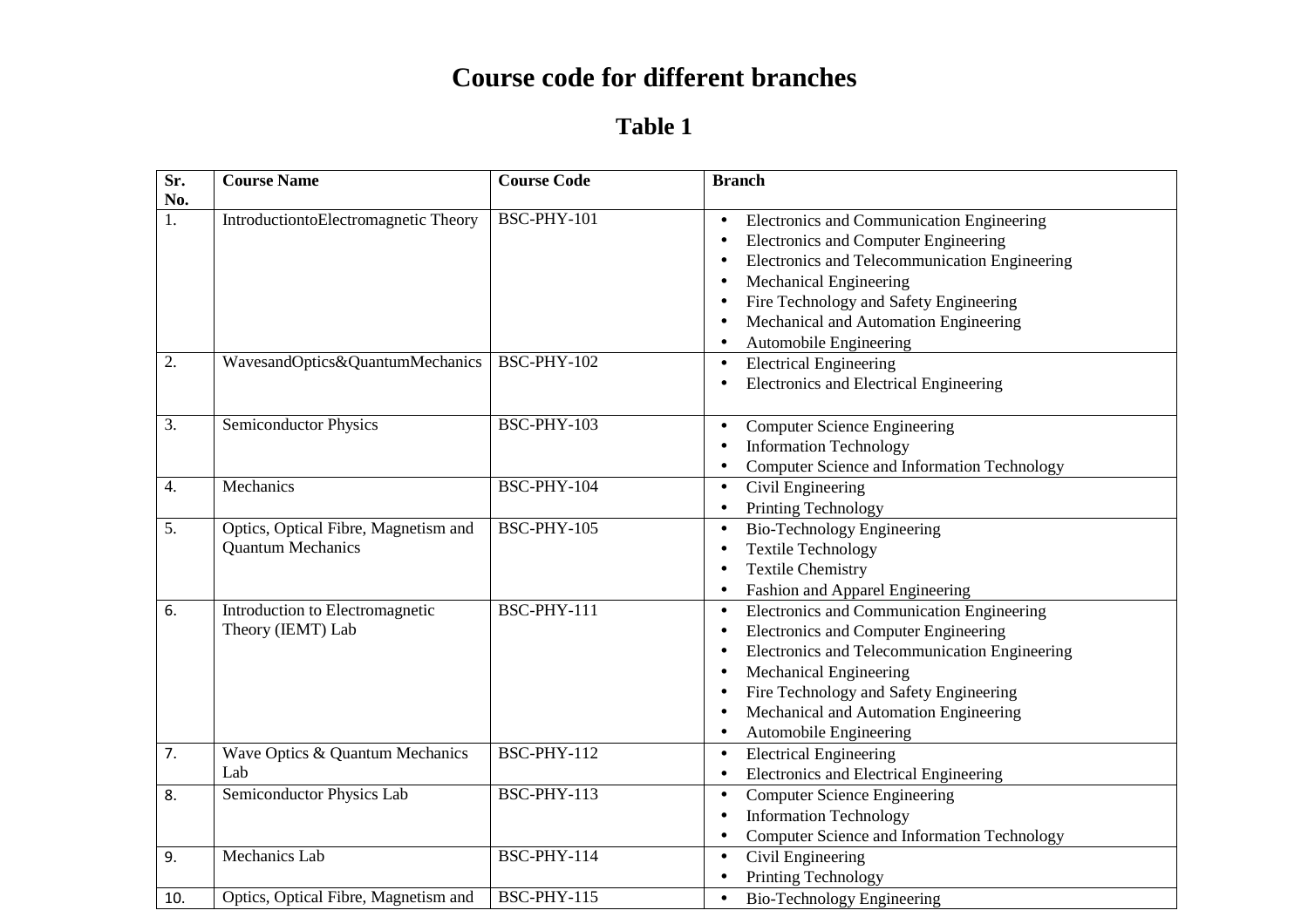| <b>Quantum Mechanics (OFMQ)</b> | <b>Textile Technology</b>              |
|---------------------------------|----------------------------------------|
|                                 | <b>Textile Chemistry</b>               |
|                                 | <b>Fashion and Apparel Engineering</b> |

# **Table 2**

| $\overline{\text{Sr.}}$ | <b>Course Name</b>                                                                     | <b>Course Code</b> | <b>Branch</b>                                                                                                                                                                                                                                                                                                                                                                                                                                                                                                                                                                                             |
|-------------------------|----------------------------------------------------------------------------------------|--------------------|-----------------------------------------------------------------------------------------------------------------------------------------------------------------------------------------------------------------------------------------------------------------------------------------------------------------------------------------------------------------------------------------------------------------------------------------------------------------------------------------------------------------------------------------------------------------------------------------------------------|
| No.<br>1.               | Math-I (Calculus and<br>Matrices)                                                      | BSC-MATH-101       | <b>Mechanical Engineering</b><br>$\bullet$<br>Electronics and Communication Engineering<br>$\bullet$<br>Civil Engineering<br>$\bullet$<br><b>Electrical Engineering</b><br>$\bullet$<br>Electronics and Electrical Engineering<br>$\bullet$<br>Printing Technology<br>$\bullet$<br>Automobile Engineering<br>$\bullet$<br>Mechanical and Automation Engineering<br><b>Electronics and Computer Engineering</b><br>Fire Technology and Safety Engineering<br>$\bullet$<br>Electronics and Telecommunication Engineering<br>$\bullet$<br><b>Textile Technology</b><br>$\bullet$<br><b>Textile Chemistry</b> |
| 2.                      | Math-I (Calculus and<br>Linear Algebra)                                                | BSC-MATH-103       | Fashion and Apparel Engineering<br>$\bullet$<br><b>Computer Science Engineering</b><br><b>Information Technology</b><br>Computer Science and Information Technology                                                                                                                                                                                                                                                                                                                                                                                                                                       |
| $\overline{3}$ .        | Math-I (Series, Matrices<br>and Calculus)                                              | BSC-MATH-105       | <b>Bio-Technology Engineering</b>                                                                                                                                                                                                                                                                                                                                                                                                                                                                                                                                                                         |
| 4.                      | Math-II (Multivariable<br>Calculus, Differential<br>equations and Complex<br>Analysis) | BSC-MATH-102       | Mechanical Engineering<br>$\bullet$<br>Electronics and Communication Engineering<br>$\bullet$<br>Civil Engineering<br>$\bullet$<br><b>Electrical Engineering</b><br>$\bullet$<br>Electronics and Electrical Engineering<br>$\bullet$<br>Printing Technology<br>$\bullet$<br>Automobile Engineering<br>$\bullet$<br>Mechanical and Automation Engineering<br>$\bullet$<br><b>Electronics and Computer Engineering</b><br>$\bullet$<br>Fire Technology and Safety Engineering<br>$\bullet$<br>Electronics and Telecommunication Engineering<br><b>Textile Technology</b><br><b>Textile Chemistry</b>        |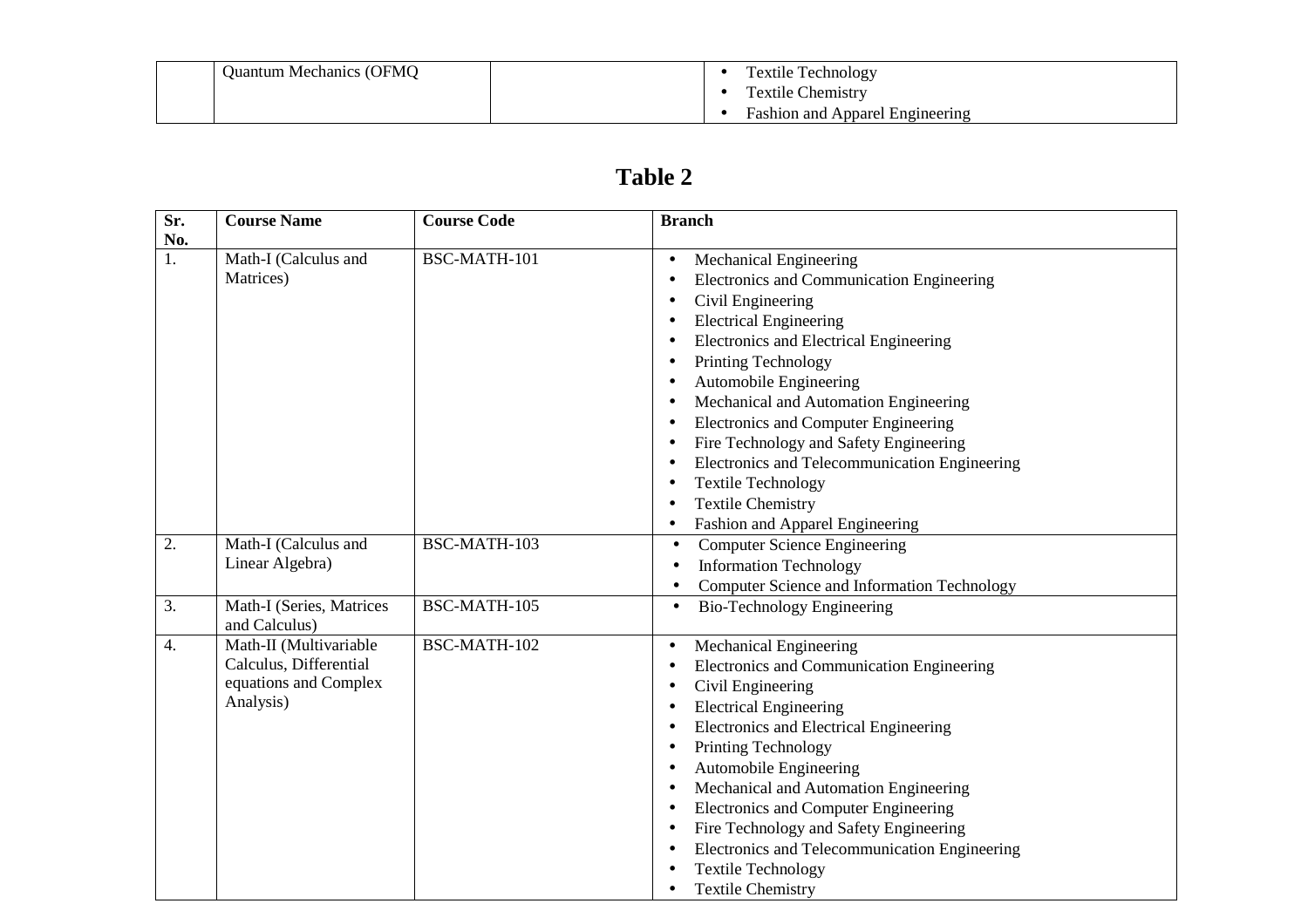|            |                            |              | <b>Fashion and Apparel Engineering</b>      |
|------------|----------------------------|--------------|---------------------------------------------|
| J.         | Math-II (Probability and   | BSC-MATH-104 | <b>Computer Science Engineering</b>         |
|            | Statistics)                |              | <b>Information Technology</b>               |
|            |                            |              | Computer Science and Information Technology |
| $\sigma$ . | Math-II (Vector Calculus,  | BSC-MATH-106 | Bio-Technology Engineering                  |
|            | Differential equations and |              |                                             |
|            | Laplace Transform)         |              |                                             |

| Sr.<br>No. | <b>Course Name</b>                 | <b>Course Code</b> | <b>Branch</b>                                                                                                                                                                                           |
|------------|------------------------------------|--------------------|---------------------------------------------------------------------------------------------------------------------------------------------------------------------------------------------------------|
| Ι.         | Programming for Problem<br>Solving | ESC-CSE101         | Computer Science and Engineering<br>Electronics and communication Engineering<br><b>Information Technology</b><br>Computer Science and Information Technology<br>Electronics and Electrical Engineering |
|            |                                    | ESC-CSE102         | For all remaining branches of B.Tech                                                                                                                                                                    |
| 2.         | Programming in C Lab               | ESC-CSE103         | Computer Science and Engineering<br>Electronics and communication Engineering<br><b>Information Technology</b><br>Computer Science and Information Technology<br>Electronics and Electrical Engineering |
|            |                                    | ESC-CSE104         | For all remaining branches of B.Tech                                                                                                                                                                    |

# **Table 3**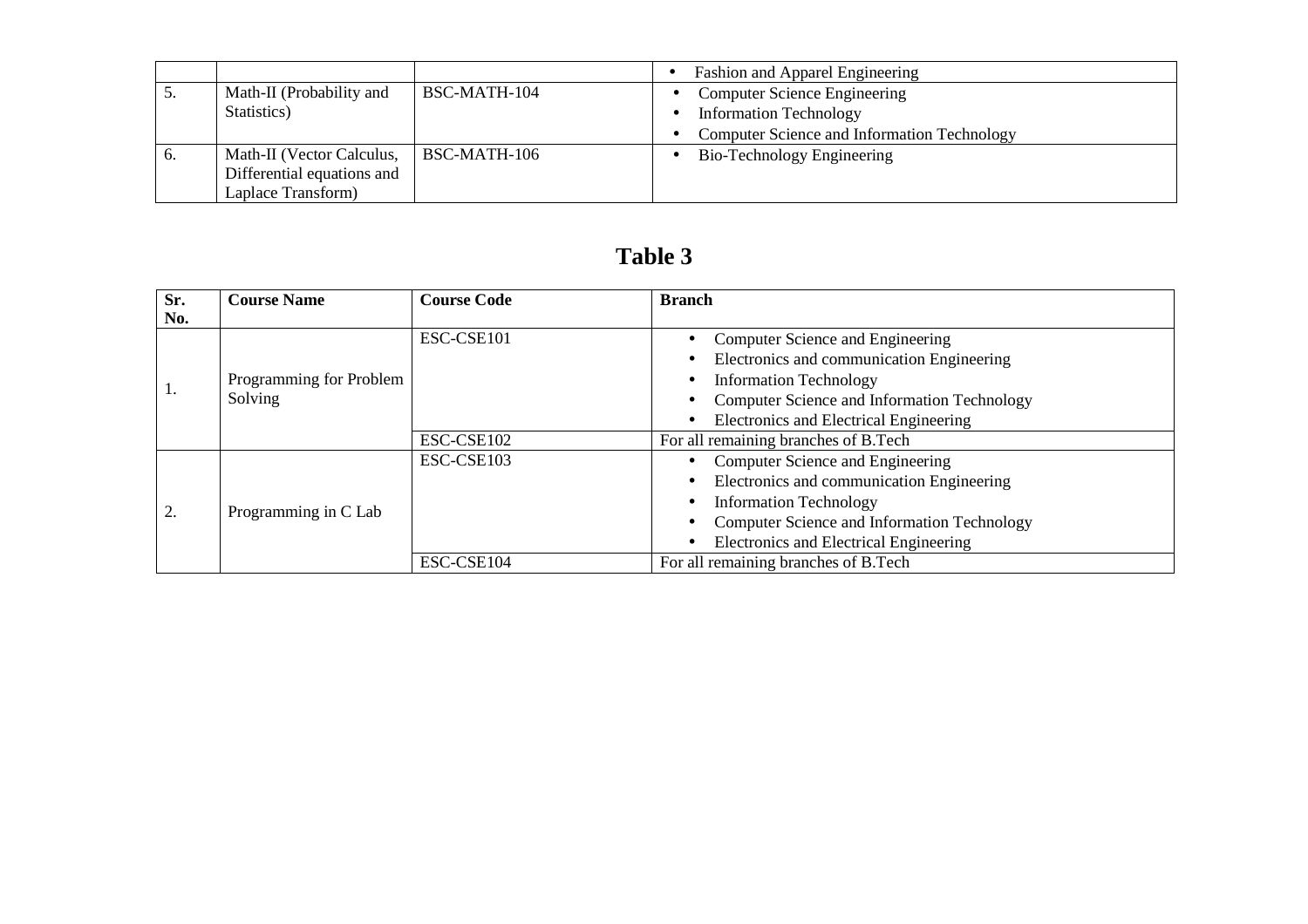# I. **Mandatory Induction program**

Induction program for students to be offered right at the start of the first year.

#### **3 weeks duration**

- Physical activity
- Creative Arts
- Universal Human Values
- Literary
- Proficiency Modules
- Lectures by Eminent People
- Visits to local Areas
- Familiarization to Dept./Branch & Innovations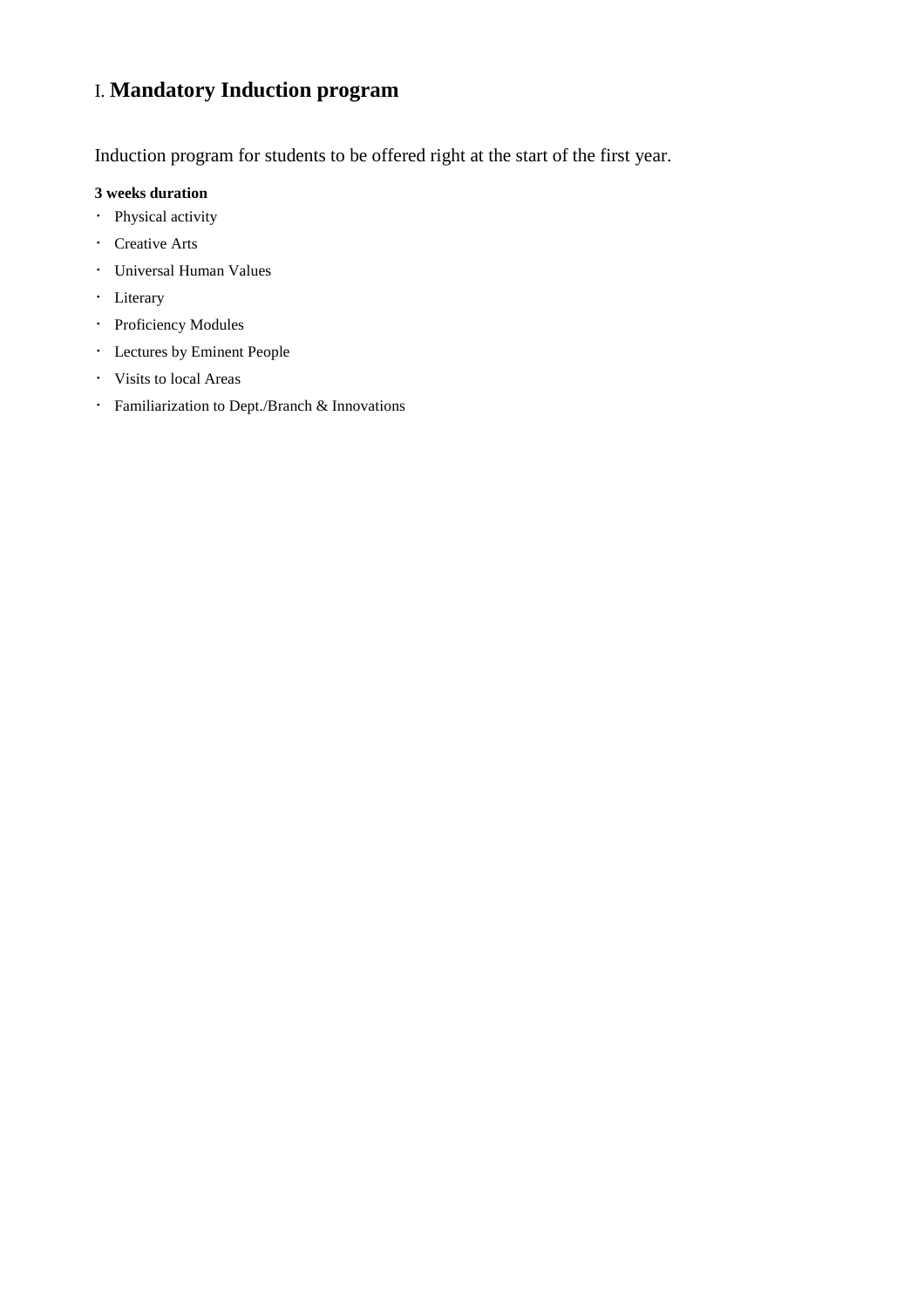| Coursecode                              | BSC-PHY-101                                                                                                                                                                                                                                                                                      |           |  |                |               |  |  |  |  |  |
|-----------------------------------------|--------------------------------------------------------------------------------------------------------------------------------------------------------------------------------------------------------------------------------------------------------------------------------------------------|-----------|--|----------------|---------------|--|--|--|--|--|
| <b>Basic Science Course</b><br>Category |                                                                                                                                                                                                                                                                                                  |           |  |                |               |  |  |  |  |  |
| Coursetitle                             | <b>Introductionto Electromagnetic Theory</b>                                                                                                                                                                                                                                                     |           |  |                |               |  |  |  |  |  |
| <b>Scheme and Credits</b>               | Т<br>P<br>L                                                                                                                                                                                                                                                                                      |           |  | <b>Credits</b> | Semester-I/II |  |  |  |  |  |
| 3<br>1                                  |                                                                                                                                                                                                                                                                                                  |           |  |                |               |  |  |  |  |  |
| Branches (B. Tech.)                     | Electronics and Communication Engineering<br>$\bullet$<br>Electronics and Computer Engineering<br>٠<br>Electronics and Telecommunication Engineering<br>٠<br>Mechanical Engineering<br>Fire Technology and Safety Engineering<br>Mechanical and Automation Engineering<br>Automobile Engineering |           |  |                |               |  |  |  |  |  |
| Class work                              | 25 Marks                                                                                                                                                                                                                                                                                         |           |  |                |               |  |  |  |  |  |
| Exam                                    | 75 Marks                                                                                                                                                                                                                                                                                         |           |  |                |               |  |  |  |  |  |
| Total                                   |                                                                                                                                                                                                                                                                                                  | 100 Marks |  |                |               |  |  |  |  |  |
| Duration of Exam                        | 03 Hours                                                                                                                                                                                                                                                                                         |           |  |                |               |  |  |  |  |  |

**Note:** Examiner will set nine questions in total. Question one will be compulsory. Question one will have 10 parts of 2.5 marks from all units and remaining eight questions of 12.5 marks each to be set by taking two questions from each unit. The students have to attempt five questions in total, first being compulsory and selecting one from each Unit.

#### **UNIT – I**

#### **Electrostatics in vacuum and linear dielectric medium**

Calculation of electric field and electrostatic potential for a charge distribution; Divergence and curl of electrostatic field; Laplace's and Poisson's equations for electrostatic potential Boundary conditions of electric field and electrostatic potential; energy of a charge distribution and its expression in terms of electric field.

Electrostatic field and potential of a dipole. Bound charges due to electric polarization; Electric displacement; boundary conditions on displacement.

#### **UNIT - II**

#### **Magnetostatics**

Bio-Savart law, Divergence and curl of static magnetic field; vector potential and calculating It for agiven magnetic field using Stokes 'theorem; the equation for the vector potential and its solution for given current densities.

Magneto statics In a linear magnetic medium: Magnetization and associated bound currents; auxiliary magnetic field; Boundary conditions on **B** and **H**. Solving for magnetic field due to simplemagnetslikeabarmagnet;magneticsusceptibilityandferromagnetic,paramagnetic and diamagnetic materials.

#### **UNIT - III**

#### **Faraday's law and Maxwell's equations**

Faraday's law in terms of EMF produced by changing magnetic flux; equivalence of Faraday's law and motional EMF; Lenz's law; Electromagnetic breaking and its applications; Differential form of Faraday's law; energy stored in a magnetic field.

Continuityequationforcurrentdensities;Modifiedequationforthecurlof magnetic field to satisfy continuity equation; displacement current and magnetic field arising from time-dependent electric field; Maxwell's equation in vacuum and non-conducting medium; Energy in an electromagnetic field; Flow of energy and Poynting vector.

#### **UNIT - IV**

#### **Electromagnetic waves**

The wave equation; Plane electromagnetic waves in vacuum, their transverse nature and polarization; relation between electric and magnetic fields of an electromagnetic wave; energy carried by electromagnetic waves and examples. Momentum carried by electromagnetic waves and resultant pressure. Reflection and transmission of electromagnetic waves from a non-conducting medium-vacuum interface for normal incidence.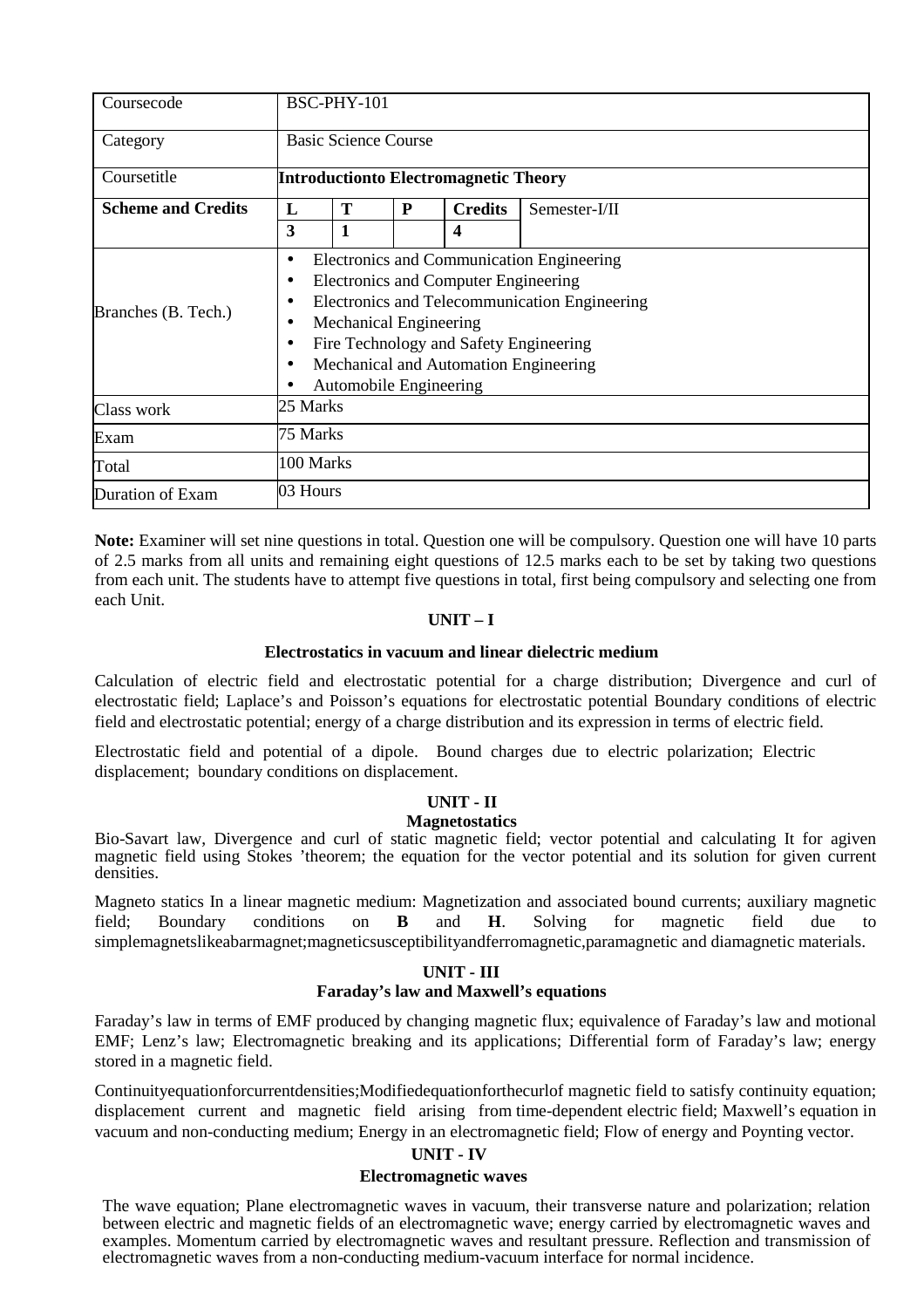# **Suggested Reference Books**

- 1. David Griffiths, Introduction to Electrodynamics, Pearson Education
- **2.** ICFAI, Electricity and Magnetism, Pearson Education
- 3. Halliday and Resnick, Physics
- 4. W. Saslow, Electricity, magnetism and light
- 5. S.K. Chatterjee, Fundamentals of Electricity and Magnetism- PHI
- 6. A Mahajan, A Rangwala, Electricity and Magnetism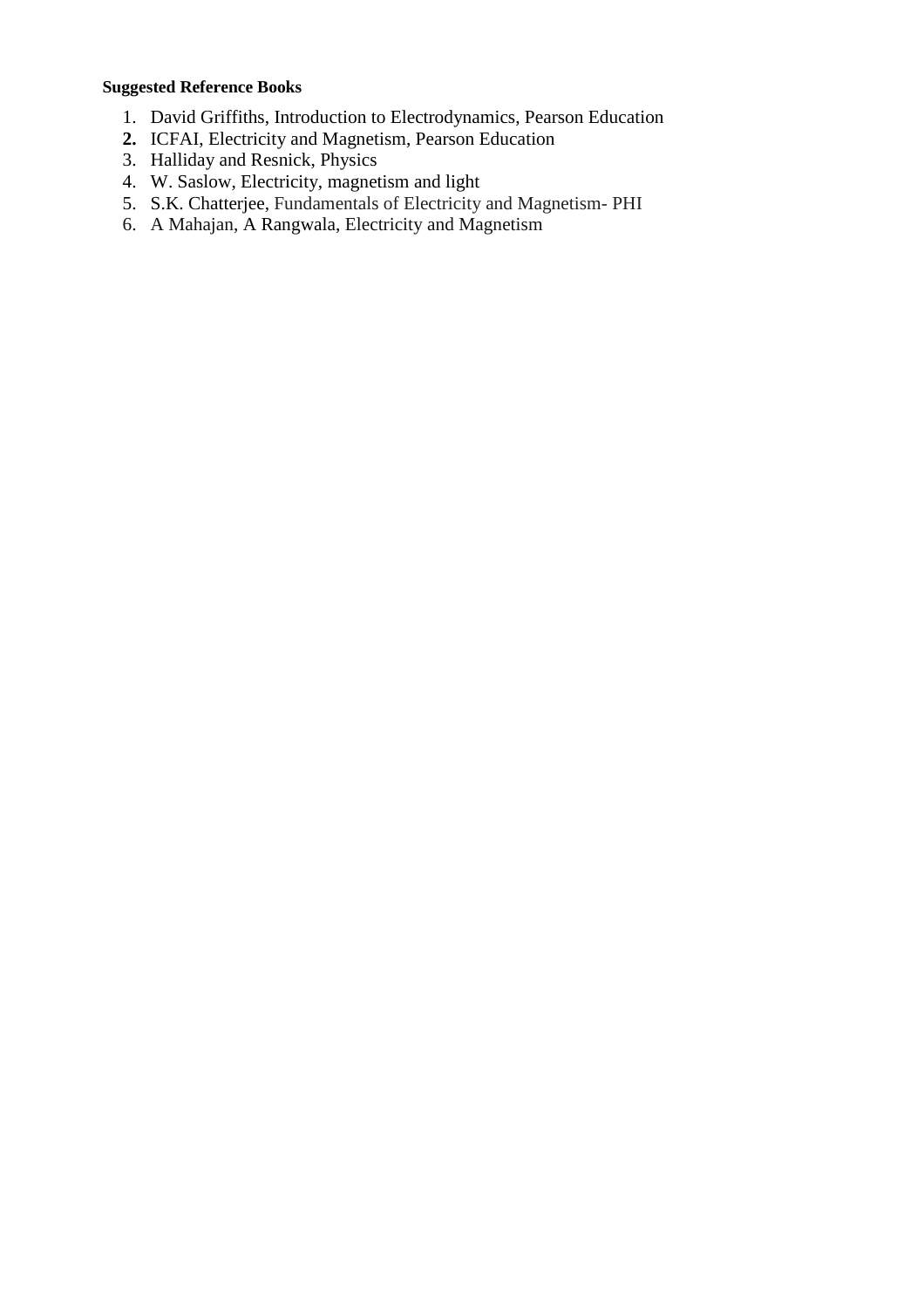| Coursecode                |              | BSC-PHY-102                                     |                               |                                        |  |  |  |  |  |  |  |
|---------------------------|--------------|-------------------------------------------------|-------------------------------|----------------------------------------|--|--|--|--|--|--|--|
| Category                  |              | <b>Basic Science Course</b>                     |                               |                                        |  |  |  |  |  |  |  |
| Coursetitle               |              | <b>Waves and Optics &amp; Quantum Mechanics</b> |                               |                                        |  |  |  |  |  |  |  |
| <b>Scheme and Credits</b> | $\mathbf{L}$ | Т<br>P<br>Semester-I/II<br><b>Credits</b>       |                               |                                        |  |  |  |  |  |  |  |
|                           | 3            | 1                                               |                               | 4                                      |  |  |  |  |  |  |  |
| Branches (B. Tech.)       | ٠            |                                                 | <b>Electrical Engineering</b> | Electronics and Electrical Engineering |  |  |  |  |  |  |  |
| Class work                | 25 Marks     |                                                 |                               |                                        |  |  |  |  |  |  |  |
| Exam                      |              | 75 Marks                                        |                               |                                        |  |  |  |  |  |  |  |
| Total                     |              | 100 Marks                                       |                               |                                        |  |  |  |  |  |  |  |
| Duration of Exam          | 03 Hours     |                                                 |                               |                                        |  |  |  |  |  |  |  |

**Note:** Examiner will set nine questions in total. Question one will be compulsory. Question one will have 10 parts of 2.5 marks from all units and remaining eight questions of 12.5 marks each to be set by taking two questions from each unit. The students have to attempt five questions in total, first being compulsory and selecting one from each Unit.

#### **UNIT – I**

#### **Wave and Light Motion**

Waves: Mechanical and electrical simple harmonic oscillators, damped harmonic oscillator, forced mechanical and electrical oscillators, impedance, steady state motion of forced damped harmonic oscillator

Non-dispersive transverse and longitudinal waves: Transverse Wave on a string, the wave equation on a string, Harmonic waves, reflection and transmission of waves at a boundary, impedance matching, standing waves and their Eigen frequencies, longitudinal waves and the wave equation for them, acoustics waves.

Light and Optics: Light as an electromagnetic wave and Fresnel equations, reflectance and transmittance, Brewster's angle, total internal reflection, and evanescent wave.

#### **UNIT – II**

#### **Wave Optics and Lasers**

Wave Optics: Huygens' principle, superposition of waves and interference of light by wave-front splitting and amplitude splitting; Young's double slit experiment, Newton's rings, Michelson interferometer. Fraunhofer diffraction from a single slit and a circular aperture, the Rayleigh criterion for limit of resolution and its application to vision; Diffraction gratings and their resolving power.

Lasers: Einstein's theory of matter radiation interaction and A and B coefficients; amplification of light by population inversion, different types of lasers: gas lasers (He-Ne, CO), solid-state lasers (ruby, Neodymium), dye lasers; Properties of laser beams: mono-chromaticity.

#### **UNIT – III**

#### **Introduction to Quantum Mechanics**

Wave nature of Particles, Time-dependent and time-independent Schrodinger equation for wave function, Born interpretation, probability current, Expectation values, Free-particle wave function and wave-packets, Uncertainty principle.

Solutionofstationary-stateSchrodingerequationforonedimensionalproblems–particle in a box, particle in attractive delta-function potential, square-well potential, linear harmonic oscillator. Scattering from a potential barrier and tunneling; related examples like alpha- decay, field-ionization and scanning tunneling microscope, tunneling in semiconductor structures.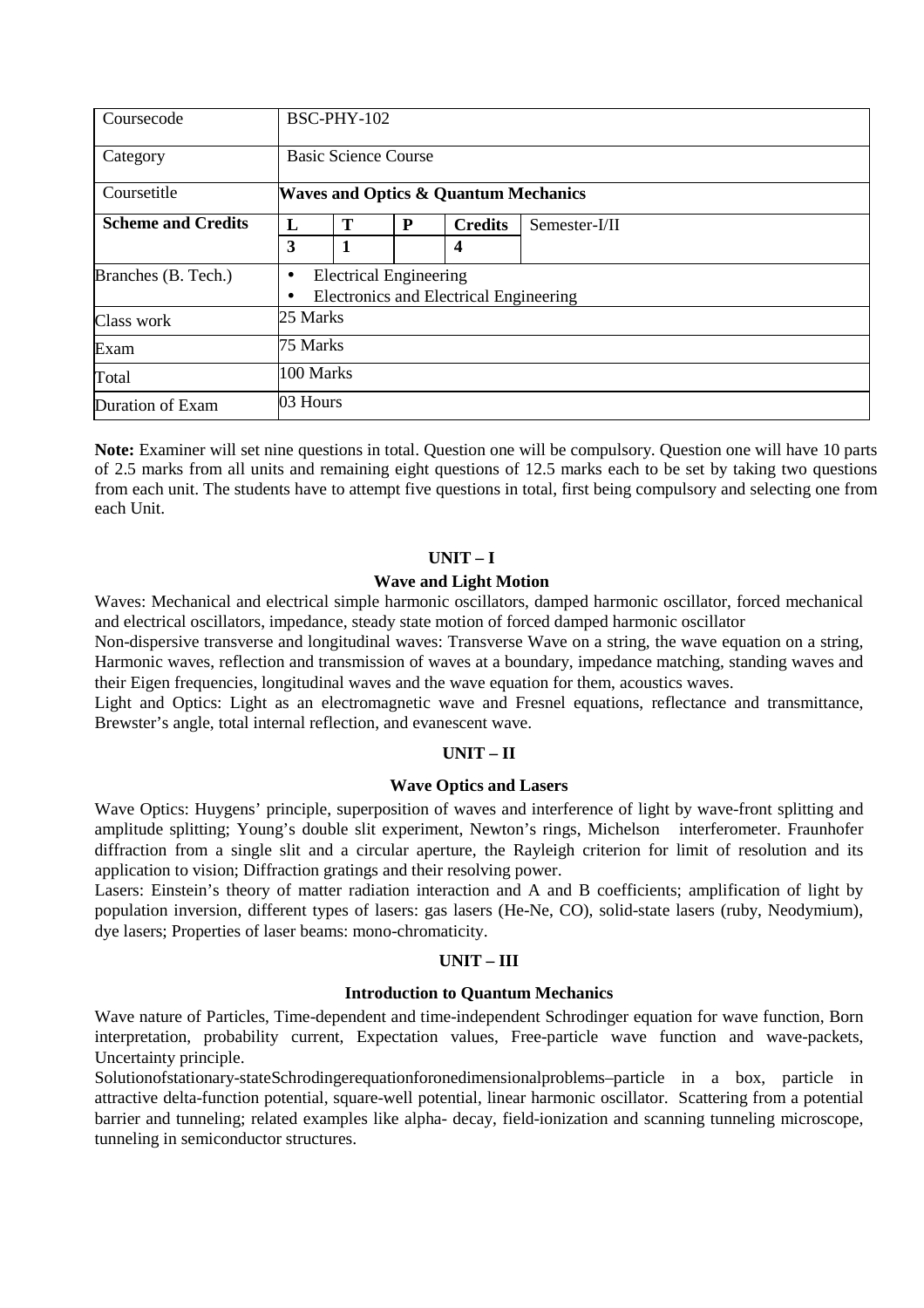#### **UNIT – IV**

#### **Introduction to Solids and Semiconductors**

Free electron theory of metals, Fermi level, density of statesin1,2and3dimensions, Bloch'stheoremforparticlesinaperiodicpotential,Kronig-Penneymodeland origin of energy bands. Types of electronic materials: metals, semiconductors, and insulators. Intrinsic and extrinsic semiconductors, Dependence of Fermi level on carrier-concentration and temperature (equilibrium carrier statistics),Carrier generation and recombination, Carrier transport: diffusion and drift, p -n junction.

#### **References:**

- 1. E. Hecht, "Optics", Pearson Education
- 2. D. J. Griffiths, "Quantum mechanics", Pearson Education
- 3. B.G. Streetman, "Solid State Electronic Devices", Pearson Education
- 4. G. Main, "Vibrations and waves in physics", Cambridge University Press
- 5. H. J. Pain, "The physics of vibrations and waves", Wiley
- 6. A. Ghatak, "Optics", McGraw Hill Education,
- 7. O. Svelto, "Principles of Lasers", Springer Science & Business Media,
- 8. R. Robinett, "Quantum Mechanics", OUP Oxford
- 9. D. McQuarrie, "Quantum Chemistry", University Science Books
- 10. D. A. Neamen, "Semiconductor Physics and Devices", Times Mirror High Education Group, Chicago
- 11. E.S. Yang, "Microelectronic Devices", McGraw Hill, Singapore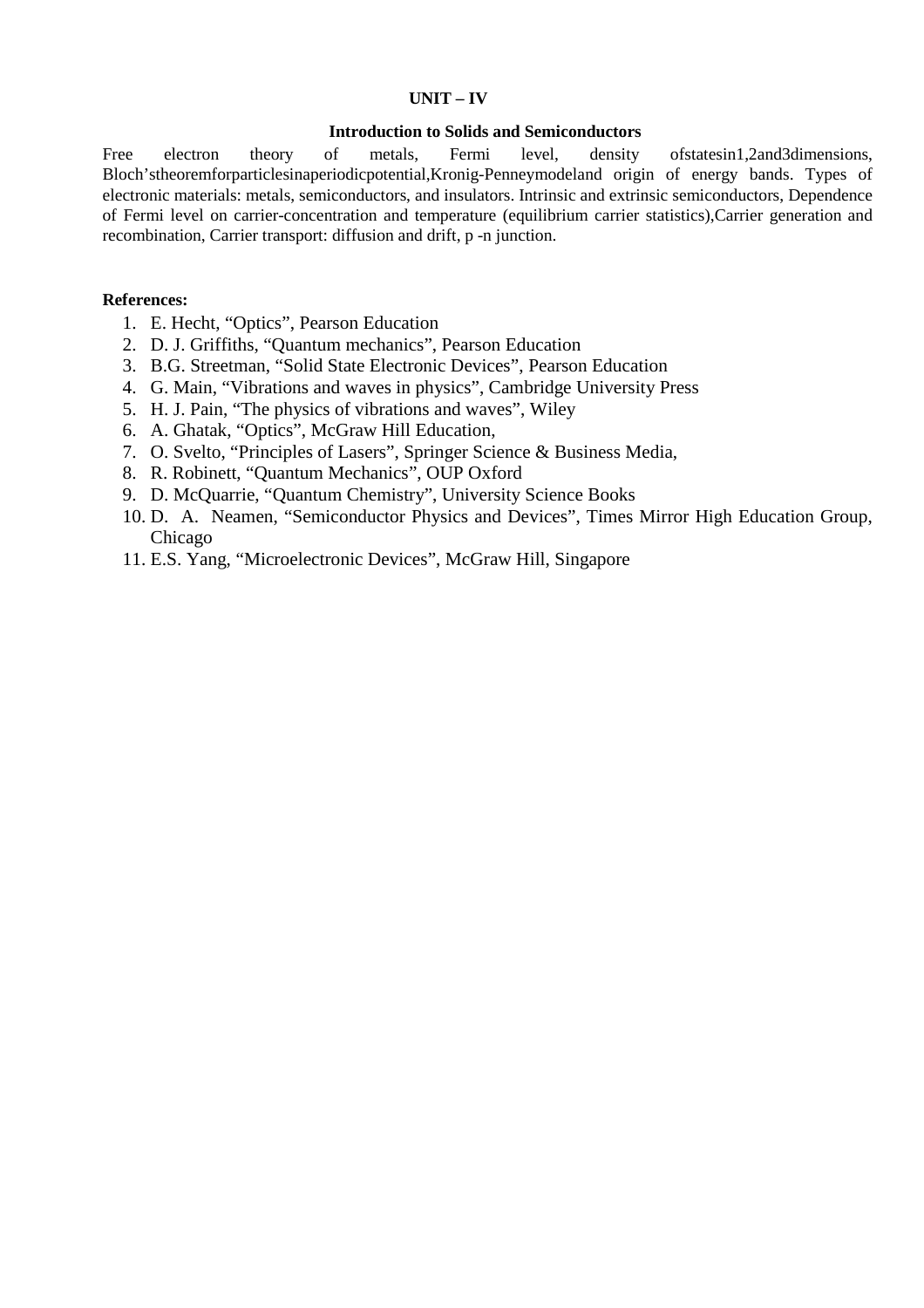| Coursecode                |          | BSC-PHY-103                  |                               |                                     |                                             |  |  |  |  |  |  |
|---------------------------|----------|------------------------------|-------------------------------|-------------------------------------|---------------------------------------------|--|--|--|--|--|--|
| Category                  |          | <b>Basic Science Course</b>  |                               |                                     |                                             |  |  |  |  |  |  |
| Coursetitle               |          | <b>Semiconductor Physics</b> |                               |                                     |                                             |  |  |  |  |  |  |
| <b>Scheme and Credits</b> | L        | T                            | P                             | <b>Credits</b>                      | Semester-I/II                               |  |  |  |  |  |  |
| 3<br>1<br>4               |          |                              |                               |                                     |                                             |  |  |  |  |  |  |
| Branches (B. Tech.)       | ٠        |                              | <b>Information Technology</b> | <b>Computer Science Engineering</b> | Computer Science and Information Technology |  |  |  |  |  |  |
| Class work                | 25 Marks |                              |                               |                                     |                                             |  |  |  |  |  |  |
| Exam                      |          | 75 Marks                     |                               |                                     |                                             |  |  |  |  |  |  |
| Total                     |          | 100 Marks                    |                               |                                     |                                             |  |  |  |  |  |  |
| Duration of Exam          | 03 Hours |                              |                               |                                     |                                             |  |  |  |  |  |  |

**Note:** Examiner will set nine questions in total. Question one will be compulsory. Question one will have 10 parts of 2.5 marks from all units and remaining eight questions of 12.5 marks each to be set by taking two questions from each unit. The students have to attempt five questions in total, first being compulsory and selecting one from each Unit.

**Prerequisite:** "Introduction to Quantum Mechanics" Desirable

#### **UNIT - I**

#### **ElectronicMaterials**

Free electron theory, Density of states and energy band diagrams, Kronig-Penny model (to introduce origin of band gap), Energy bands in solids, E-k diagram, Direct and indirect band gaps, Types of electronic materials: metals, semiconductors, and insulators, Density of states, Occupation probability, Fermi level, Effective mass, Phonons.

# **UNIT - II**

#### **Semiconductors**

Intrinsic and extrinsic semiconductors, Dependence of Fermi level on carrier-concentration and temperature (equilibrium carrier statistics), Carrier generation and recombination, Carrier transport:diffusionanddrift,pnjunction,Metal-semiconductorjunction(Ohmic and Schottky), Semiconductor materials of interest for optoelectronic devices.

#### **UNIT - III**

#### **Light-Semiconductor Interaction**

Optical transitions in bulk semiconductors: absorption, spontaneous emission, and stimulated emission; Joint density of states, Density of states for photons, Transition rates(Fermi's golden rule), Optical loss and gain; Photovoltaic effect, Exciton, Drude model.

#### **UNIT - IV**

#### **Measurements & Engineered Semiconductor Materials**

Four-point probe and vander Pauw measurements for carrier density, resistivity, and hall mobility; Hot-point probe measurement, capacitance-voltage measurements, parameter extraction from diode I-V characteristics, DLTS, band gap by UV-Vis spectroscopy, absorption/transmission.

Density of states in 2D, 1D and 0D (qualitatively). Practical examples of low-dimensional systems such as quantum wells, wires, and dots: design, fabrication, and characterization techniques. Hetero junctions and associated band-diagram.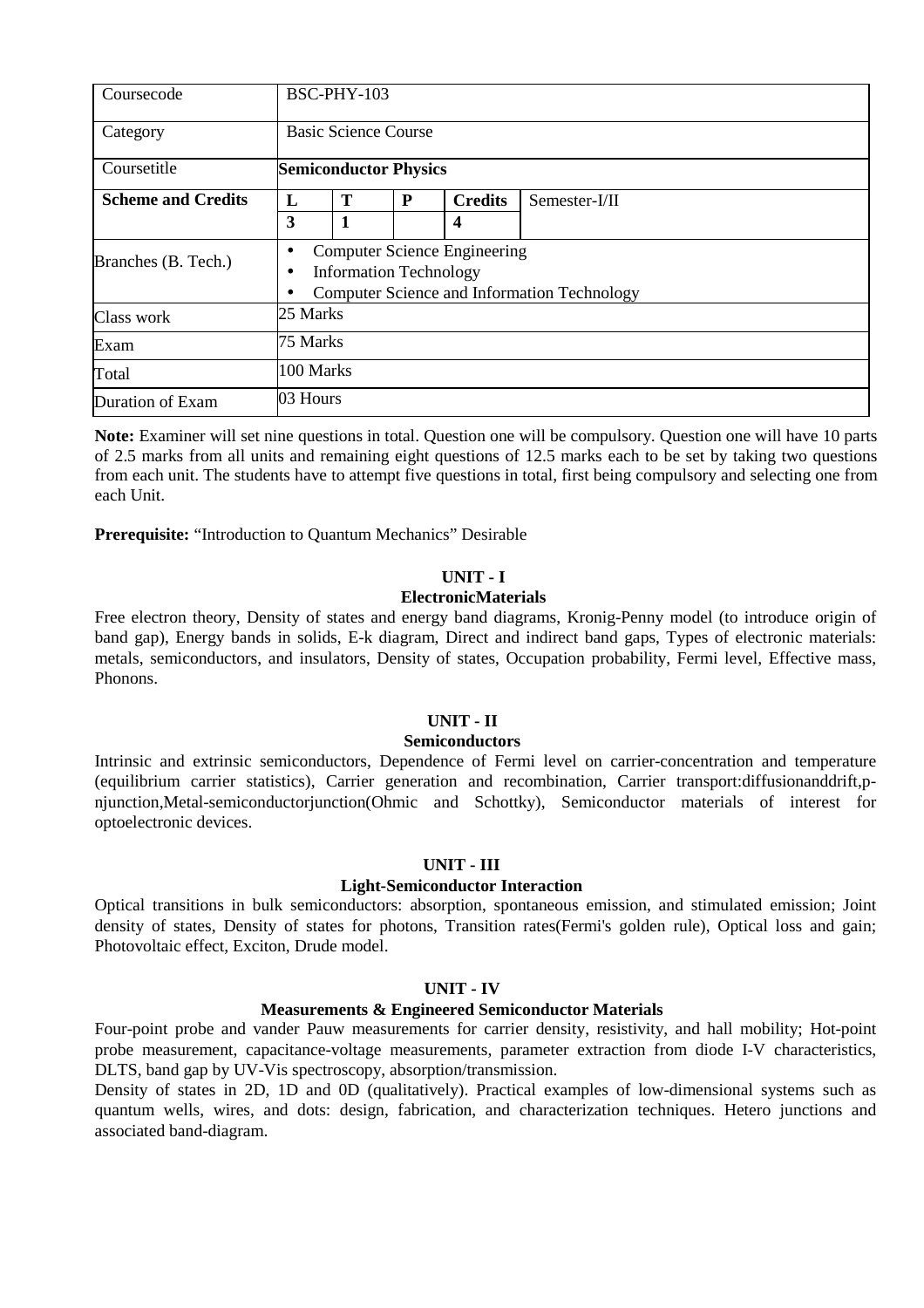# **References:**

- 1. Pierret, Semiconductor Device Fundamental,
- 2. P. Bhattacharya, Semiconductor Optoelectronic Devices, Pearson Education
- 3. J. Singh, Semiconductor Optoelectronics: Physics and Technology, McGraw-HillInc.
- 4. B.E.A.SalehandM.C.Teich,FundamentalsofPhotonics,JohnWiley&Sons,Inc.
- 5. S. M. Sze, Semiconductor Devices: Physics and Technology, Wiley
- 6. A.YarivandP.Yeh,Photonics:OpticalElectronicsinModernCommunications,Oxford University Press, New York.
- 7. Online course: "Semiconductor Optoelectronics" by M R Shenoy on NPTEL
- 8. Onlinecourse:"OptoelectronicMaterialsandDevices"byMonicaKatiyarandDeepak Gupta on NPTEL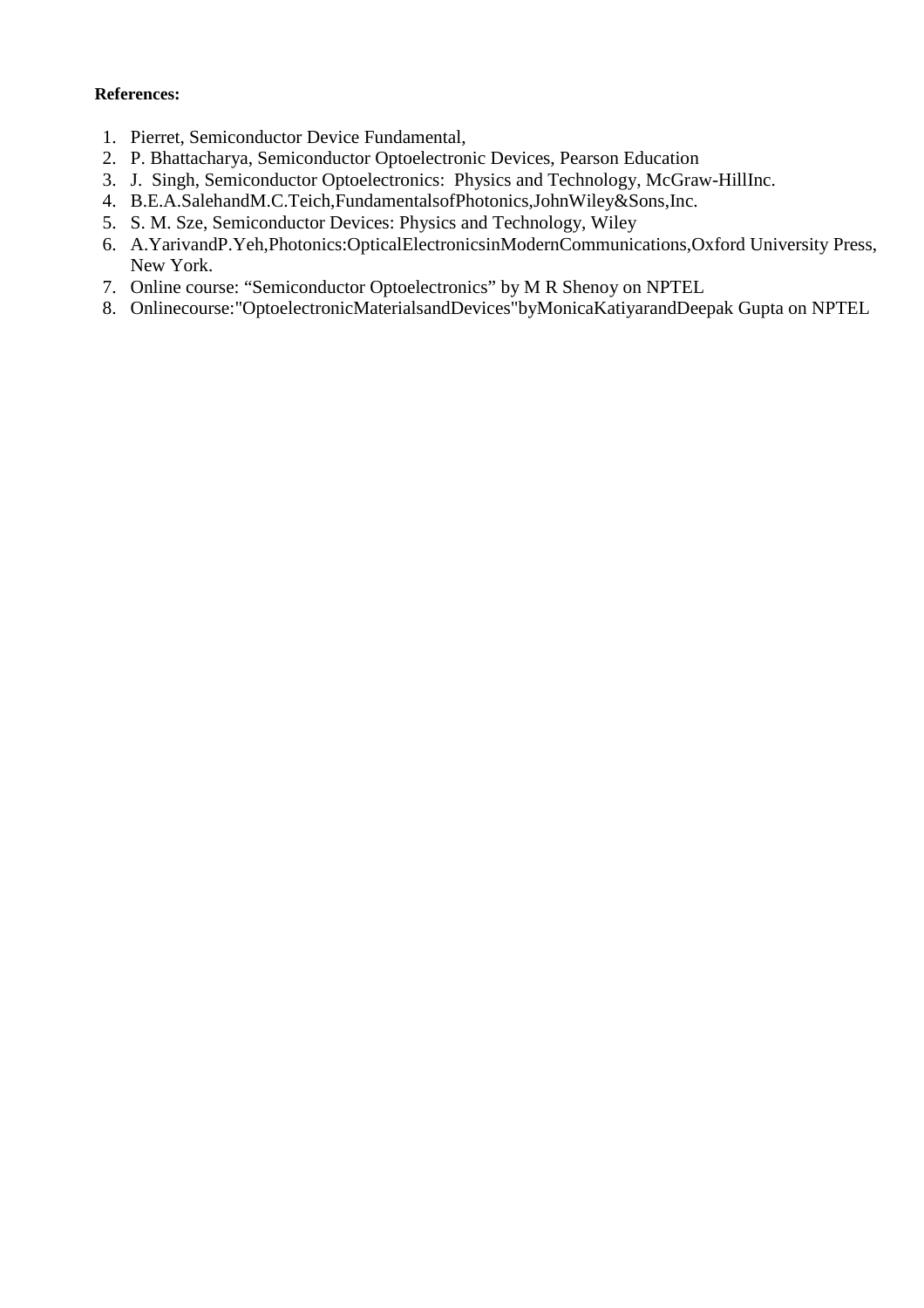| Coursecode                |           | BSC-PHY-104                 |                                                 |                |               |  |  |  |  |  |
|---------------------------|-----------|-----------------------------|-------------------------------------------------|----------------|---------------|--|--|--|--|--|
| Category                  |           | <b>Basic Science Course</b> |                                                 |                |               |  |  |  |  |  |
| Coursetitle               |           | <b>Mechanics</b>            |                                                 |                |               |  |  |  |  |  |
| <b>Scheme and Credits</b> | L         | T                           | P                                               | <b>Credits</b> | Semester-I/II |  |  |  |  |  |
|                           | 3         | 1                           |                                                 | 4              |               |  |  |  |  |  |
| Branches (B. Tech.)       | $\bullet$ |                             | Civil Engineering<br><b>Printing Technology</b> |                |               |  |  |  |  |  |
| Class work                | 25 Marks  |                             |                                                 |                |               |  |  |  |  |  |
| Exam                      |           | 75 Marks                    |                                                 |                |               |  |  |  |  |  |
| Total                     |           | 100 Marks                   |                                                 |                |               |  |  |  |  |  |
| Duration of Exam          | 03 Hours  |                             |                                                 |                |               |  |  |  |  |  |

**Note:** Examiner will set nine questions in total. Question one will be compulsory. Question one will have 10 parts of 2.5 marks from all units and remaining eight questions of 12.5 marks each to be set by taking two questions from each unit. The students have to attempt five questions in total, first being compulsory and selecting one from each Unit.

**Prerequisites:** (i) High-school education

#### **UNIT I**

#### **Vector Mechanics of Particles**

Transformation of scalars and vectors under Rotation transformation; Forces in Nature; Newton's laws and its completeness in describing particle motion; Form invariance of Newton's Second Law; Solving Newton's equations of motion in polar coordinates; Problems including constraints and friction; Extension to cylindrical and spherical coordinates.

#### **UNIT II**

#### **Mechanics of Particles in Motion and Harmonic Motion**

Potential energy function; F=-Grad V, equipotential surfaces and meaning of gradient; Conservative and nonconservative forces, curl of a force field; Central forces; Conservation of Angular Momentum; Energy equation and energy diagrams; Elliptical, parabolic and hyperbolic orbits; Kepler problem; Application: Satellite maneuvers.

Non-inertial frames of reference; Rotating coordinate system: Five-term acceleration formula. Centripetal and Coriolis accelerations; Applications: Weather systems, Foucault pendulum;

Harmonic oscillator; Damped harmonic motion – over-damped, critically damped and lightly-damped oscillators; Forced oscillations and resonance.

#### **UNIT III**

#### **Rigid Body Mechanics**

Definitionandmotionofarigidbodyintheplane;Rotationintheplane;Kinematicsin a coordinate system rotating and translating in the plane; Angular momentum about a point of a rigid body in planar motion; Euler's laws of motion, their independence from Newton's laws, and their necessity in describing rigid body motion; Examples.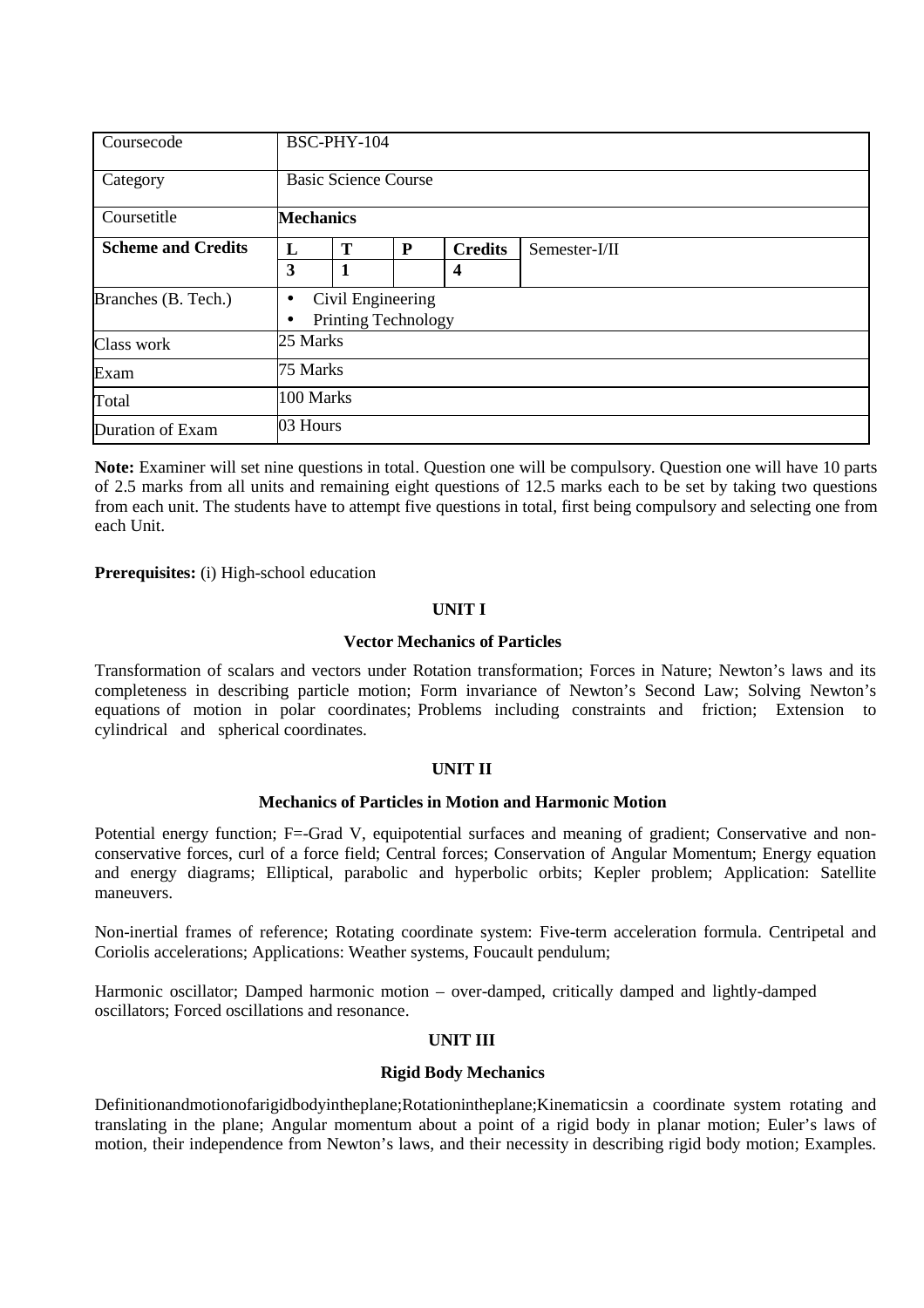Introduction to three-dimensional rigid body motion—only need to highlight the distinction from two-dimensional motion in terms of (a) Angular velocity vector, and its rate of change and(b) Moment of inertia tensor; Threedimensional motion of a rigid body wherein all points move in a coplanarmanner :e.g. Rodexe cutting conical motion with center of mass fixed—only need to show that this motion looks two-dimensional but is threedimensional, and two-dimensional formulation fails.

#### **UNIT IV Statics of Solids**

Free body diagrams with examples on modelling of typical supports and joints; Condition for equilibrium in threeand two- dimensions; Friction: limiting and non-limiting cases; Force-displacement relationship; Geometric compatibility for small deformations; Illustrations through simple problems on axially loaded members like trusses.

#### **Suggested Reference Books**

- 1. Shames/Rao: Engineering Mechanics: Statics and Dynamics, Pearson Education
- 2. Hibbler, Engineering Mechanics, Pearson Education
- 3. Engineering Mechanics,  $2^{nd}$ ed. MK Harbola
- 4. Sinha, Engineering Mechanics, Pearson Education
- 5. Introduction to Mechanics MK Verma
- 6. An Introduction to Mechanics D Kleppner& R Kolenkow
- 7. Principles of Mechanics JL Synge & BA Griffiths
- 8. Mechanics JP Den Hartog
- 9. Engineering Mechanics Dynamics,  $7<sup>th</sup>$ ed. JL Meriam
- 10. Mechanical Vibrations JP Den Hartog
- 11. Theory of Vibrations with Applications WT Thomson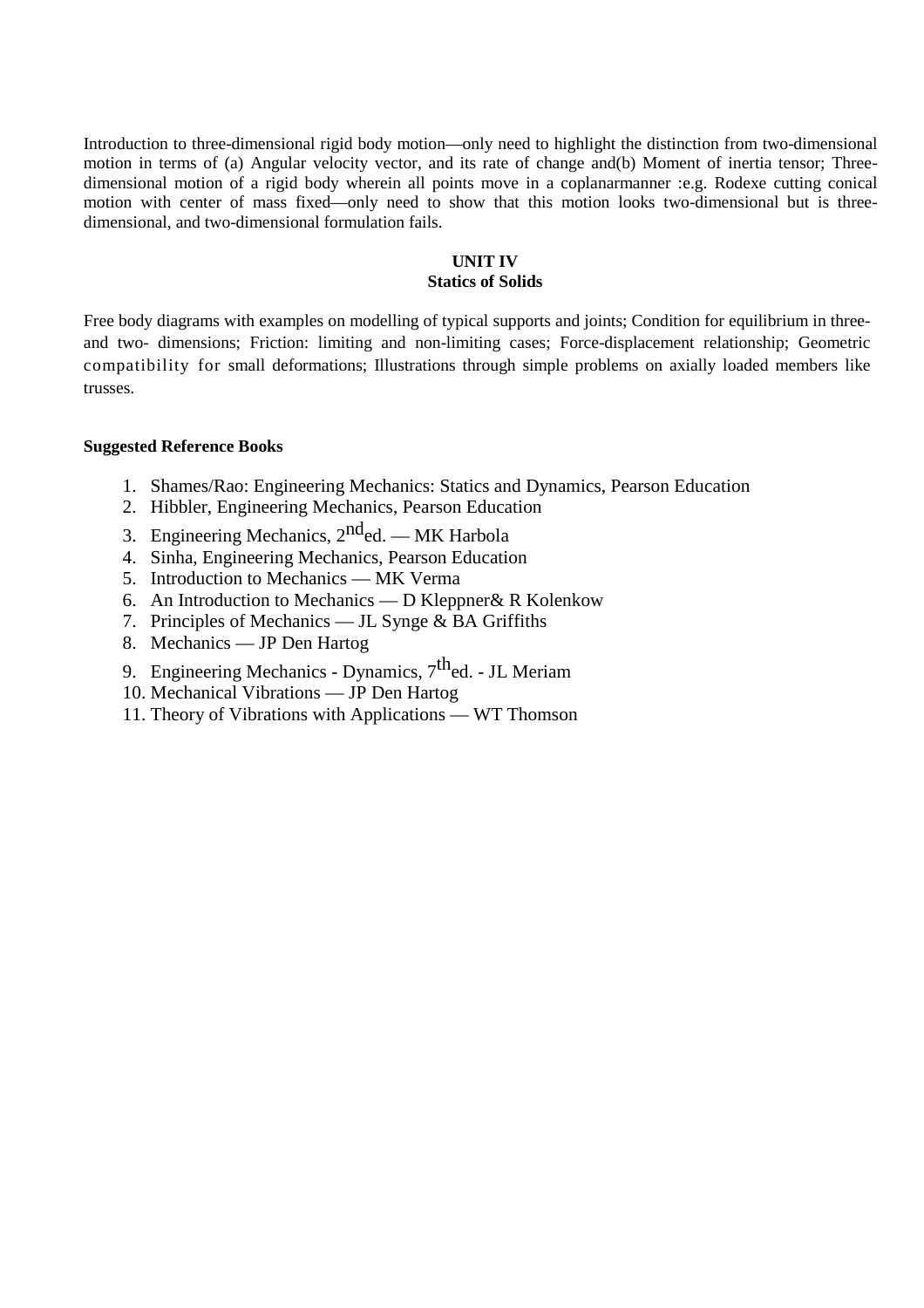| Coursecode                |           | BSC-PHY-105                                                                                                                   |   |                |                 |  |  |  |  |
|---------------------------|-----------|-------------------------------------------------------------------------------------------------------------------------------|---|----------------|-----------------|--|--|--|--|
| Category                  |           | <b>Basic Science Course</b>                                                                                                   |   |                |                 |  |  |  |  |
| Coursetitle               |           | <b>Optics, Optical Fibre, Magnetism and Quantum Mechanics</b>                                                                 |   |                |                 |  |  |  |  |
| <b>Scheme and Credits</b> | L         | Т                                                                                                                             | P | <b>Credits</b> | $Semester-I/II$ |  |  |  |  |
|                           | 3         | 1                                                                                                                             |   | 4              |                 |  |  |  |  |
| Branches (B. Tech.)       |           | <b>Bio-Technology Engineering</b><br><b>Textile Technology</b><br><b>Textile Chemistry</b><br>Fashion and Apparel Engineering |   |                |                 |  |  |  |  |
| Class work                | 25 Marks  |                                                                                                                               |   |                |                 |  |  |  |  |
| Exam                      |           | 75 Marks                                                                                                                      |   |                |                 |  |  |  |  |
| Total                     | 100 Marks |                                                                                                                               |   |                |                 |  |  |  |  |
| Duration of Exam          | 03 Hours  |                                                                                                                               |   |                |                 |  |  |  |  |

**Note:** Examiner will set nine questionsin total. Question one will be compulsory. Question one will have 10 parts of 2.5 marks from all units and remaining eight questions of 12.5 marks each to be set by taking two questions from each unit. The students have to attempt five questions in total, first being compulsory and selecting one from each Unit.

#### **Objectives:**

Basic conceptsof optics and its applications, electricity and magnetism, and quantum physics.

#### **UNIT – I**

#### **Optics**

Diffraction: Introduction to interference and example; concept of diffraction, Fraunhofer and Fresneldiffraction,Fraunhoferdiffractionatsingleslit,doubleslit,and multiple slits; diffraction grating, characteristics of diffraction grating and its applications.

Polarisation: Introduction, polarization by reflection, polarization by double refraction, scattering of light, circular and elliptical polarisation, optical activity.

#### **UNIT – II**

#### **Fibre Optics and Lasers**

Fibre Optics: Introduction, optical fibre as a dielectric wave guide: total internal reflection, numericalapertureandvariousfibreparameters,lossesassociatedwithopticalfibres,step and graded index fibres, application of optical fibres.

Lasers: Introduction to interaction of radiation with matter, principles and working of laser: population inversion, pumping, various modes, threshold population inversion, types of laser: solid state, semiconductor, gas; application of lasers.

#### **UNIT – III**

#### **Electromagnetism and Magnetic Properties of Materials**

Laws of electrostatics, electric current and the continuity equation, laws of magnetism. Ampere's Faraday's laws. Maxwell's equations. Polarisation, permeability and dielectric constant, polar and non-polar dielectrics, applications of dielectric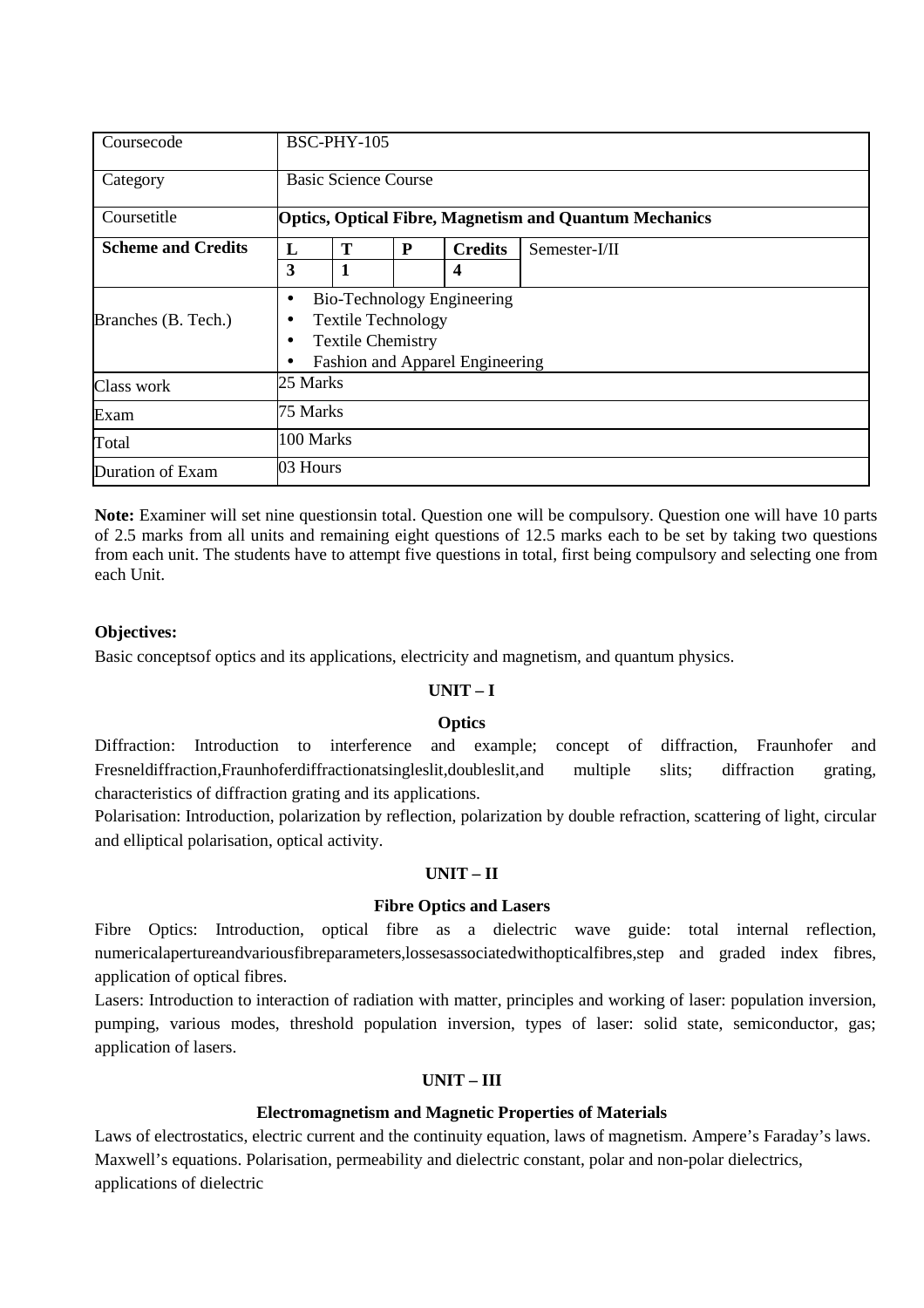Magnetisation, permeability and susceptibility, classification of magnetic materials, ferromagnetism, magnetic domains and hysteresis, applications.

#### **UNIT – IV**

#### **Quantum Mechanics**

Introduction to quantum physics, black body radiation, explanation using the photon concept, photoelectric effect, Compton effect, de Broglie hypothesis, wave-particle duality, Born's interpretation of the wave function, verification of matter waves, uncertainty principle, Schrodinger wave equation, particle in 1-D box.

#### **Course outcomes**

Students will be familiar with

·Bragg's Law and introduced to the principles of lasers, types of lasers and applications

·Various terms related to properties of materials such as, permeability, polarization, etc.

·Some of the basic laws related to quantum mechanics as well as magnetic and dielectric properties of materials

·Simple quantum mechanics calculations

#### **References:**

- 1. I. G. Main, "Vibrations and waves in physics", Cambridge University Press, 1993.
- 2. H. J. Pain, "The physics of vibrations and waves", Wiley, 2006.
- 3. E. Hecht, "Optics", Pearson Education, 2008.
- 4. A. Ghatak, "Optics", McGraw Hill Education, 2012.
- 5. O. Svelto, "Principles of Lasers", Springer Science & Business Media, 2010.
- 6. D. J. Griffiths, "Quantum mechanics", Pearson Education, 2014.
- 7. R. Robinett, "Quantum Mechanics", OUP Oxford, 2006.
- 8. D. McQuarrie, "Quantum Chemistry", University Science Books, 2007.
- 9. D. A. Neamen, "Semiconductor Physics andDevices",TimesMirrorHigh Education Group, Chicago, 1997.
- 10. E.S. Yang, "Microelectronic Devices", McGraw Hill, Singapore, 1988.
- 11. B.G. Streetman, "Solid State Electronic Devices", Prentice Hall of India, 1995.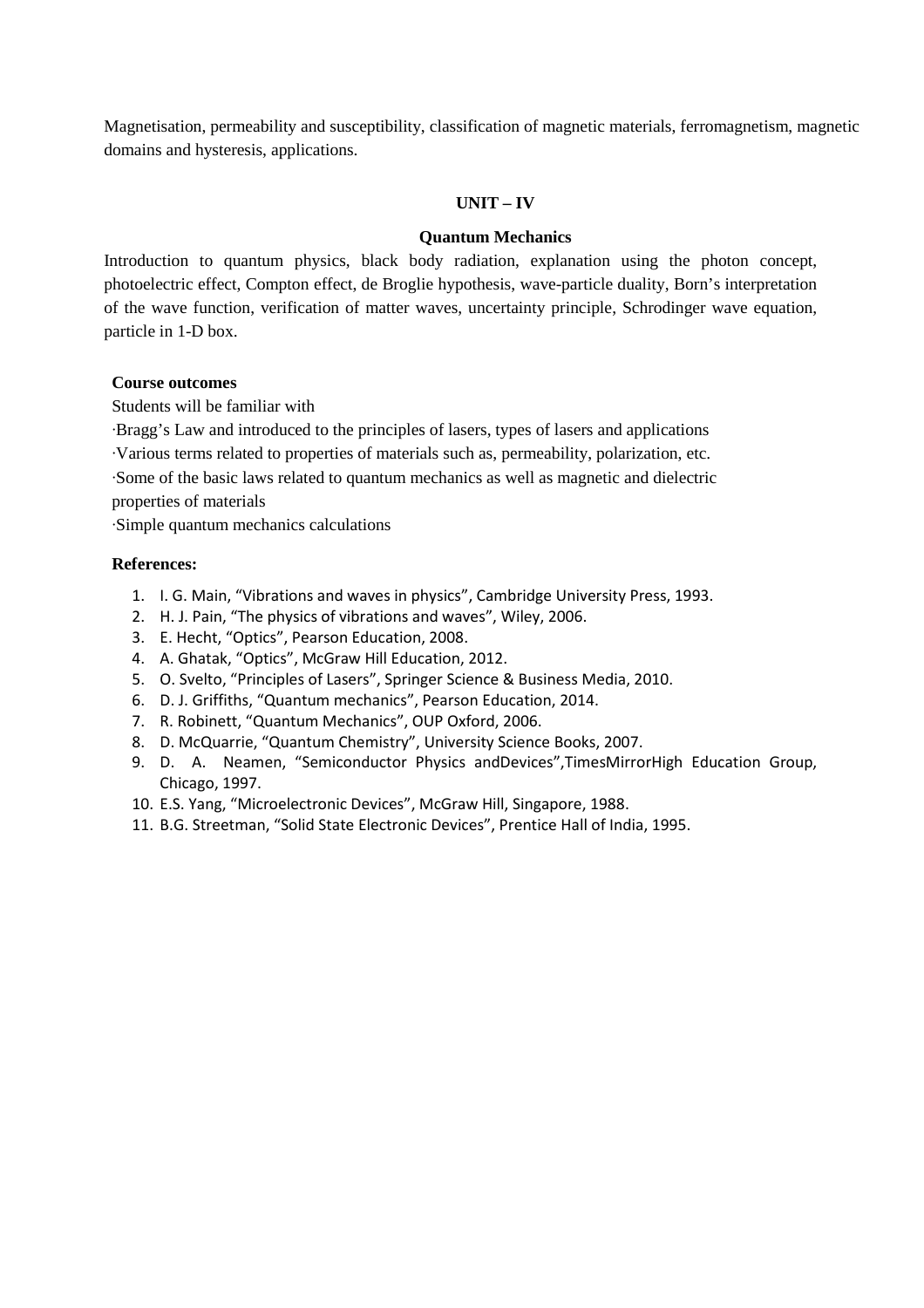| Coursecode                |           | BSC-PHY-111                                                                                                                                                                                                                                                                      |   |     |  |  |  |  |  |  |
|---------------------------|-----------|----------------------------------------------------------------------------------------------------------------------------------------------------------------------------------------------------------------------------------------------------------------------------------|---|-----|--|--|--|--|--|--|
| Category                  |           | Basic Science Lab Course                                                                                                                                                                                                                                                         |   |     |  |  |  |  |  |  |
| Coursetitle               |           | Introduction to Electromagnetic Theory (IEMT) Lab                                                                                                                                                                                                                                |   |     |  |  |  |  |  |  |
| <b>Scheme and Credits</b> | L         | T<br>Semester-I/II<br>P<br><b>Credits</b>                                                                                                                                                                                                                                        |   |     |  |  |  |  |  |  |
|                           |           |                                                                                                                                                                                                                                                                                  | 3 | 1.5 |  |  |  |  |  |  |
| Branches (B. Tech.)       | $\bullet$ | Electronics and Communication Engineering<br><b>Electronics and Computer Engineering</b><br>Electronics and Telecommunication Engineering<br>Mechanical Engineering<br>Fire Technology and Safety Engineering<br>Mechanical and Automation Engineering<br>Automobile Engineering |   |     |  |  |  |  |  |  |
| Class work                | 25 Marks  |                                                                                                                                                                                                                                                                                  |   |     |  |  |  |  |  |  |
| Exam                      |           | 25 Marks                                                                                                                                                                                                                                                                         |   |     |  |  |  |  |  |  |
| Total                     | 50 Marks  |                                                                                                                                                                                                                                                                                  |   |     |  |  |  |  |  |  |
| Duration of Exam          | 03 Hours  |                                                                                                                                                                                                                                                                                  |   |     |  |  |  |  |  |  |

Basic experiments on least count and error estimation (during orientiation)

- To aware about the least count of varnier calliper and screw gauge and to find the thickness of a slide using varnier calliper and diameter of wire using screw gauge.
- Calculation of radius of curvature of a convex surface using spherometer.
- Angel measurement using spectrometer.

# **List of Subject related Experiments:**

- **1.** To study Hall effect in semiconductors and measure the Hall coefficient.
- **2.** To find frequency of AC mains using sonometer.
- 3. To study the magnetic properties of materials using B-H curve.
- 4. To study the Curies temperature of materials using Dielectric set up.
- 5. To verify the inverse square law with the help of a photovoltaic cell.
- 6. To determine Planks constant using photocell.
- 7. To study the characteristics of Solar cell and find out the fill factor.
- 8. To design and study Active and Passive filters.
- 9. To find impedance and Q factor using LCR circuit.
- 10. To study resonance phenomena in LCR circuit.
- 11. To measure e/m of electron using helical method.
- 12. To find temperature co-efficient of platinum using Callender Griffith bridge.
- 13. To study the forward and reverse characteristics of P-N junction diode.
- 14. To study the reverse characteristics of Zener diode and voltage regulation using Zener Diode.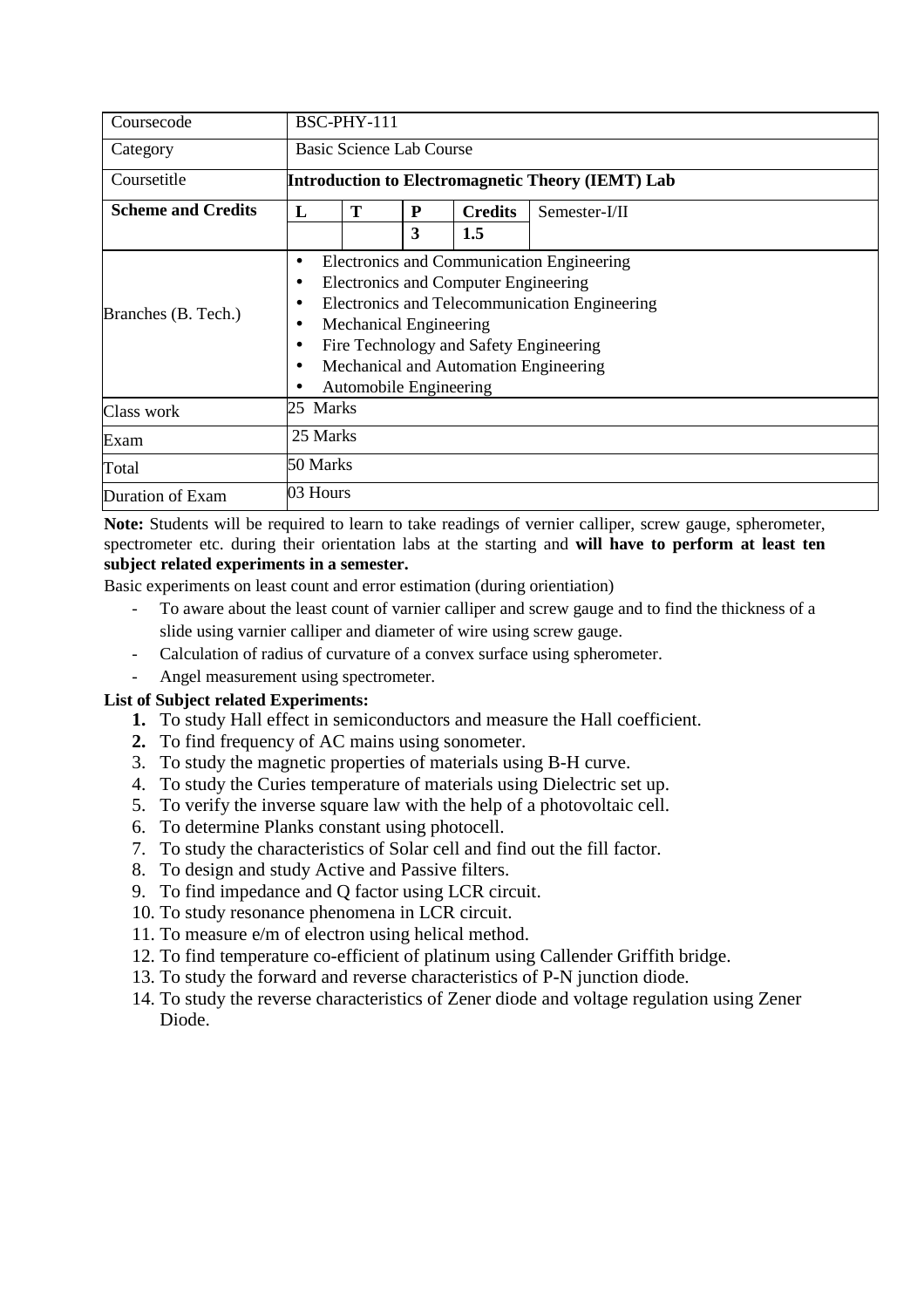| Coursecode                |           | BSC-PHY-112                                                             |   |                |               |  |  |  |  |
|---------------------------|-----------|-------------------------------------------------------------------------|---|----------------|---------------|--|--|--|--|
| Category                  |           | <b>Basic Science Course</b>                                             |   |                |               |  |  |  |  |
| Coursetitle               |           | <b>Wave Optics &amp; Quantum Mechanics Lab</b>                          |   |                |               |  |  |  |  |
| <b>Scheme and Credits</b> | L         | Т                                                                       | P | <b>Credits</b> | Semester-I/II |  |  |  |  |
|                           |           |                                                                         | 3 | 1.5            |               |  |  |  |  |
| Branches (B. Tech.)       | $\bullet$ | <b>Electrical Engineering</b><br>Electronics and Electrical Engineering |   |                |               |  |  |  |  |
| Class work                | 25 Marks  |                                                                         |   |                |               |  |  |  |  |
| Exam                      |           | 25 Marks                                                                |   |                |               |  |  |  |  |
| Total                     |           | 50 Marks                                                                |   |                |               |  |  |  |  |
| Duration of Exam          | 03 Hours  |                                                                         |   |                |               |  |  |  |  |

Basic experiments on least count and error estimation (during orientation)

- To aware about the least count of vernier calliper and screw gauge and to find the thickness of a slide using vernier calliper and diameter of wire using screw gauge.
- Calculation of radius of curvature of a convex surface using spherometer.
- Angel measurement using spectrometer.

#### **List of Subject related Experiments:**

- 1. To find out wavelength of monochromatic light using Newton's ring experiment.
- 2. To find out wavelength of monochromatic light using Diffraction grating.
- 3. To find out wavelength of monochromatic light using Freshnel's bi-prism
- 4. To study interference phenomena using Michelson's Interferometer and to find out wavelength of monochromatic light.
- 5. To find specific rotation of sugar using Polarimeter
- 6. To find thickness of hair using He-Ne laser.
- 7. To find Cauchy's constants of a prism by using spectrometer.
- 8. To find resolving power of a telescope
- 9. To determine Planks constant using photocell.
- 10. To study the characteristics of solar cell and find out the fill factor.
- 11. To verify the inverse square law with the help of a photovoltaic cell.
- 12. To study Zeeman splitting using EPS/ ESR.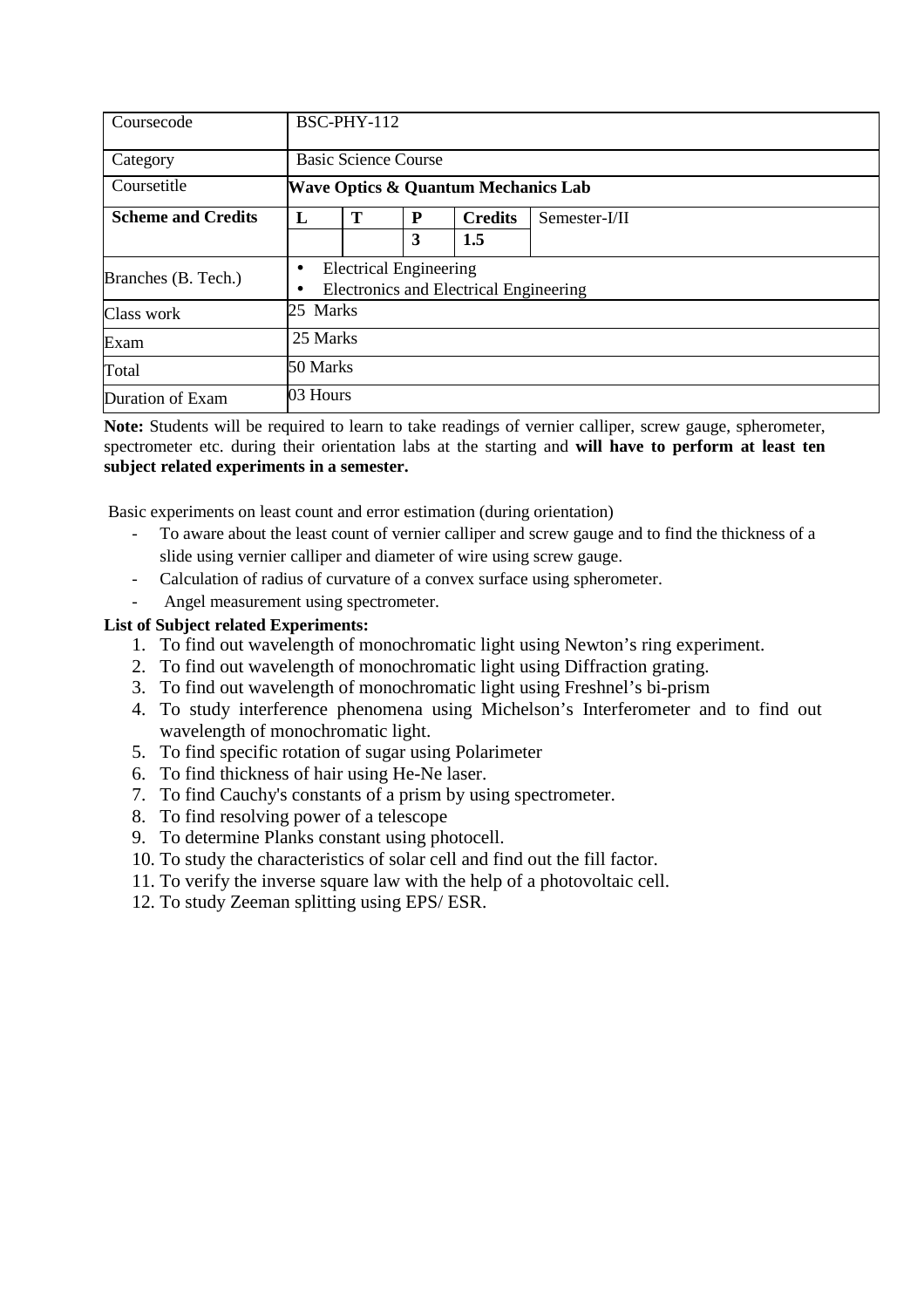| Coursecode                |           | BSC-PHY-113                                                                                                         |   |                |               |  |  |  |  |
|---------------------------|-----------|---------------------------------------------------------------------------------------------------------------------|---|----------------|---------------|--|--|--|--|
| Category                  |           | <b>Basic Science Course</b>                                                                                         |   |                |               |  |  |  |  |
| Coursetitle               |           | <b>Semiconductor Physics Lab</b>                                                                                    |   |                |               |  |  |  |  |
| <b>Scheme and Credits</b> | L         | Т                                                                                                                   | P | <b>Credits</b> | Semester-I/II |  |  |  |  |
|                           |           |                                                                                                                     | 3 | 1.5            |               |  |  |  |  |
| Branches (B. Tech.)       | $\bullet$ | <b>Computer Science Engineering</b><br><b>Information Technology</b><br>Computer Science and Information Technology |   |                |               |  |  |  |  |
| Class work                | 25 Marks  |                                                                                                                     |   |                |               |  |  |  |  |
| Exam                      |           | 25 Marks                                                                                                            |   |                |               |  |  |  |  |
| Total                     | 50 Marks  |                                                                                                                     |   |                |               |  |  |  |  |
| Duration of Exam          | 03 Hours  |                                                                                                                     |   |                |               |  |  |  |  |

Basic experiments on least count and error estimation (during orientation)

- To aware about the least count of vernier calliper and screw gauge and to find the thickness of a slide using vernier calliper and diameter of wire using screw gauge.
- Calculation of radius of curvature of a convex surface using spherometer.
- Angel measurement using spectrometer.

#### **List of Subject related Experiments:**

**1.** To study the forward and reverse characteristics of P-N junction diode.

2. To study the characteristics of transistor in common base configuration.

- 3. To study the characteristics of transistor in common emitter configuration.
- 4. To study the characteristics of Junction field effect (JFET) transistor.
- 5. To study the characteristics of Metal oxide semiconductor field effect (MOSFET) transistor.
- 6. To study the characteristics of Solar cell and find out the fill factor.
- 7. To design and study Active and Passive filters.
- 8. To study the reverse characteristics of Zener diode and voltage regulation using Zener Diode.
- 9. To determine Planks constant using photocell.
- 10. To measure e/m of electron using helical method.
- 11. To find capacitance of condenser using fleshing and quenching experiment.
- 12. To find temperature co-efficient of platinum using Callender Griffith bridge.
- 13. To find out low resistance by Carry Foster bridge.
- 14. To find resistance of galvanometer by post office box.
- 15. To compare the capacitance of two capacitors using De'Sauty Bridge.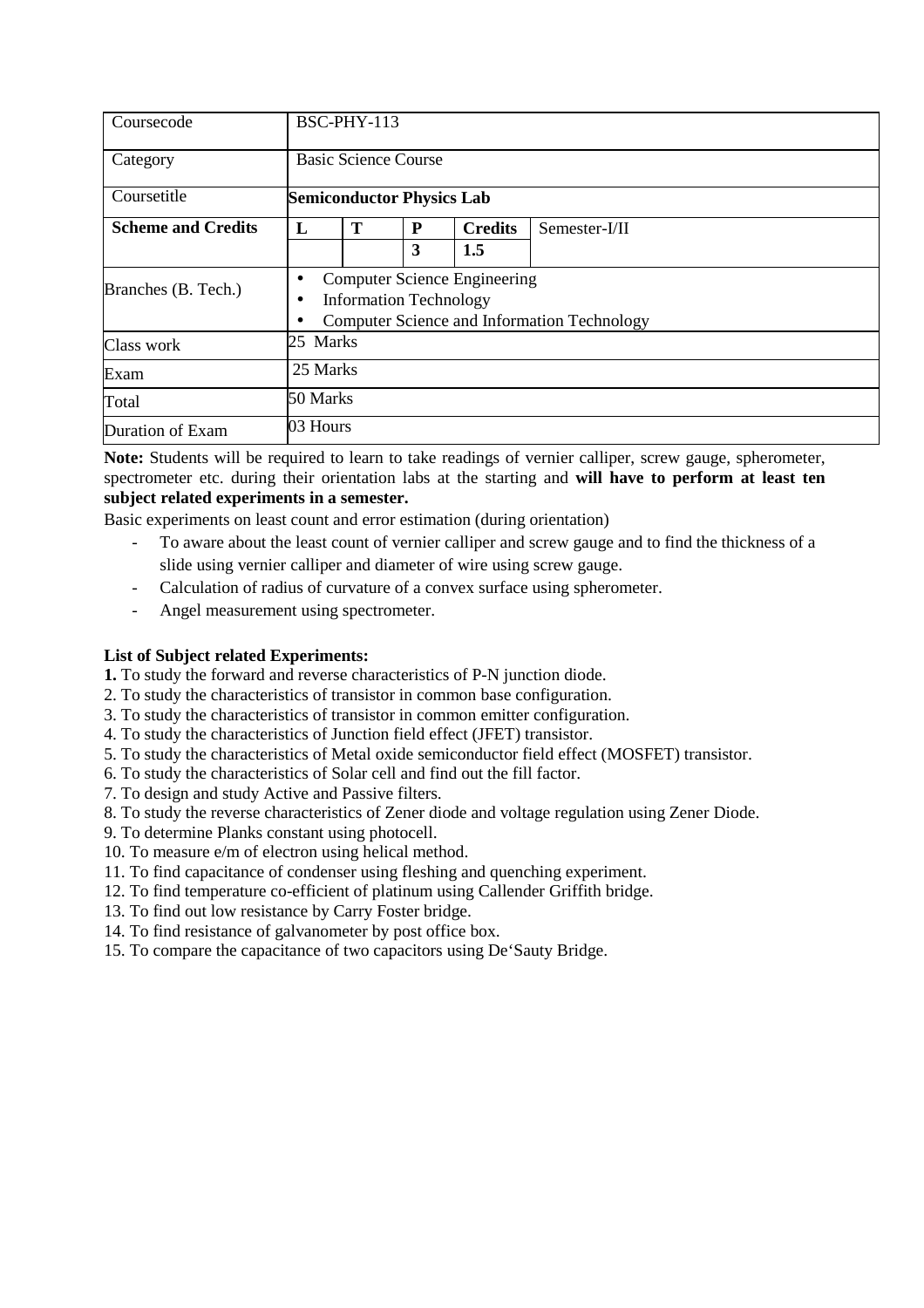| Coursecode                |                | BSC-PHY-114                                     |   |                |               |  |  |  |  |
|---------------------------|----------------|-------------------------------------------------|---|----------------|---------------|--|--|--|--|
| Category                  |                | <b>Basic Science Course</b>                     |   |                |               |  |  |  |  |
| Coursetitle               |                | <b>Mechanics Lab</b>                            |   |                |               |  |  |  |  |
| <b>Scheme and Credits</b> | L              | T                                               | P | <b>Credits</b> | Semester-I/II |  |  |  |  |
|                           |                |                                                 | 3 | 1.5            |               |  |  |  |  |
| Branches (B. Tech.)       | $\bullet$<br>٠ | Civil Engineering<br><b>Printing Technology</b> |   |                |               |  |  |  |  |
| Class work                | 25 Marks       |                                                 |   |                |               |  |  |  |  |
| Exam                      |                | 25 Marks                                        |   |                |               |  |  |  |  |
| Total                     |                | 50 Marks                                        |   |                |               |  |  |  |  |
| Duration of Exam          | 03 Hours       |                                                 |   |                |               |  |  |  |  |

Basic experiments on least count and error estimation (during orientation)

- To aware about the least count of vernier calliper and screw gauge and to find the thickness of a slide using vernier calliper and diameter of wire using screw gauge.
- Calculation of radius of curvature of a convex surface using spherometer.
- Angel measurement using spectrometer.

#### **List of Subject related Experiments:**

- **1.** To find the moment of inertia measurement of a fly wheel.
- 2. To find acceleration due to gravity using bar pendulum.
- **3.** To study resonance phenomena in mechanical oscillators.
- 4. To examine the behaviour of coupled pendulum.
- 5. To examine air track experiment and study Collisions between objects, governed by the laws of momentum and energy.
- 6. To find the modulus of rigidity of a wire using Maxwell's Needle.
- 7. To determine the moment of inertia of the given disc using Torsion pendulum.
- 8. To perform experiment on Rotation and Gyroscopic Precession.
- **9.** To measure spring constant using Hook's Law.
- 10. To measure height of a distant object using sextant.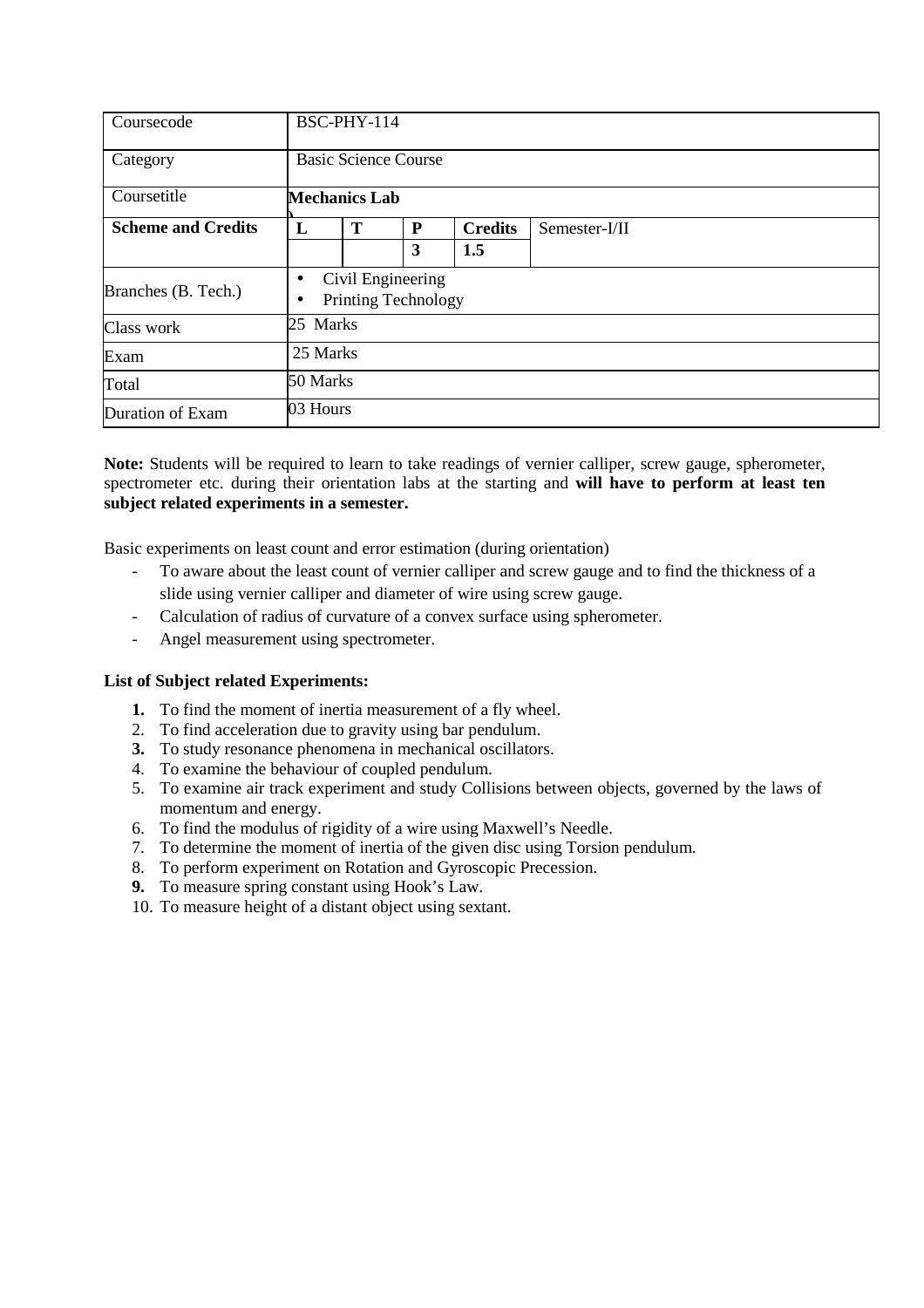| Coursecode                |          | BSC-PHY-115                                                                                                            |   |                |               |  |  |  |  |
|---------------------------|----------|------------------------------------------------------------------------------------------------------------------------|---|----------------|---------------|--|--|--|--|
| Category                  |          | <b>Basic Science Course</b>                                                                                            |   |                |               |  |  |  |  |
| Coursetitle               |          | Optics, Optical Fibre, Magnetism and Quantum Mechanics (OFMQ) Lab                                                      |   |                |               |  |  |  |  |
| <b>Scheme and Credits</b> | L        | T                                                                                                                      | P | <b>Credits</b> | Semester-I/II |  |  |  |  |
|                           |          |                                                                                                                        | 3 | 1.5            |               |  |  |  |  |
| Branches (B. Tech.)       | ٠        | Bio-Technology Engineering<br><b>Textile Technology</b><br><b>Textile Chemistry</b><br>Fashion and Apparel Engineering |   |                |               |  |  |  |  |
| Class work                | 25 Marks |                                                                                                                        |   |                |               |  |  |  |  |
| Exam                      |          | 25 Marks                                                                                                               |   |                |               |  |  |  |  |
| Total                     | 50 Marks |                                                                                                                        |   |                |               |  |  |  |  |
| Duration of Exam          | 03 Hours |                                                                                                                        |   |                |               |  |  |  |  |

Basic experiments on least count and error estimation (during orientation)

- To aware about the least count of vernier calliper and screw gauge and to find the thickness of a slide using vernier calliper and diameter of wire using screw gauge.
- Calculation of radius of curvature of a convex surface using spherometer.
- Angel measurement using spectrometer.

## **List of Subject related Experiments:**

- **1.** To study Hall effect in semiconductors and measure the Hall coefficient.
- **2.** To find frequency of AC mains using sonometer.
- 3. To study the magnetic properties of materials using B-H curve.
- 4. To study the Curies temperature of materials using Dielectric set up.
- 5. To verify the inverse square law with the help of a photovoltaic cell.
- 6. To determine Planks constant using photocell.
- 7. To study the characteristics of Solar cell and find out the fill factor.
- 8. To design and study Active and Passive filters.
- 9. To find impedance and Q factor using LCR circuit.
- 10. To study resonance phenomena in LCR circuit.
- 11. To measure e/m of electron using helical method.
- 12. To find temperature co-efficient of platinum using Callender Griffith bridge.
- 13. To study the forward and reverse characteristics of P-N junction diode.
- 14. To study the reverse characteristics of Zener diode and voltage regulation using Zener Diode.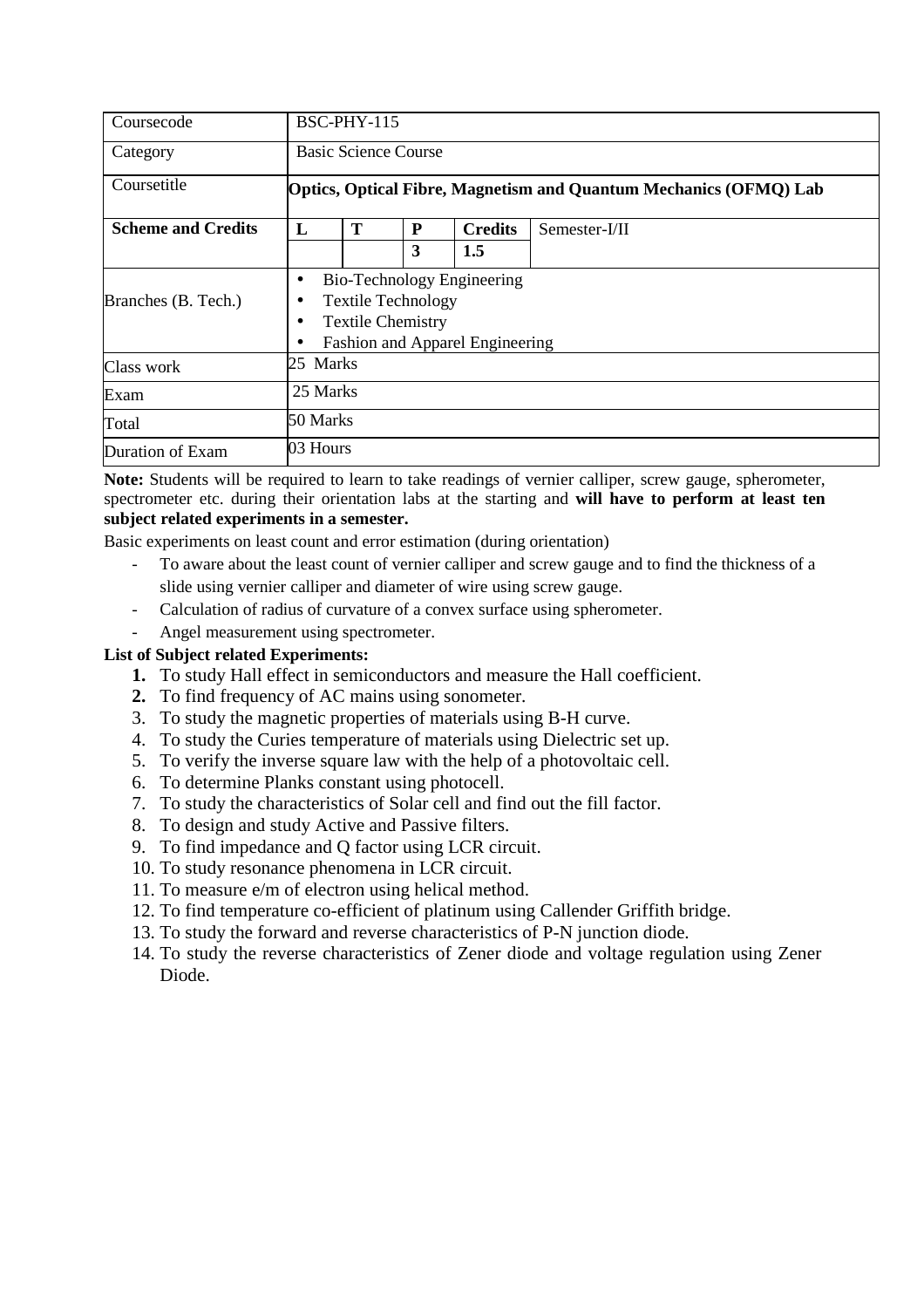| <b>Course code</b>        |    | BSE-CHE-101                                                   |   |                                  |  |  |  |  |  |
|---------------------------|----|---------------------------------------------------------------|---|----------------------------------|--|--|--|--|--|
| Category                  |    | <b>Basic Science Course</b>                                   |   |                                  |  |  |  |  |  |
| <b>Course title</b>       |    | Chemistry I(Theory)                                           |   |                                  |  |  |  |  |  |
| <b>Scheme and Credits</b> | L  | Т<br><b>Credits</b><br>P<br>Semester-I/II                     |   |                                  |  |  |  |  |  |
|                           | 3  |                                                               | 0 | 4                                |  |  |  |  |  |
|                           |    |                                                               |   |                                  |  |  |  |  |  |
| <b>Course Outcome</b>     | 1. |                                                               |   | To analyse microscopic chemistry |  |  |  |  |  |
|                           | 2. | Understand the concept of hardness of water and phenomenon of |   |                                  |  |  |  |  |  |
|                           |    | corrosion                                                     |   |                                  |  |  |  |  |  |
|                           | 3. | Rationalise periodic properties                               |   |                                  |  |  |  |  |  |
|                           | 4. | Distinguish the ranges of the electromagnetic spectrum        |   |                                  |  |  |  |  |  |
|                           |    |                                                               |   |                                  |  |  |  |  |  |

| Duration of Exam | Class Work 25 Marks  |
|------------------|----------------------|
| 3 Hrs            | Theory Exam 75 Marks |
|                  | Total 100 Marks      |

**Note:** Examiner will set nine questions in total. Question one will be compulsory. Question one will have 10 parts of 2.5 marks from all units and remaining eight questions of 12.5 marks each to be set by taking two questions from each unit. The students have to attempt five questions in total, first being compulsory and selecting one from each Unit.

#### **UNIT-I**

 **Atomic and molecular structure:** Schrodinger equation(Introduction and concept only).. Forms of the hydrogen atom wave functions and the plots of these functions to explore their spatial variations(derivation excluded). Molecular orbital energy level diagrams of diatomic molecules. Pi-molecular orbitals of butadiene and benzene. Crystal field theory and the energy level diagrams for transition metal ions . Band structure of solids and the role of doping on band structures.

**Periodic properties**: Effective nuclear charge, penetration of orbitals, variations of s, p, d and f orbital energies of atoms in the periodic table, electronic configurations, atomic and ionic sizes,

ionization energies, electron affinity and electronegativity, polarizability, oxidation states. (12)

#### **UNIT-II**

**Stereochemistry:** Representations of 3 dimensional structures, structural isomers and stereo isomers, configurations, symmetry and chirality, enantiomers, diastereomers, optical activity, absolute configurations and conformational analysis. Isomerism in transitional metal Compounds.

**Organic reactions and synthesis of a drug molecule** :Introduction to reactions involving substitution, addition, elimination, oxidation, reduction, cyclization (mechanism excluded). Synthesis of commonly used drug molecules (Asprin&Paracetamol). (10)

#### **UNIT-III**

**Intermolecular forces:** Ionic, dipolar and Van der Waals interactions. Equations of state of real gases and critical phenomena.

**Water Chemistry and Corrosion:** Hardness of water- Introduction, Types, Measurement of hardness by EDTA method, Methods of water softening (Lime soda process, Zeolite Process, Demineralisation process). Corrosion: Introduction, Types, Factor affecting corrosion and methods of prevention. (10)

#### **UNIT-IV**

**Spectroscopic techniques and applications:** Basic concept of spectroscopy, Principle and Applications of different spectroscopic techniques (UV-Visible and IR spectroscopy). Nuclear magnetic resonance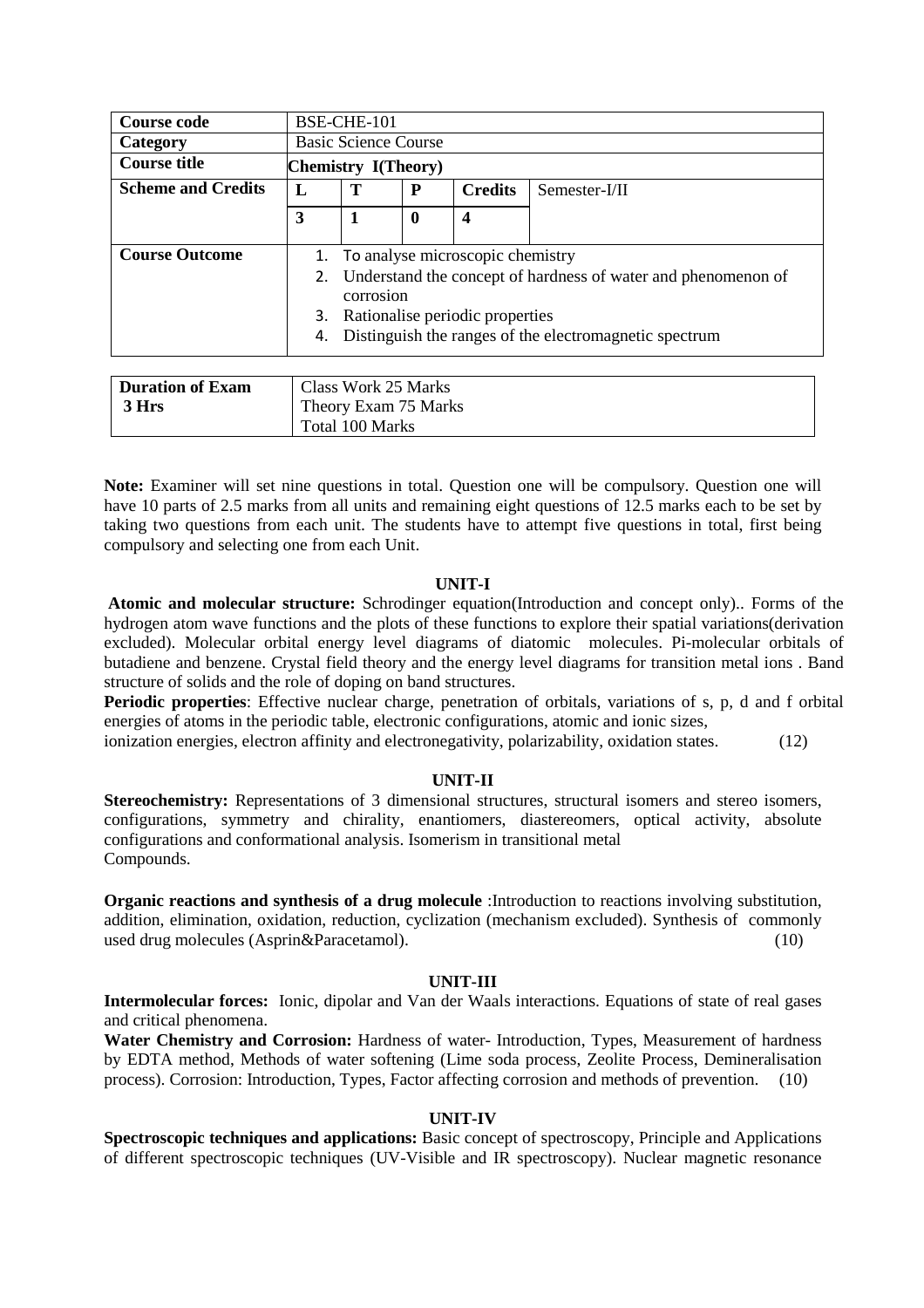and magnetic resonance imaging, Elementary discussion on Flame photometry. (10)

# **Suggested Text Books:**

- 1. University Chemistry, Bruce M. Mahan, Pearson Education.
- 2. Chemistry: Principles and Applications, by M. J. Sienko and R. A. Plane
- 3. Essentials of Analytical Chemistry, Shobha Ramakrishnan and Banani Mukhopadhyay, Pearson Education.
- 4. Fundamentals of Molecular Spectroscopy, by C. N. Banwell
- 5. Engineering Chemistry (NPTEL Web-book), by B. L. Tembe, Kamaluddin and M. S. Krishnan
- 6. Physical Chemistry, by P. W. Atkins
- 7. Organic Chemistry: Structure and Function by K. P. C. Volhardt and N. E. Schore, 5<sup>th</sup> Edition.

# **Course Outcomes**

The course will enable the student to:

- Analyse microscopic chemistry in terms of atomic and molecular orbitals and intermolecular forces.
- Understand the concept of hardness of water and phenomenon of corrosion.
- Distinguish the ranges of the electromagnetic spectrum used for exciting different molecular energy levels in various spectroscopic techniques.
- Rationalise periodic properties such as ionization potential, electronegativity, oxidation states and electron affinity.

| Course code               |             | BSC-CHE-102                                      |   |                                      |                                                    |  |  |  |  |  |
|---------------------------|-------------|--------------------------------------------------|---|--------------------------------------|----------------------------------------------------|--|--|--|--|--|
| Category                  |             | <b>Basic Science Course</b>                      |   |                                      |                                                    |  |  |  |  |  |
| <b>Course title</b>       |             | Chemistry I(Practical)                           |   |                                      |                                                    |  |  |  |  |  |
| <b>Scheme and Credits</b> | L           | т<br><b>Credits</b><br>P<br>Semester-I/II        |   |                                      |                                                    |  |  |  |  |  |
|                           | $\mathbf 0$ | $\mathbf{0}$                                     | 3 | 1.5                                  |                                                    |  |  |  |  |  |
|                           |             |                                                  |   |                                      |                                                    |  |  |  |  |  |
| <b>Course Outcome</b>     | 5.          |                                                  |   | Estimate rate constants of reactions |                                                    |  |  |  |  |  |
|                           | 6.          |                                                  |   | Synthesize a small drug molecule     |                                                    |  |  |  |  |  |
|                           |             |                                                  |   |                                      | Measure surface tension, viscosity and conductance |  |  |  |  |  |
|                           | 8.          | To analyse a salt sample                         |   |                                      |                                                    |  |  |  |  |  |
|                           | 9.          | Determine hardness and chloride content of water |   |                                      |                                                    |  |  |  |  |  |
|                           |             |                                                  |   |                                      |                                                    |  |  |  |  |  |
|                           |             |                                                  |   |                                      |                                                    |  |  |  |  |  |

| <b>Duration of Exam</b> | Internal Practical 25 Marks        |
|-------------------------|------------------------------------|
| 3 Hrs                   | <b>External Practical 25 Marks</b> |
|                         | Total 50 Marks                     |
|                         |                                    |

Paper No. CHE-103<br>
03 Hrs./week Max. Marks

Max. Marks: 25+25 Duration of Exam: 03 Hrs.

# **LIST OF EXPERIMENTS:-**

- 1. Determination of surface tension of given liquid by drop number method.
- 2. Determine the viscosity of given liquid by using Ostwald's viscometer / Redwood viscometer.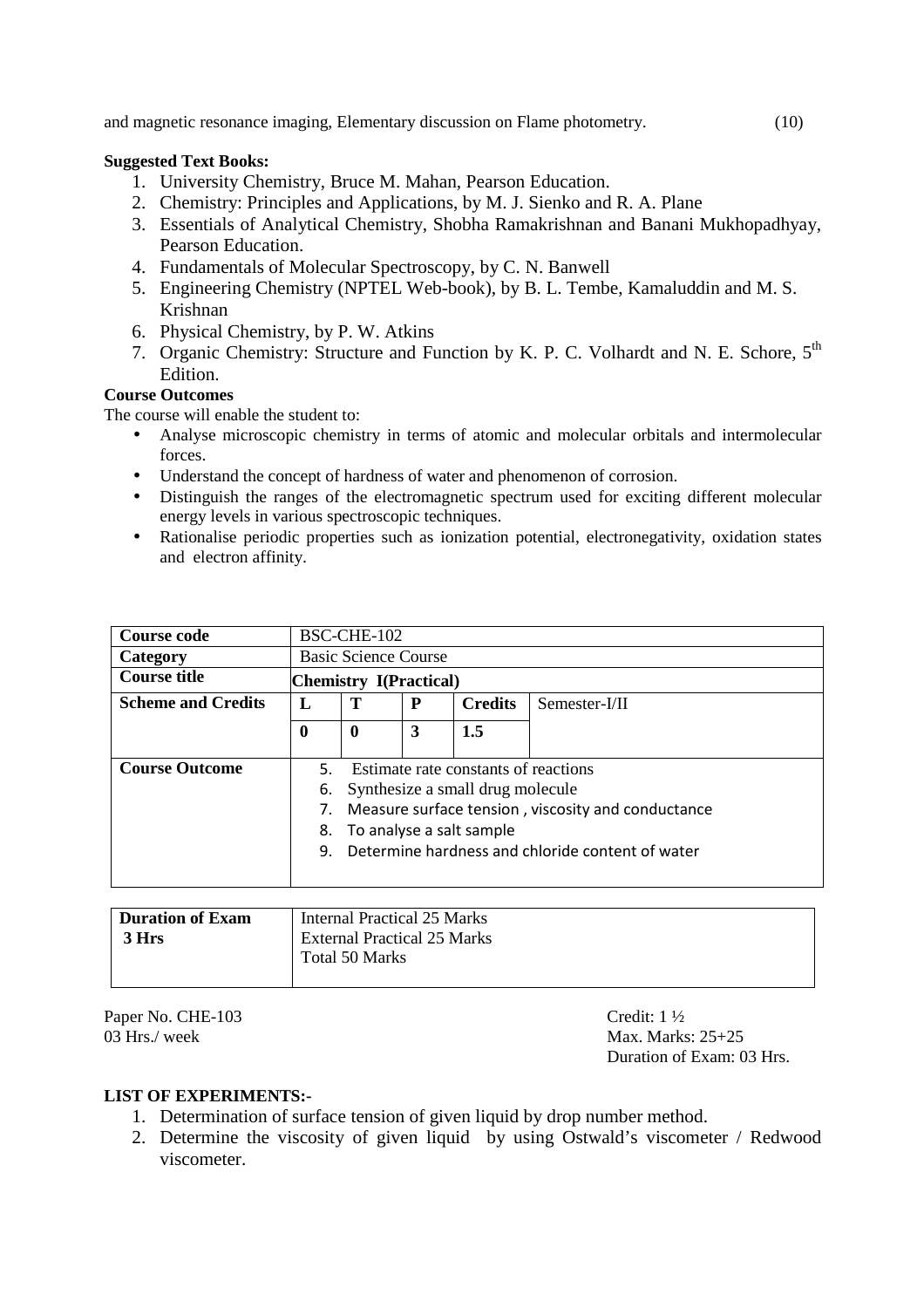- 3. Calculate the Rf value of given sample using Thin layer chromatography / Paper chromatography.
- 4. Removal of  $Ca^{2+}$  and  $Mg^{2+}$  hardness from given water sample using ion exchange column.
- 5. Determination of chloride content in given water sample.
- 6. Calculate the strength of strong acid by titrating it with strong base using conductometer.
- 7. Calculate the emf value of given cell.
- 8. To prepare the of urea formaldehyde and phenol formaldehyde resin.
- 9. To determine the rate constant of a reaction.
- 10. To Prepare iodoform.
- 11. Calculate the saponification value / acid value of given oil sample.
- 12. Chemical analysis of two anions and two cations in given sample of salt.
- 13. Determination of the partition coefficient of a substance between two immiscible liquids.
- 14. To determine the total hardness of given water sample by EDTA method.
- 15. Study the adsorption phenomena using acetic acid and charcoal.
- 16. Lattice structures and packing of spheres.

# **Course Outcomes:**

The chemistry laboratory course will consist of experiments illustrating the principles of chemistry relevant to the study of science and engineering.

The students will be able to:

- Estimate rate constants of reactions from concentration of reactants/products as a function of time.
- Measure molecular/system properties such as surface tension, viscosity, conductance of solutions, redox potentials, chloride content of water, etc.
- Synthesize a small drug molecule and analyse a salt sample.

# **Note: At least 10 experiments are to be performed by the students.**

- 1. Each laboratory class/section shall not be more than about 20 students.
- 2. To allow fair opportunity of practical hands on experience to each student,each experiment may either done by each student individually or in groupofnotmore than 3-4 students. Larger groups be strictly discouraged/disallowed.
- 3. Pre-experimental &post experimentalquiz/questions may be offered for each lab experiment to reinforce &aid comprehension of the experiment.

# **Suggested Books:**

- 1. A Text book on Experiments and Calculation –Engineering Chemistry by S.S.Dara, S. Chand & Company Ltd.
- 2. Essentials of Analytical Chemisty, Shobha Ramakrishnan, Pearson Education.
- 3. Essential of Experimental Engineering chemistry, Shashi Chawla, Dhanpat Rai Publishing Co.
- 4. Theory & Practice Applied Chemistry O.P.Virmani, A.K. Narula ( New Age).
- 5. Engineering Chemistry, K.SeshaMaheswaramma and MridulaChugh, Pearson Education.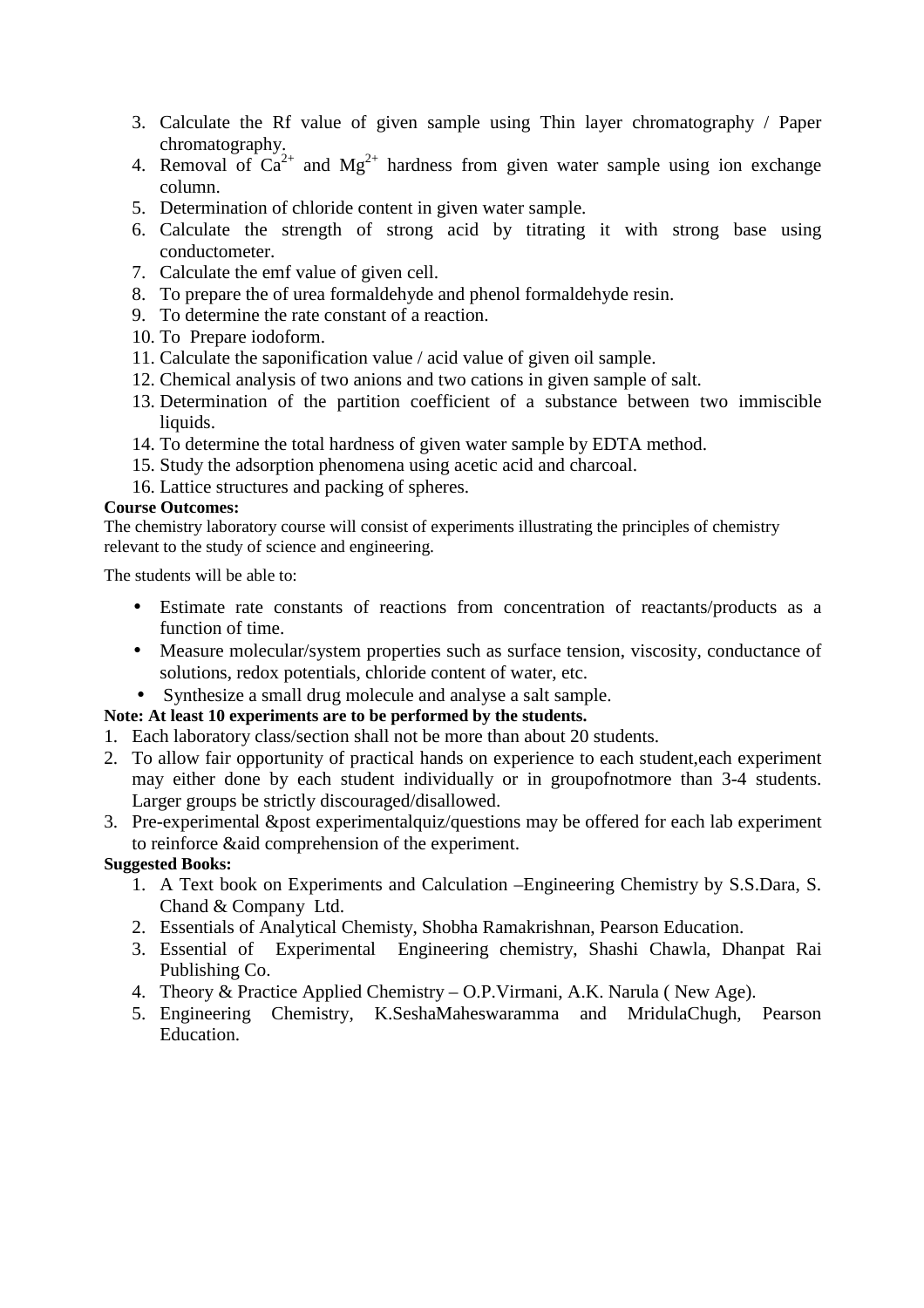#### **Math-I (Calculus and Matrices) BSC-MATH-101**

| Coursecode         |          | BSC-MATH-101                   |   |         |            |  |  |  |  |  |
|--------------------|----------|--------------------------------|---|---------|------------|--|--|--|--|--|
| Category           |          | <b>Basic Science Course</b>    |   |         |            |  |  |  |  |  |
| Coursetitle        |          | Math-I (Calculus and Matrices) |   |         |            |  |  |  |  |  |
| Scheme and Credits | L        | T                              | P | Credits | Semester-I |  |  |  |  |  |
|                    | 3        |                                |   | 4       |            |  |  |  |  |  |
| Class work         |          | 25 Marks                       |   |         |            |  |  |  |  |  |
| Exam               |          | 75 Marks                       |   |         |            |  |  |  |  |  |
| Total              |          | 100 Marks                      |   |         |            |  |  |  |  |  |
| Duration of Exam   | 03 Hours |                                |   |         |            |  |  |  |  |  |

**Note:** Examiner will set nine questions in total. Question one will be compulsory. Question one will have 10 parts of 2.5 marks from all units and remaining eight questions of 12.5 marks each to be set by taking two questions from each unit. The students have to attempt five questions in total, first being compulsory and selecting one from each Unit.

#### **Unit-I**

**Calculus:** Indeterminate forms and L'Hospital's rule, Maxima and Minima, Rolle's Theorem, Mean value theorems, Taylor's and Maclaurin theorems with remainders, Evolutes and Involutes, Evaluation of definite and improper integrals, Applications of definite integrals to evaluate surface areas and volumes of revolutions, Beta and Gamma functions and their properties.

#### **Unit-II**

**Sequences and Series:** Convergence of sequence and series, Tests for convergence, Power series: Taylor's series, series for exponential, trigonometric and logarithm functions, Fourier series: Half range sine and cosine series, Parseval's theorem.

#### **Unit-III**

**Multivariable Differential Calculus:** Limit, Continuity and Partial derivatives, Total derivative, Tangent plane and normal line, Maxima, minima and saddle points, Method of Lagrange multipliers, Gradient, Directional derivatives, Curl and Divergence.

#### **Unit-IV**

**Matrices:** Inverse and rank of a matrix, Rank-nullity theorem, System of linear equations, Symmetric, skew-symmetric and orthogonal matrices and Orthogonal transformation, Determinants, Eigenvalues and eigenvectors, Diagonalization of matrices, Cayley-Hamilton Theorem.

#### **Reference Books:**

- 1. G.B. Thomas and R.L. Finney, Calculus and Analytic geometry, Pearson Education.
- 2. Erwin kreyszig, Advanced Engineering Mathematics, John Wiley & Sons.
- 3. Veerarajan T., Engineering Mathematics for first year, Tata McGraw-Hill Publishing Company Limited.
- 4. Ramana B.V., Higher Engineering Mathematics, Tata McGraw-Hill Publishing Company Limited.
- 5. N. P. Bali and Manish Goyal, A text book of Engineering Mathematics, Laxmi Publications.
- 6. P. Sivaramakrishna Das and C. Vijyakumari, Engineering Mathematics, Pearson Education.
- 7. B.S. Grewal, Higher Engineering Mathematics, Khanna Publishers.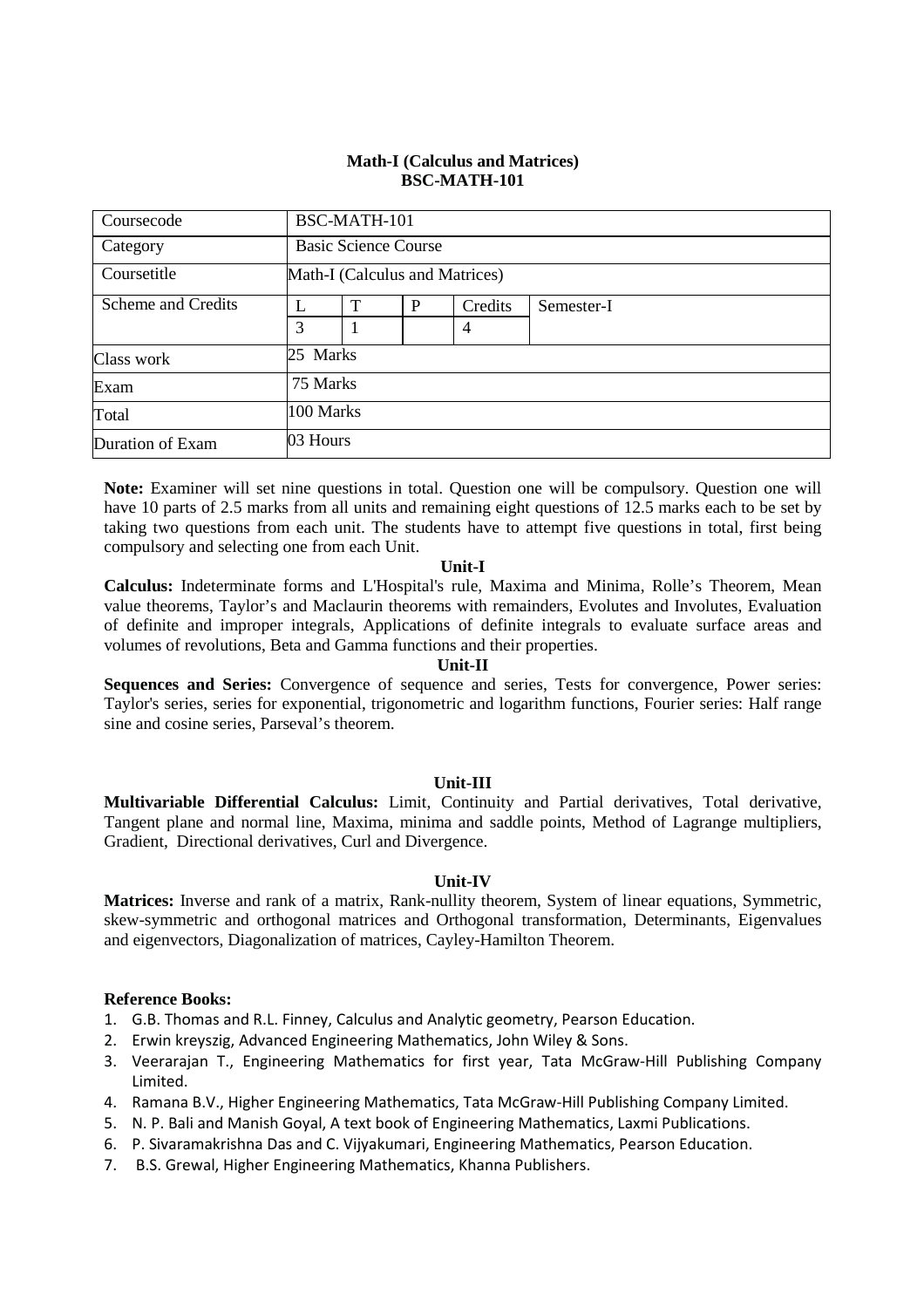#### **Course Outcomes**

The students will learn:

- To apply differential and integral calculus to notions of curvature and to improper integrals. Apart from some other applications they will have a basic understanding of Beta and Gamma functions.
- The fallouts of Rolle's Theorem that is fundamental to application of analysis to Engineering problems.
- The tool of power series and Fourier series for learning advanced Engineering Mathematics.
- To deal with functions of several variables that are essential in most branches of engineering.
- The essential tool of matrices and linear algebra in a comprehensive manner.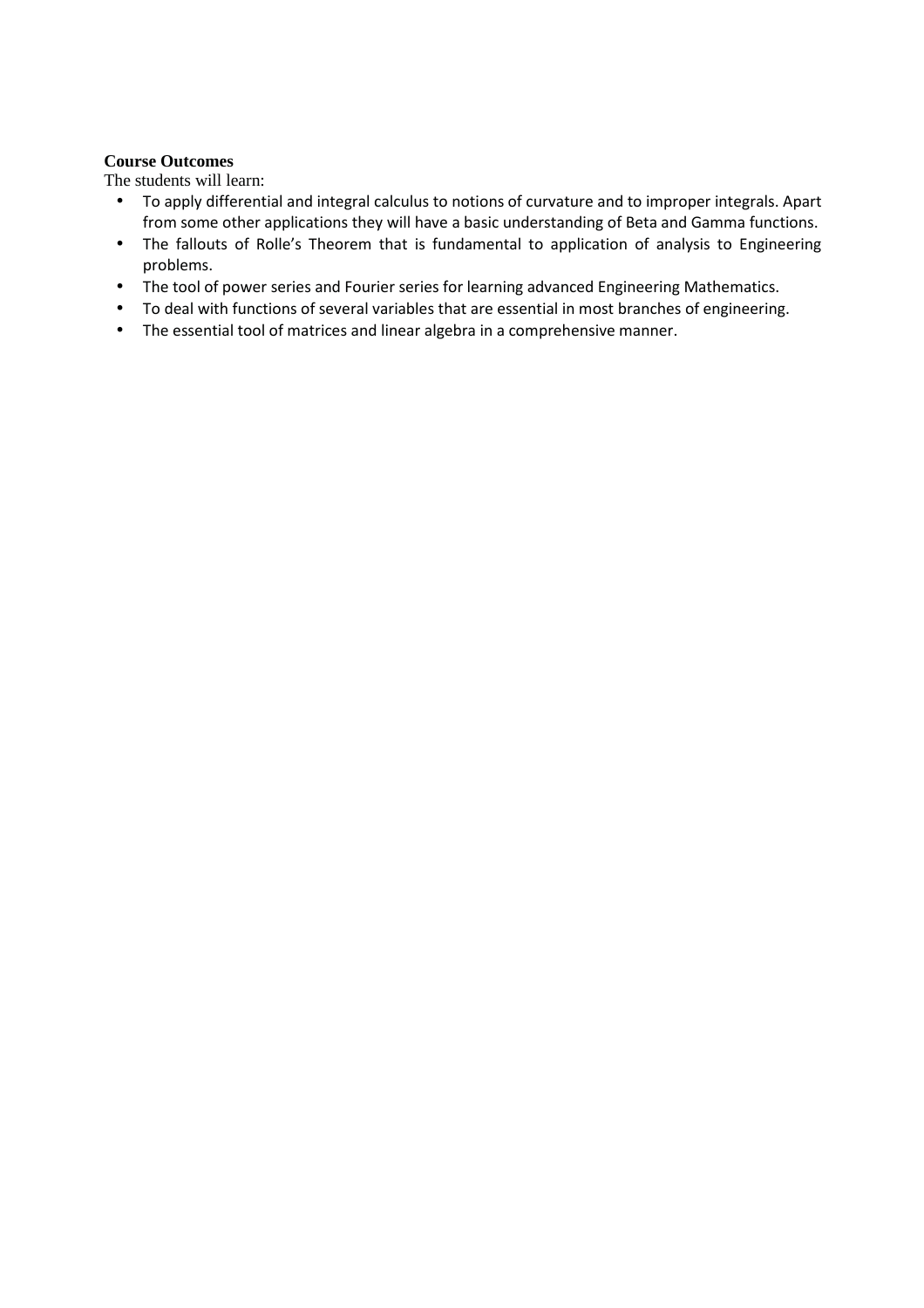#### **Math-I (Calculus and Linear Algebra) BSC-MATH-103**

| Coursecode         |          | BSC-MATH-103                         |   |                |            |  |  |  |
|--------------------|----------|--------------------------------------|---|----------------|------------|--|--|--|
| Category           |          | <b>Basic Science Course</b>          |   |                |            |  |  |  |
| Coursetitle        |          | Math-I (Calculus and Linear Algebra) |   |                |            |  |  |  |
| Scheme and Credits | L        | T                                    | P | Credits        | Semester-I |  |  |  |
|                    | 3        |                                      |   | $\overline{4}$ |            |  |  |  |
| Class work         |          | 25 Marks                             |   |                |            |  |  |  |
| Exam               |          | 75 Marks                             |   |                |            |  |  |  |
| Total              |          | 100 Marks                            |   |                |            |  |  |  |
| Duration of Exam   | 03 Hours |                                      |   |                |            |  |  |  |

**Note:** Examiner will set nine questions in total. Question one will be compulsory. Question one will have 10 parts of 2.5 marks from all units and remaining eight questions of 12.5 marks each to be set by taking two questions from each unit. The students have to attempt five questions in total, first being compulsory and selecting one from each Unit.

#### **Unit-I**

**Calculus:** Indeterminate forms and L'Hospital's rule, Maxima and Minima, Rolle's Theorem, Mean value theorems, Taylor's and Maclaurin theorems with remainders, Evolutes and Involutes, Evaluation of definite and improper integrals, Applications of definite integrals to evaluate surface areas and volumes of revolutions, Beta and Gamma functions and their properties.

#### **Unit-II**

**Matrices:**Matrices, Vectors: addition and scalar multiplication, Matrix multiplication, Linear systems of equations, Linear Independence, Rank of a matrix, Determinants, Cramer's Rule, Inverse of a matrix, Gauss elimination and Gauss-Jordan elimination.

#### **Unit-III**

**Vector spaces I:** Vector Space, Linear dependence of vectors, Basis, Dimension, Linear transformations (maps), Range and kernel of a linear map, Rank and nullity, Inverse of a linear transformation, Rank nullity theorem, Matrix associated with a linear map, Composition of linear maps.

## **Unit-IV**

**Vector spaces II:** Eigenvalues, Eigenvectors, Symmetric, Skew-symmetric and Orthogonal Matrices, Eigenbases, Diagonalization, Inner product spaces, Gram-Schmidt orthogonalization.

#### **Reference Books:**

- 1. G.B. Thomas and R.L. Finney, Calculus and Analytic geometry, Pearson Education.
- 2. Erwin Kreyszig, Advanced Engineering Mathematics, John Wiley & Sons.
- 3. D. Poole, Linear Algebra: A Modern Introduction, Brooks Cole.
- 4. Ramana B.V., Higher Engineering Mathematics, Tata McGraw-Hill Publishing Company Limited.
- 5. N.P. Bali and Manish Goyal, A text book of Engineering Mathematics, Laxmi Publications.
- 6. B.S. Grewal, Higher Engineering Mathematics, Khanna Publishers.
- 7. V. Krishnamurthy, V.P. Mainra and J. L. Arora, An introduction to Linear Algebra, Affiliated East–West Press Private limited.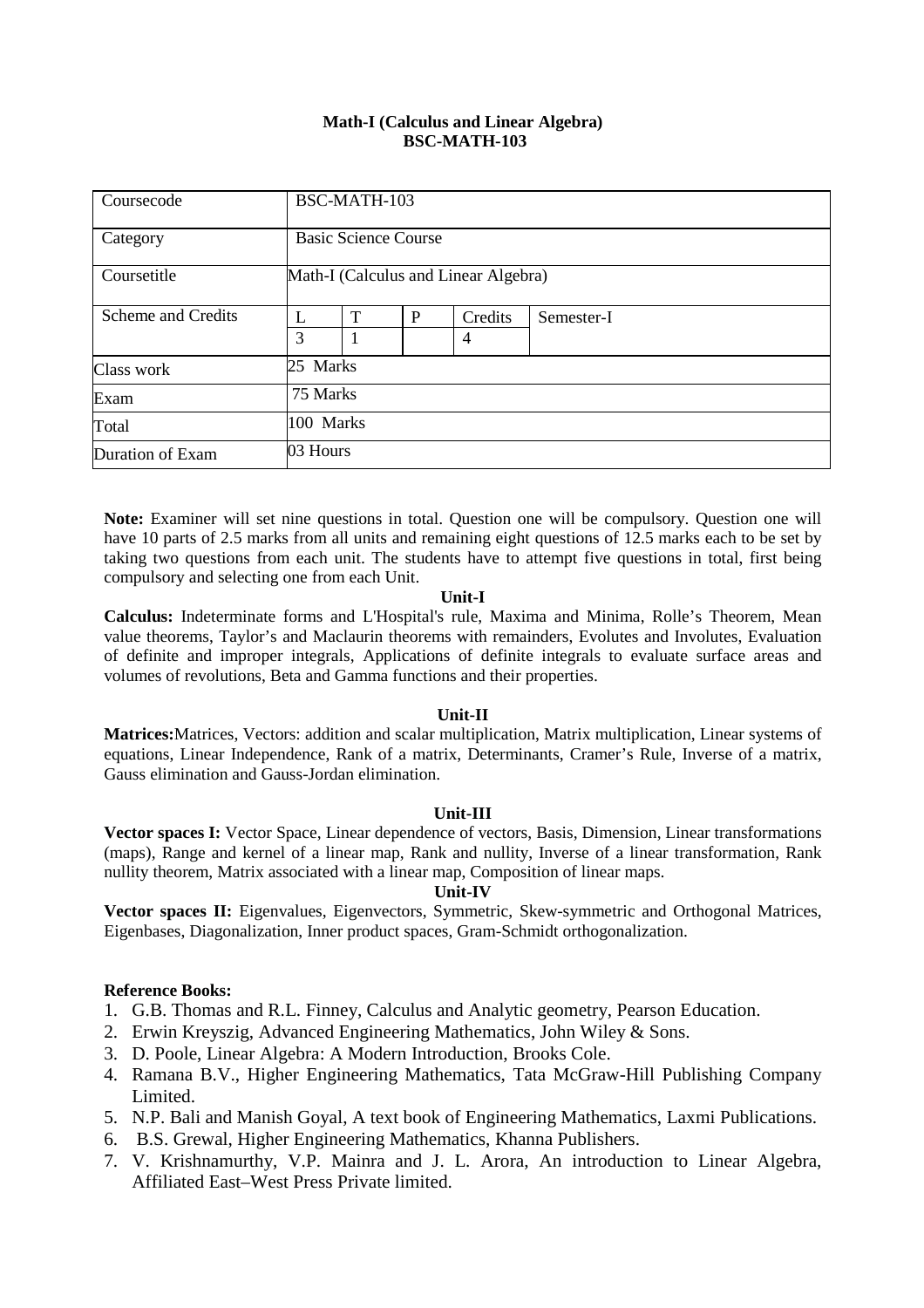- 8. Seymour Lipschutz and Marc Lipson, Linear algebra, Schaum's Outline, Tata McGraw-Hill Publishing Company Limited.
- 9. Kenneth Hoffman and Ray Kunze, Linear algebra, Pearson Education.

# **Course Outcomes**

The students will learn:

- To apply differential and integral calculus to notions of curvature and to improper integrals. Apart from various applications, they will have a basic understanding of Beta and Gamma functions.
- The essential tools of matrices and linear algebra including linear transformations, eigenvalues, diagonalization and orthogonalization.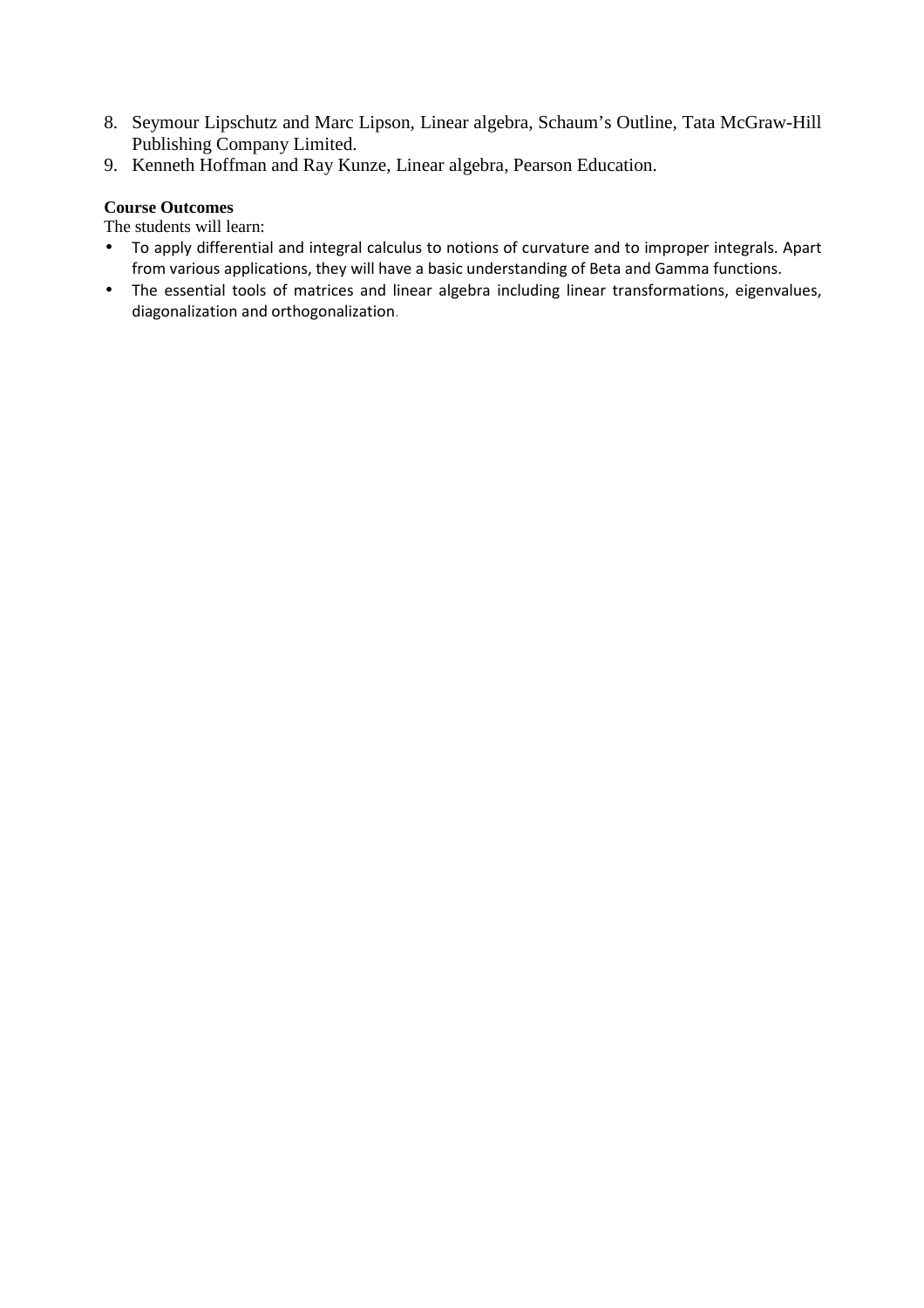#### **Math-I (Series, Matrices and Calculus) BSC-MATH-105**

| Coursecode         |          | BSC-MATH-105                           |   |         |            |  |  |
|--------------------|----------|----------------------------------------|---|---------|------------|--|--|
| Category           |          | <b>Basic Science Course</b>            |   |         |            |  |  |
| Coursetitle        |          | Math-I (Series, Matrices and Calculus) |   |         |            |  |  |
| Scheme and Credits |          | T                                      | P | Credits | Semester-I |  |  |
|                    | 3        |                                        |   | 4       |            |  |  |
| Class work         |          | 25 Marks                               |   |         |            |  |  |
| Exam               |          | 75 Marks                               |   |         |            |  |  |
| Total              |          | 100 Marks                              |   |         |            |  |  |
| Duration of Exam   | 03 Hours |                                        |   |         |            |  |  |

**Note:** Examiner will set nine questions in total. Question one will be compulsory. Question one will have 10 parts of 2.5 marks from all units and remaining eight questions of 12.5 marks each to be set by taking two questions from each unit. The students have to attempt five questions in total, first being compulsory and selecting one from each Unit.

#### **Unit-I**

**Infinite series:** Introduction of Arithmetic and Geometric Series**,** Convergence and divergence, Comparison Tests, D'Alembert's Ratio Test, Integral Test, Raabe's Test, Logarithmic and Cauchy root Tests, Gauss's test, Alternating Series, Absolute and Conditional Convergence.

#### **Unit-II**

Matrices & Its Application: Elementary Matrices, Elementary Transformations, Inverse using elementary transformations, Rank of a matrix, Normal form of a matrix, Linear dependence and independence of vectors, Consistency of linear system of equations, Linear and Orthogonal Transformations, Eigen values and Eigenvectors, Properties of eigen values, Cayley-Hamilton Theorem, Diagonalization of Matrices.

#### **Unit-III**

**Differential Calculus:** Limit, Continuity and Differentiability of function of single variable, Successive Differentiation, Leibnitz Theorem, Taylor's and Maclaurin's Series for Single Variable function, Partial derivatives, Homogeneous functions, Euler's Theorem, Jacobian, Maxima-Minima of function of two variables, Lagrange's Method of undetermined multipliers.

#### **Unit-IV**

**Integral Calculus:** Basic concepts of integration and properties of definite integrals, Applications of single integration to find volume of solids and surface area of solids of revolution, Double integral, Change of order of integration, Double integral in Polar Co-ordinates, Applications of double integral to find area enclosed by plane curves, Triple integral, Beta and Gamma functions.

#### **Reference Books:**

- 1. G.B. Thomas and R.L. Finney, Calculus and Analytic geometry, Pearson Education.
- 2. Erwin kreyszig, Advanced Engineering Mathematics, John Wiley & Sons.
- 3. Veerarajan T., Engineering Mathematics for first year, Tata McGraw-Hill Publishing Company Limited.
- 4. Ramana B.V., Higher Engineering Mathematics, Tata McGraw-Hill Publishing Company Limited.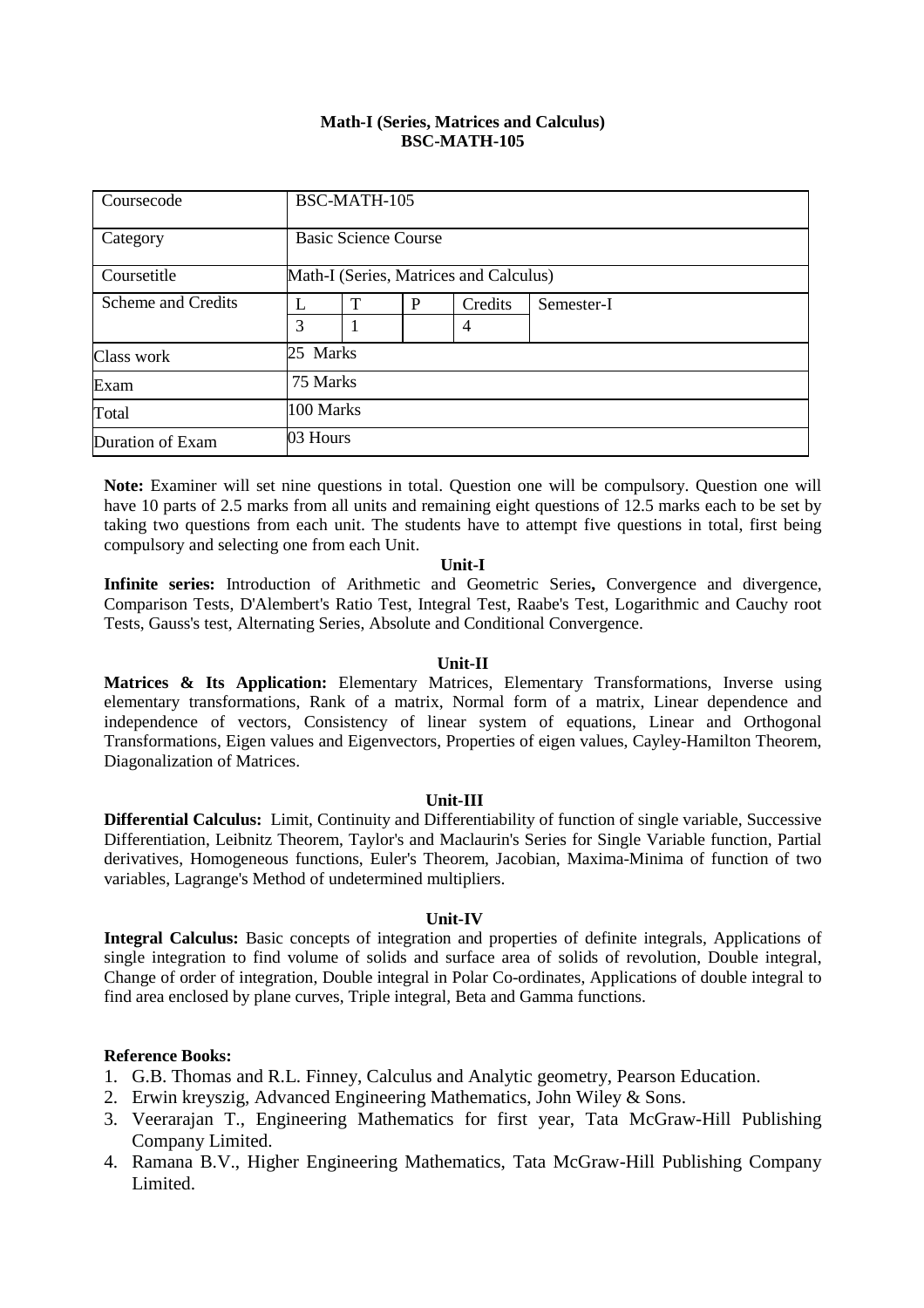- 5. N. P. Bali and Manish Goyal, A text book of Engineering Mathematics, Laxmi Publications.
- 6. P. Sivaramakrishna Das and C. Vijyakumari, Engineering Mathematics, Pearson Education.
- 7. B.S. Grewal, Higher Engineering Mathematics, Khanna Publishers.

**Course Outcomes** The students will learn:

- To deal with the nature of infinite series that is essential in most branches of engineering.
- The essential tool of matrices and linear algebra in a comprehensive manner
- The tools of differentiation and integration of functions of univariate and multivariate that are used in various techniques dealing engineering problems.
- The mathematical tools needed in evaluating multiple integrals and their usage.
- To apply differential and integral calculus to find volume of solids and surface area of solids of revolution. Apart from some other applications they will have a basic understanding of Beta and Gamma functions.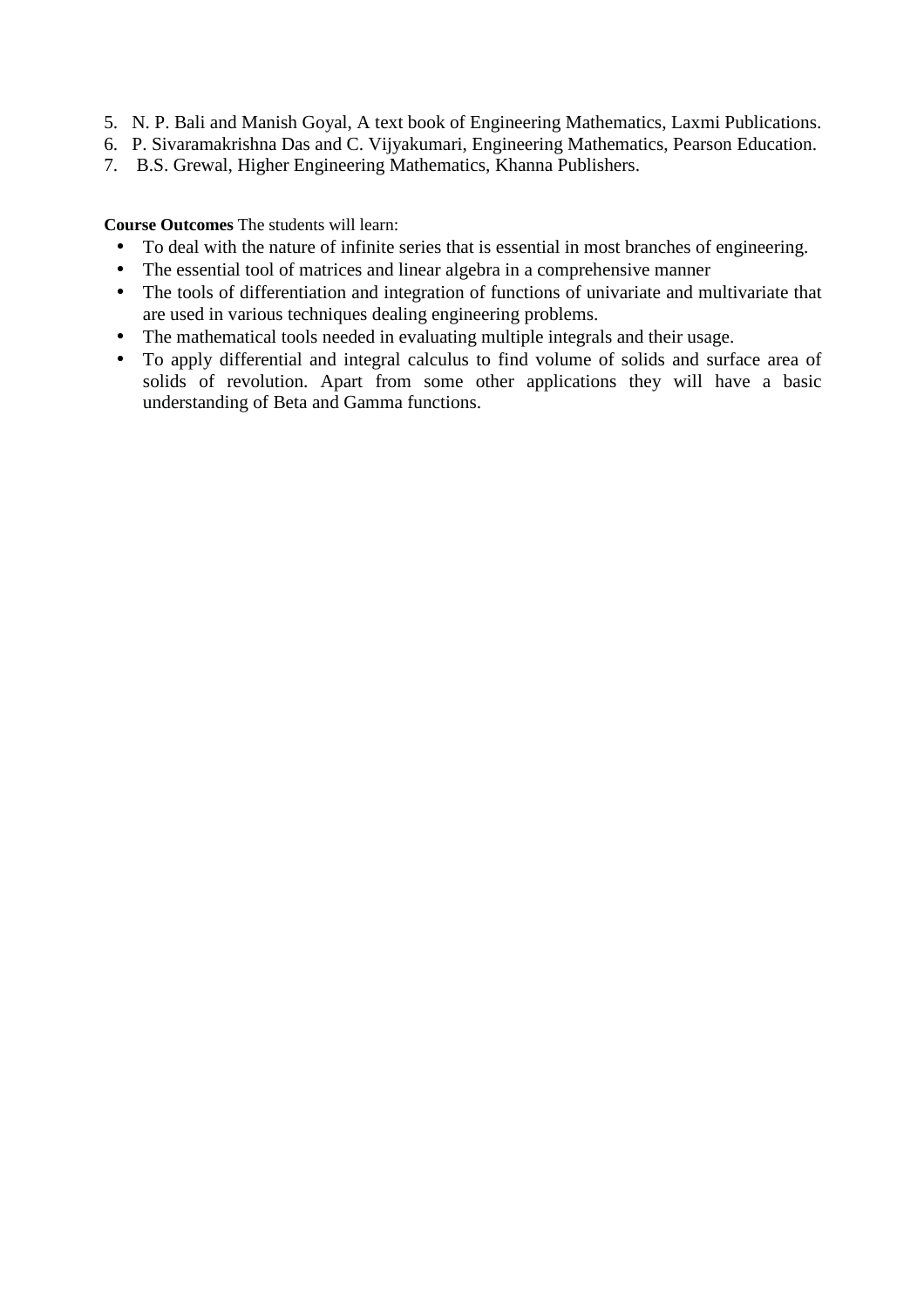# **Math-II (Multivariable Calculus, Differential equations and Complex Analysis) BSC-MATH-102**

| Coursecode         |           | BSC-MATH-102                                                                     |   |                |             |  |  |  |
|--------------------|-----------|----------------------------------------------------------------------------------|---|----------------|-------------|--|--|--|
| Category           |           | <b>Basic Science Course</b>                                                      |   |                |             |  |  |  |
| Coursetitle        |           | Math-II (Multivariable Calculus, Differential equations and Complex<br>Analysis) |   |                |             |  |  |  |
| Scheme and Credits | L         | T                                                                                | P | Credits        | Semester-II |  |  |  |
|                    | 3         | $\mathbf{1}$                                                                     |   | $\overline{4}$ |             |  |  |  |
| Class work         | 25 Marks  |                                                                                  |   |                |             |  |  |  |
| Exam               |           | 75 Marks                                                                         |   |                |             |  |  |  |
| Total              | 100 Marks |                                                                                  |   |                |             |  |  |  |
| Duration of Exam   | 03 Hours  |                                                                                  |   |                |             |  |  |  |

**Note:** Examiner will set nine questions in total. Question one will be compulsory. Question one will have 10 parts of 2.5 marks from all units and remaining eight questions of 12.5 marks each to be set by taking two questions from each unit. The students have to attempt five questions in total, first being compulsory and selecting one from each Unit.

#### **Unit-I**

**Multivariable Integral Calculus:** Multiple Integration: Double integrals (Cartesian), Change of order of integration in double integrals, Change of variables (Cartesian to polar), Applications: areas and volumes, Centre of mass and Gravity (constant and variable densities), Triple integrals (Cartesian), Orthogonal curvilinear coordinates, Simple applications involving cubes, sphere and rectangular parallelepipeds, Scalar line integrals, Vector line integrals, Scalar surface integrals, Vector surface integrals, Theorems of Green, Gauss and Stokes.

#### **Unit-II**

**Ordinary differential equations of first and higher orders:** Exact, Linear and Bernoulli's equations, Euler's equations, Equations not of first degree: equations solvable for p, equations solvable for y, equations solvable for x and Clairaut's type, Second order linear differential equations with variable coefficients, Method of variation of parameters, Cauchy-Euler equation, Power series solutions, Legendre polynomials, Bessel functions of the first kind and their properties.

#### **Unit-III**

**Complex Variable – Differentiation:** Differentiation, Cauchy-Riemann equations, Analytic functions, Harmonic functions, Finding harmonic conjugate, Elementary analytic functions (exponential, trigonometric, logarithm) and their properties, Conformal mappings, Mobius transformations and their properties.

#### **Unit-IV**

**Complex Variable – Integration:** Contour integrals, Cauchy-Goursat theorem (without proof), Cauchy Integral formula (without proof), Liouville's theorem and Maximum-Modulus theorem (without proof), Taylor's series, Zeros of analytic functions, Singularities, Laurent's series, Residues, Cauchy Residue theorem (without proof), Evaluation of definite integral involving sine and cosine, Evaluation of certain improper integrals using the Bromwich contour.

#### **Reference Books:**

1. G.B. Thomas and R.L. Finney, Calculus and Analytic geometry, Pearson Education.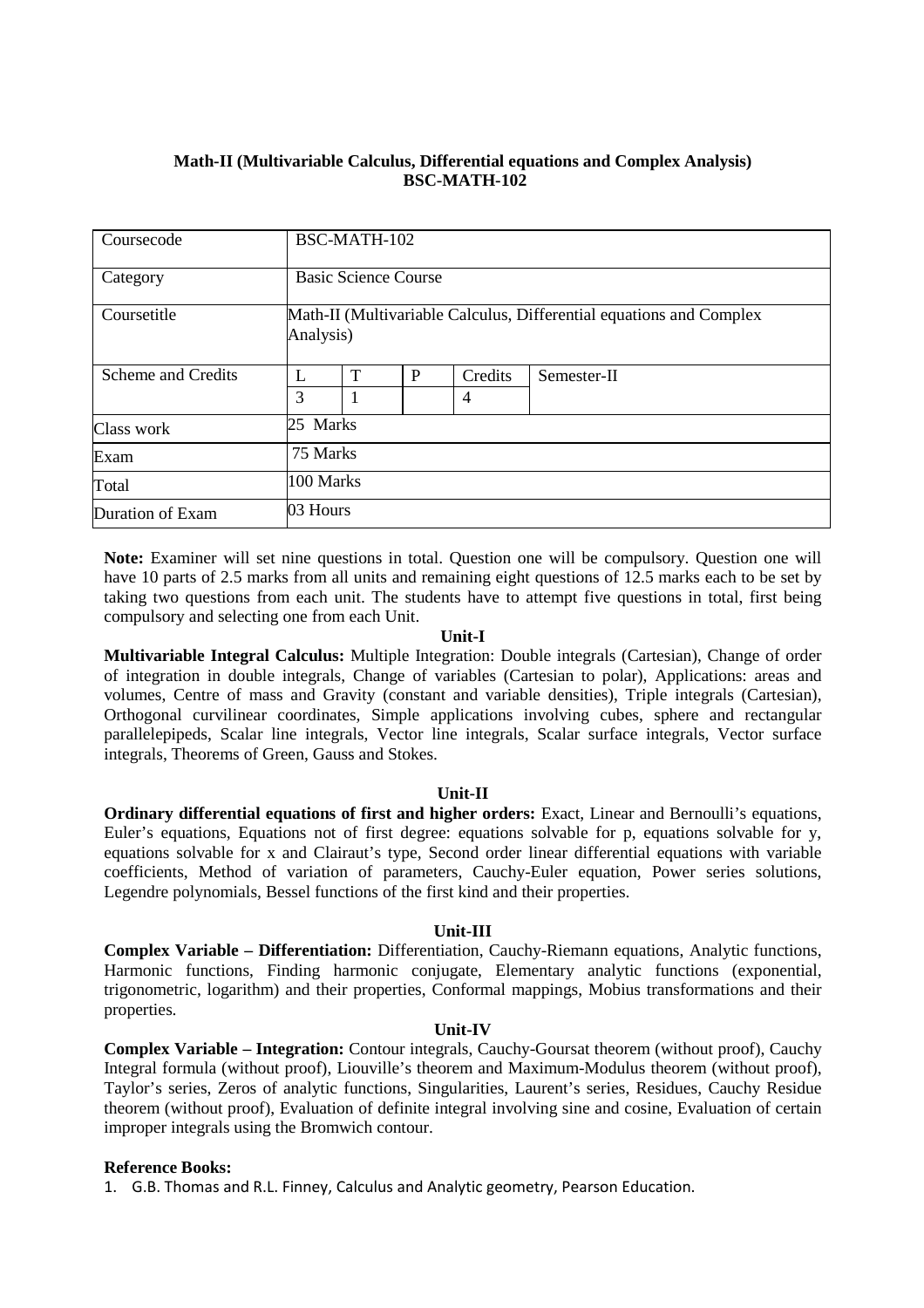- 2. Erwin kreyszig, Advanced Engineering Mathematics, John Wiley & Sons.
- 3. W. E. Boyce and R. C. DiPrima, Elementary Differential Equations and Boundary Value Problems, Wiley India.
- 4. S. L. Ross, Differential Equations, Wiley India.
- 5. E. A. Coddington, An Introduction to Ordinary Differential Equations, Prentice Hall India.
- 6. J. W. Brown and R. V. Churchill, Complex Variables and Applications, Mc-Graw Hill.
- 7. N.P. Bali and Manish Goyal, A text book of Engineering Mathematics, Laxmi Publications.
- 8. B.S. Grewal, Higher Engineering Mathematics, Khanna Publishers.
- 9. P. Sivaramakrishna Das and C. Vijyakumari, Engineering Mathematics, Pearson Education.
- 10. Ramana B.V., Higher Engineering Mathematics, Tata McGraw-Hill Publishing Company Limited.

**Course Outcomes** The students will learn:

- The mathematical tools needed in evaluating multiple integrals and their usage.
- The effective mathematical tools for the solutions of differential equations that model physical processes.
- The tools of differentiation and integration of functions of a complex variable that are used in various techniques dealing engineering problems.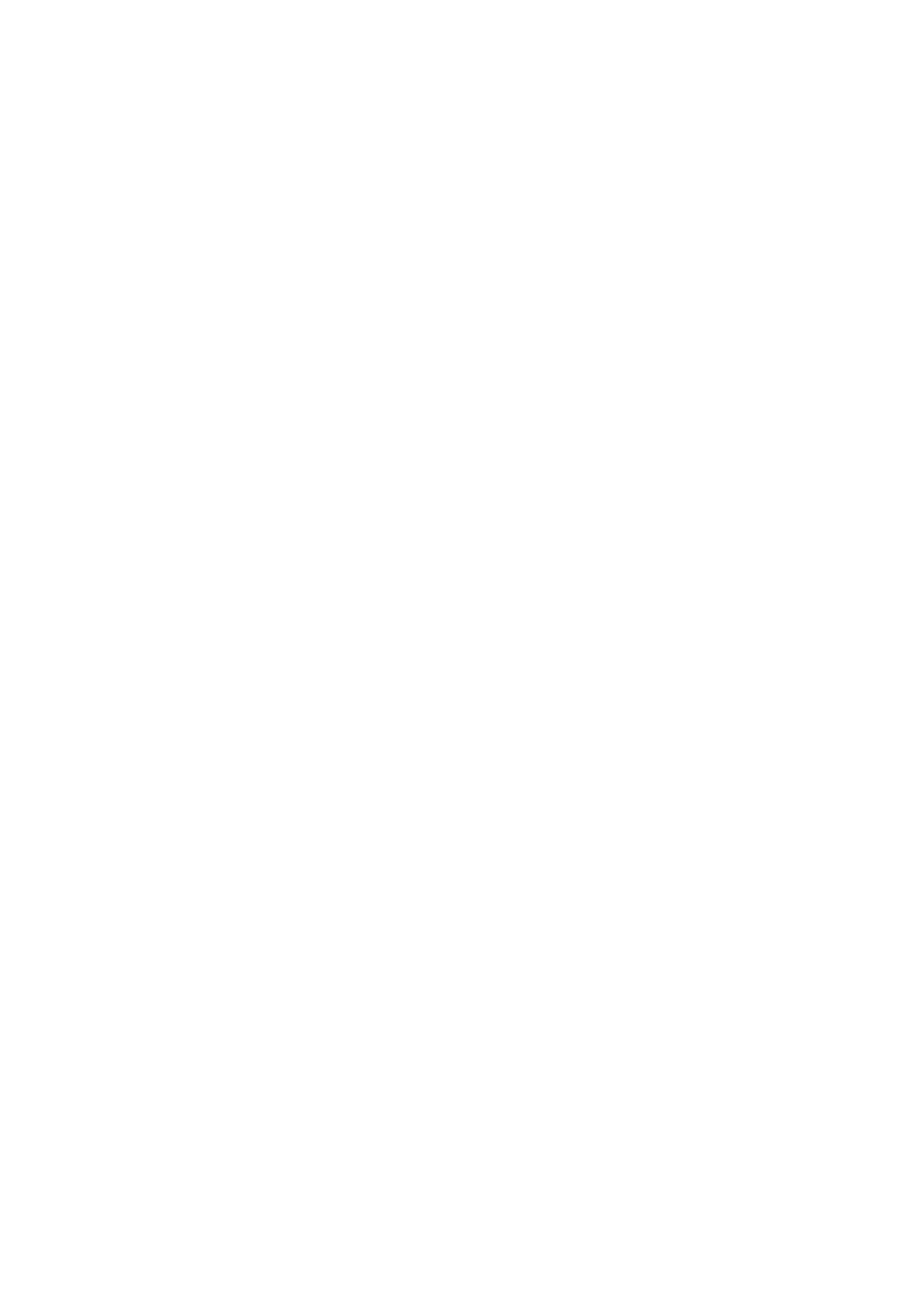#### **Math-II (Probability and Statistics) BSC-MATH-104**

| Coursecode          |           | BSC-MATH-104                                                                                                               |   |              |             |  |  |
|---------------------|-----------|----------------------------------------------------------------------------------------------------------------------------|---|--------------|-------------|--|--|
| Category            |           | <b>Basic Science Course</b>                                                                                                |   |              |             |  |  |
| Coursetitle         |           | Math-II (Probability and Statistics)                                                                                       |   |              |             |  |  |
| Scheme and Credits  | L<br>3    | T                                                                                                                          | P | Credits<br>4 | Semester-II |  |  |
| Branches (B. Tech.) | $\bullet$ | <b>Information Technology</b><br><b>Computer Science Engineering</b><br><b>Computer Science and Information Technology</b> |   |              |             |  |  |
| Class work          |           | 25 Marks                                                                                                                   |   |              |             |  |  |
| Exam                |           | 75 Marks                                                                                                                   |   |              |             |  |  |
| Total               |           | 100 Marks                                                                                                                  |   |              |             |  |  |
| Duration of Exam    |           | 03 Hours                                                                                                                   |   |              |             |  |  |

**Note:** Examiner will set nine questions in total. Question one will be compulsory. Question one will have 10 parts of 2.5 marks from all units and remaining eight questions of 12.5 marks each to be set by taking two questions from each unit. The students have to attempt five questions in total, first being compulsory and selecting one from each Unit.

#### **Unit-I**

**Random variables and discrete probability distributions:** Conditional probability, Probability spaces, Discrete random variables, Independent random variables, Expectation of discrete random variables, Sums of independent random variables, Moments, Variance of a sum, Correlation coefficient, Chebyshev's Inequality, The multinomial distribution, Poisson approximation to the binomial distribution, Infinite sequences of Bernoulli trials.

#### **Unit-II**

**Continuous and Bivariate probability distribution:** Continuous random variables and their properties, Distribution functions and densities, Normal, Exponential and Gamma densities, Bivariate distributions and their properties, Distribution of sums and quotients, Conditional densities, Bayes' rule.

#### **Unit-III**

**Basic Statistics:** Measures of Central tendency: Moments, Skewness and Kurtosis - Probability distributions: Binomial, Poisson and Normal - evaluation of statistical parameters for these three distributions; Correlation and regression – Rank correlation; Curve fitting by the method of least squares- fitting of straight lines, second degree parabolas and more general curves.

#### **Unit-IV**

**Applied Statistics:** Test of significance: Large sample test for single proportion, difference of proportions, single mean, difference of means, and difference of standard deviations; Small samples: Test for single mean, difference of means and correlation coefficients; Test for ratio of variances - Chisquare test for goodness of fit and independence of attributes.

#### **Reference Books:**

- 1. Erwin Kreyszig, Advanced Engineering Mathematics, John Wiley & Sons.
- 2. P. G. Hoel, S. C. Port and C. J. Stone, Introduction to Probability Theory, Universal Book Stall.
- 3. S. Ross, A First Course in Probability, Pearson Education.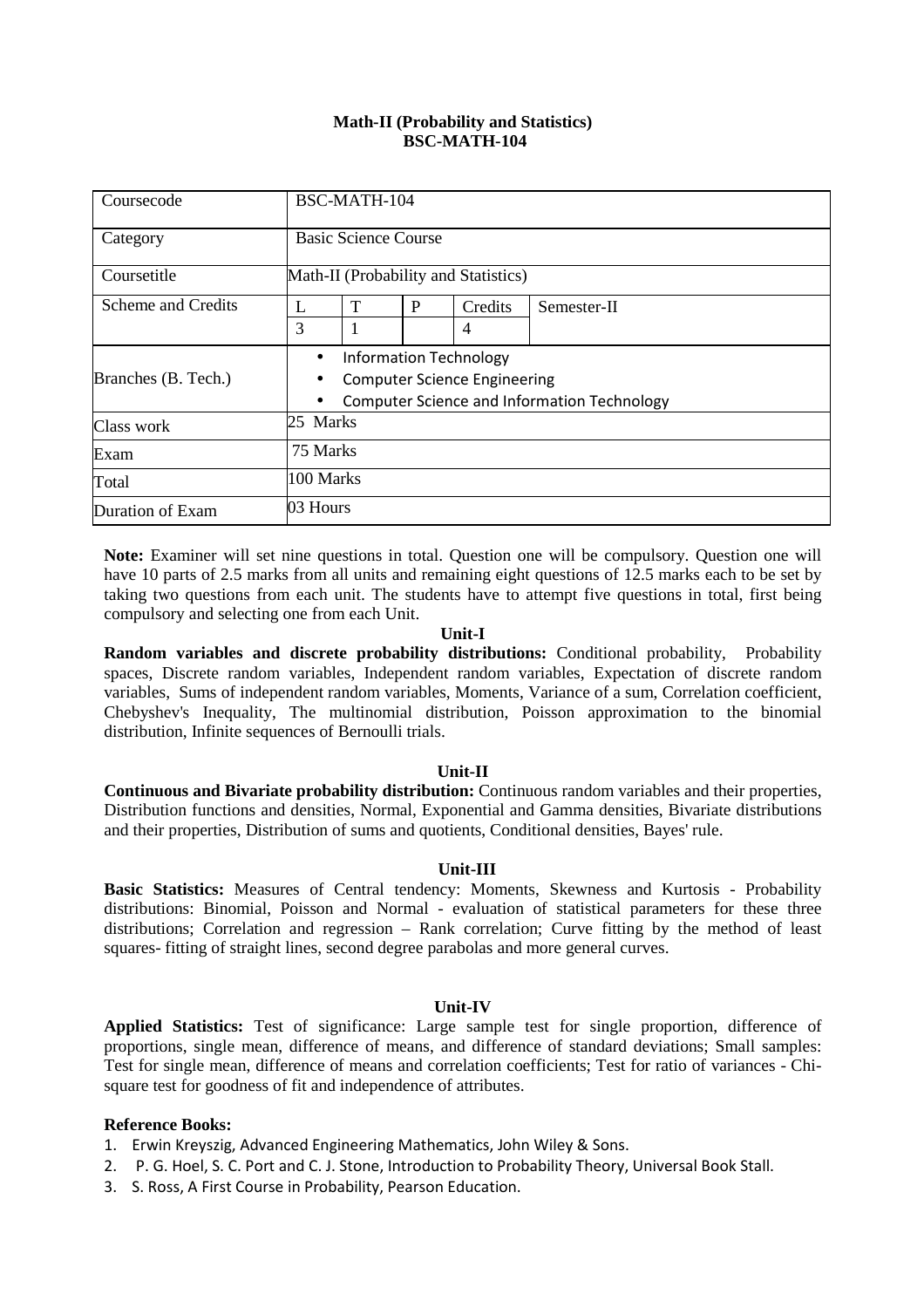- 4. W. Feller, An Introduction to Probability Theory and its Applications, Wiley.
- 5. N.P. Bali and Manish Goyal, A text book of Engineering Mathematics, Laxmi Publications.
- 6. B.S. Grewal, Higher Engineering Mathematics, Khanna Publishers.
- 7. Veerarajan T., Engineering Mathematics (for semester III), Tata McGraw-Hill Publishing Company Limited.

## **Course Outcomes**

The students will learn:

- The ideas of probability and random variables and various discrete and continuous probability distributions and their properties.
- The basic ideas of statistics including measures of central tendency, correlation and regression.
- The statistical methods of studying data samples.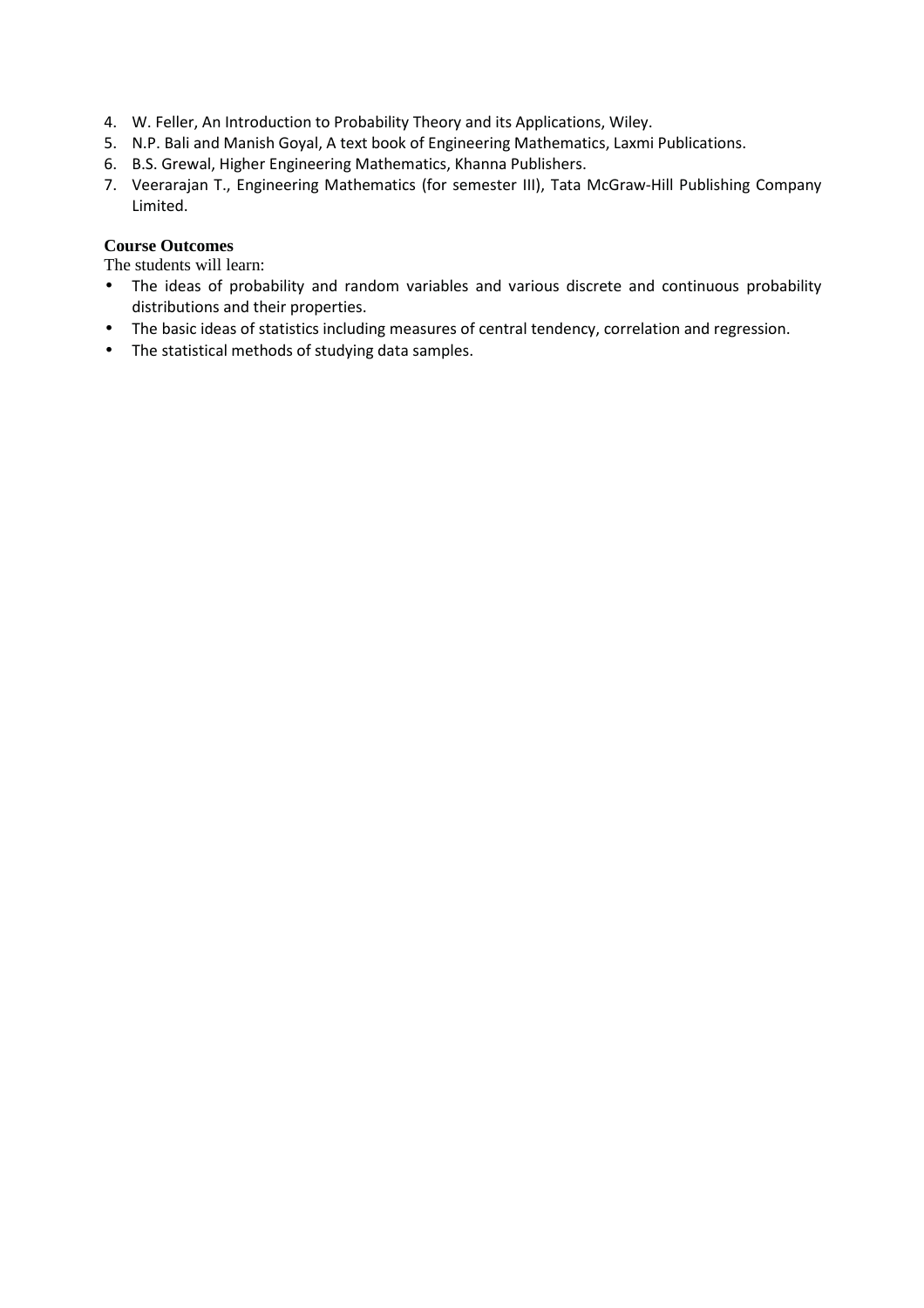#### **Math-II (Vector Calculus, Differential equations and Laplace Transform) BSC-MATH-106**

| Coursecode         |          | BSC-MATH-106                                                            |   |         |             |  |  |  |
|--------------------|----------|-------------------------------------------------------------------------|---|---------|-------------|--|--|--|
| Category           |          | <b>Basic Science Course</b>                                             |   |         |             |  |  |  |
| Coursetitle        |          | Math-II (Vector Calculus, Differential equations and Laplace Transform) |   |         |             |  |  |  |
| Scheme and Credits | L        | T                                                                       | P | Credits | Semester-II |  |  |  |
|                    | 3        |                                                                         |   | 4       |             |  |  |  |
| Class work         |          | 25 Marks                                                                |   |         |             |  |  |  |
| Exam               |          | 75 Marks                                                                |   |         |             |  |  |  |
| Total              |          | 100 Marks                                                               |   |         |             |  |  |  |
| Duration of Exam   | 03 Hours |                                                                         |   |         |             |  |  |  |

**Note:** Examiner will set nine questions in total. Question one will be compulsory. Question one will have 10 parts of 2.5 marks from all units and remaining eight questions of 12.5 marks each to be set by taking two questions from each unit. The students have to attempt five questions in total, first being compulsory and selecting one from each Unit.

#### **Unit-I**

**Vector Calculus:** Differentiation of vectors, Scalar and vector point functions, Gradient of a scalar field and Directional derivative, Divergence and Curl of a vector field and their physical interpretations, Integration of vectors, Line integral, Surface integral, Volume integral, Green, Stoke's and Gauss theorems (without proof) and their applications.

#### **Unit-II**

**Ordinary Differential Equations:** Exact differential equations, Equations reducible to exact differential equations, Applications of differential equations of first order & first degree to simple electric circuits, Newton's law of cooling, Heat flow and Orthogonal trajectories, Linear Differential equations of second and higher order, Complete solution, Complementary function and Particular integral, Method of variation of parameters to find particular integral, Cauchy's and Legendre's linear equations.

#### **Unit-III**

**Laplace Transforms and its Applications:** Laplace transforms of elementary functions, Properties of Laplace transforms, Existence conditions, Transforms of derivatives, Transforms of integrals, Multiplication by  $t^n$ , Division by  $t$ , Evaluation of integrals by Laplace transforms, Laplace transform of unit step function, Unit impulse function and Periodic function, Inverse transforms, Convolution theorem, Application to linear differential equations.

#### **Unit-IV**

**Partial Differential Equations:** Formation of partial differential equations, Lagrange' linear partial differential equation, First order non-linear partial differential equation, Charpit's method, Method of separation of variables.

#### **Reference Books:**

- 1. G.B. Thomas and R.L. Finney, Calculus and Analytic geometry, Pearson Education.
- 2. Erwin kreyszig, Advanced Engineering Mathematics, John Wiley & Sons.
- 3. Ramana B.V., Higher Engineering Mathematics, Tata McGraw-Hill Publishing Company Limited.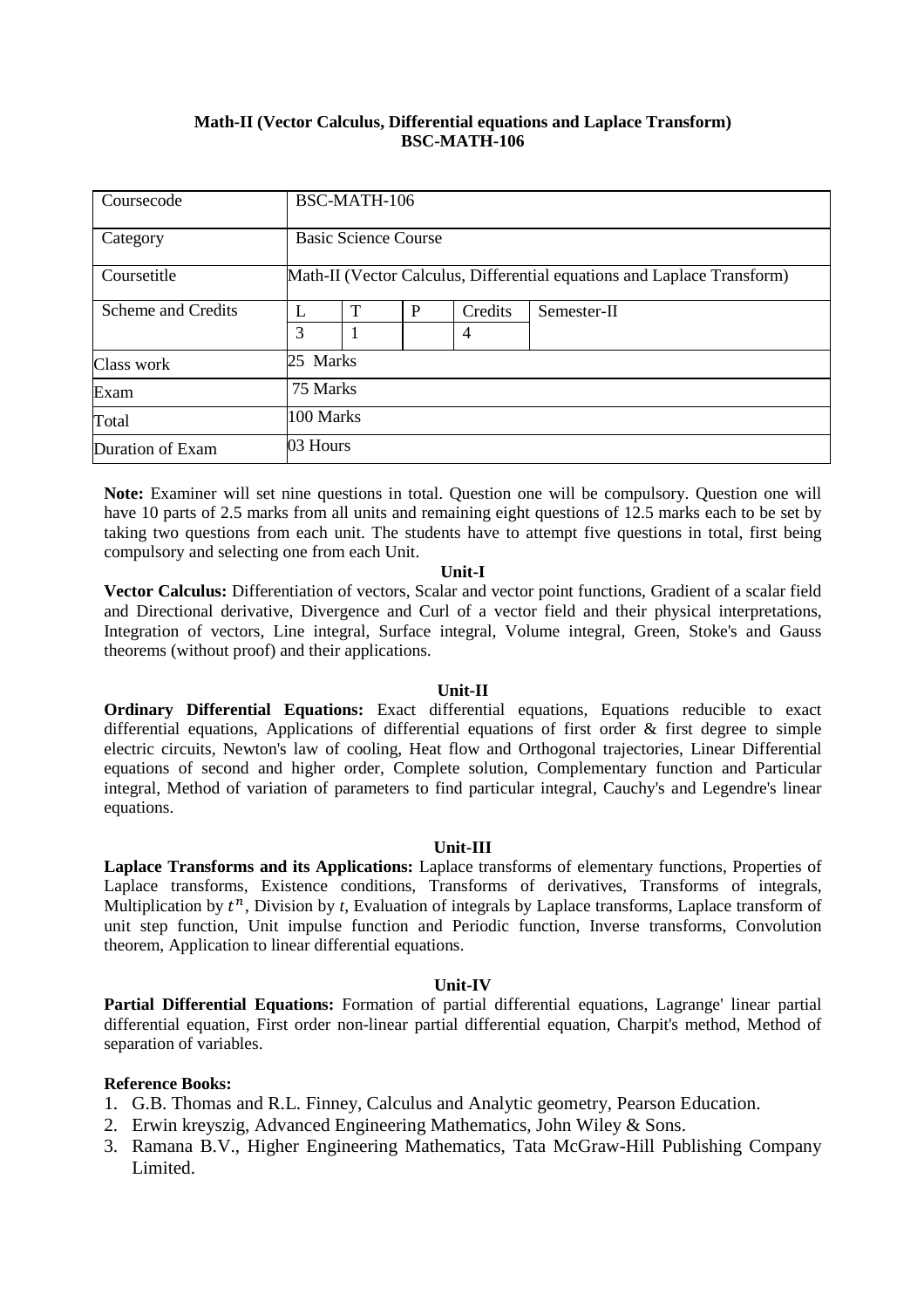- 4. B.S. Grewal, Higher Engineering Mathematics, Khanna Publishers.
- 5. N.P. Bali and Manish Goyal, A text book of Engineering Mathematics, Laxmi Publications.
- 6. P. Sivaramakrishna Das and C. Vijyakumari, Engineering Mathematics, Pearson Education.
- 7. W. E. Boyce and R. C. DiPrima, Elementary Differential Equations and Boundary Value Problems, Wiley India.
- 8. S. L. Ross, Differential Equations, Wiley India.
- 9. R. K, Jain and S. R. K. Iyengar, Advanced Engineering Mathematics, Narosa Publication House Private Limited.

**Course Outcomes** The students will learn:

- The mathematical tools needed in evaluating vector calculus and their usage.
- The effective mathematical tools for the solutions of differential equations that model physical processes.
- To deal with the Laplace transform and its application that is essential in most branches of engineering
- The essential tool of partial differential equation in a comprehensive manner.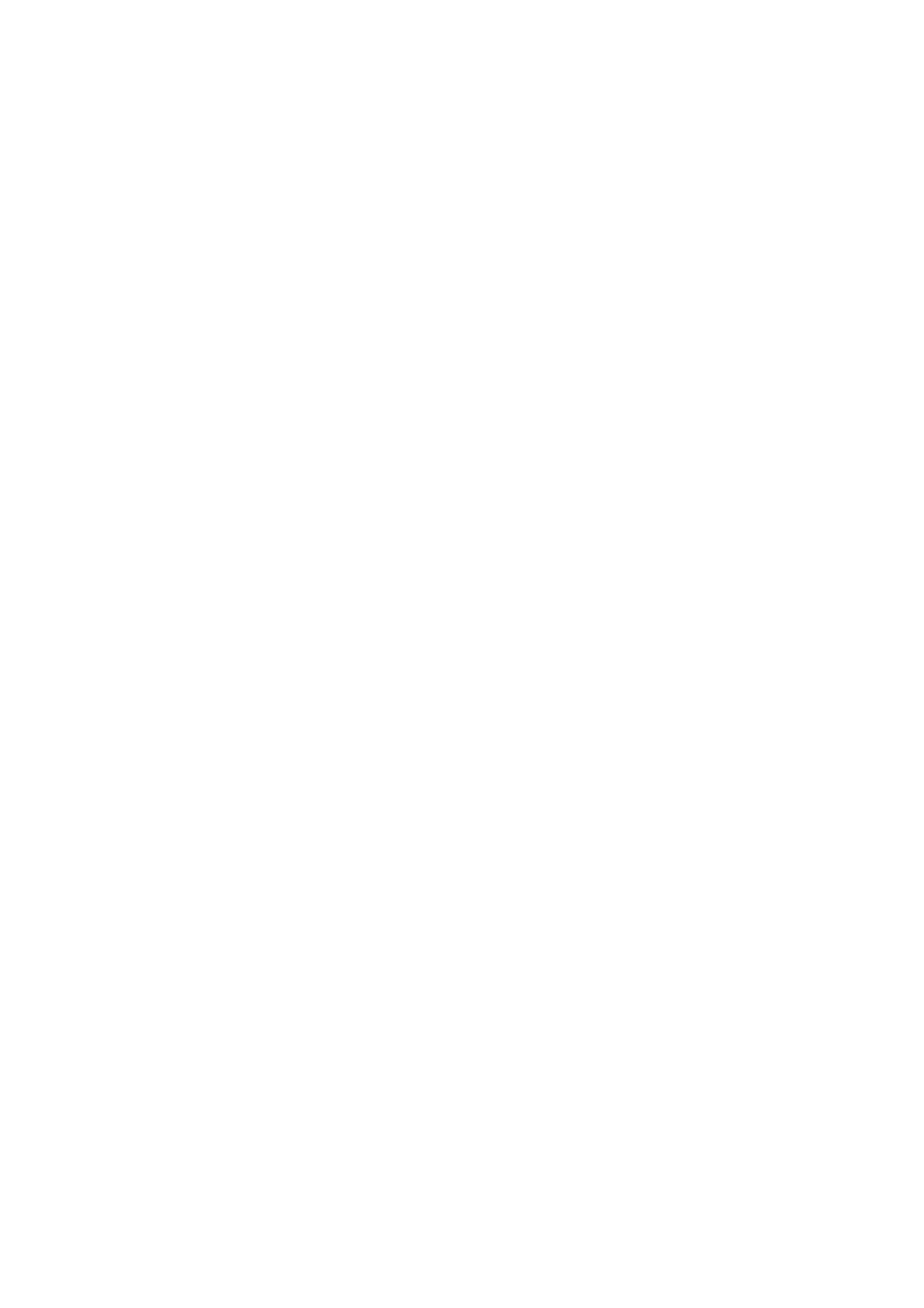# **BASIC ELECTRICAL ENGINEERING**

| Theory:           |        |
|-------------------|--------|
| Class Work:       | 25     |
| Total:            | 100    |
| Duration of Exam: | 3 Hrs. |
|                   |        |

| <b>Course Code</b> | <b>ESC-EE-101</b>                     |  |  |  |
|--------------------|---------------------------------------|--|--|--|
| Category           | <b>Engineering Science Course</b>     |  |  |  |
| Course title       | Basic Electrical Engineering (Theory) |  |  |  |
| <b>Scheme</b>      |                                       |  |  |  |
|                    |                                       |  |  |  |

**Note:** Examiner will set nine questions in total. Question one will be compulsory. Question one will have 10 parts of 2.5 marks from all units and remaining eight questions of 12.5 marks each to be set by taking two questions from each unit. The students have to attempt five questions in total, first being compulsory and selecting one from each Unit.

#### **DC Circuits**

# **Section A**

Electrical circuit elements (R, L and C), voltage and current sources, Kirchoff current and voltage laws with their applications (Nodal and Mesh Analysis), analysis of simple circuits with dc excitation. Superposition, Thevenin and Norton Theorems. Time-domain analysis of first-order RL and RC circuits.

# **AC Circuits**

Representation of sinusoidal waveforms, peak and rms values, phasor representation, real power, reactive power, apparent power, power factor. Analysis of single-phase ac circuits consisting of R, L, C, RL, RC, RLC combinations (series and parallel), resonance.

**Section B** 

#### **Transformers**

Magnetic materials, BH characteristics, ideal and practical transformer, equivalent circuit, losses in transformers, transformer tests regulation and efficiency. Auto-transformer and three-phase transformer connections.

#### **Polyphase Circuits**

Three phase balanced circuits, voltage and current relations in star and delta connections. Power Measurement by two wattmeter method.

#### **Section C**

#### **Electrical Machines**

Generation of rotating magnetic fields, construction, working, starting and speed control of single-phase induction motor. Construction and working of a three-phase induction motor. Construction, working, torque-speed characteristic and speed control of dc motor. Construction and working of synchronous generators.

#### **Section D**

#### **Measuring Instruments**

Construction, operating and uses of moving iron type and moving coil type, induction type voltmeter, Ammeter, watt meter, energy meter.

## **Electrical Installations**

Components of LT Switchgear: Introduction to Switch Fuse Unit (SFU), MCB, ELCB, MCCB, Types of Wires and Cables, Earthing. Types of Batteries, Important Characteristics for Batteries. Elementary calculations for energy consumption, power factor improvement and battery backup.

#### **Suggested Text / Reference Books**

1. E. Hughes, "Electrical and Electronics Technology", Pearson Education.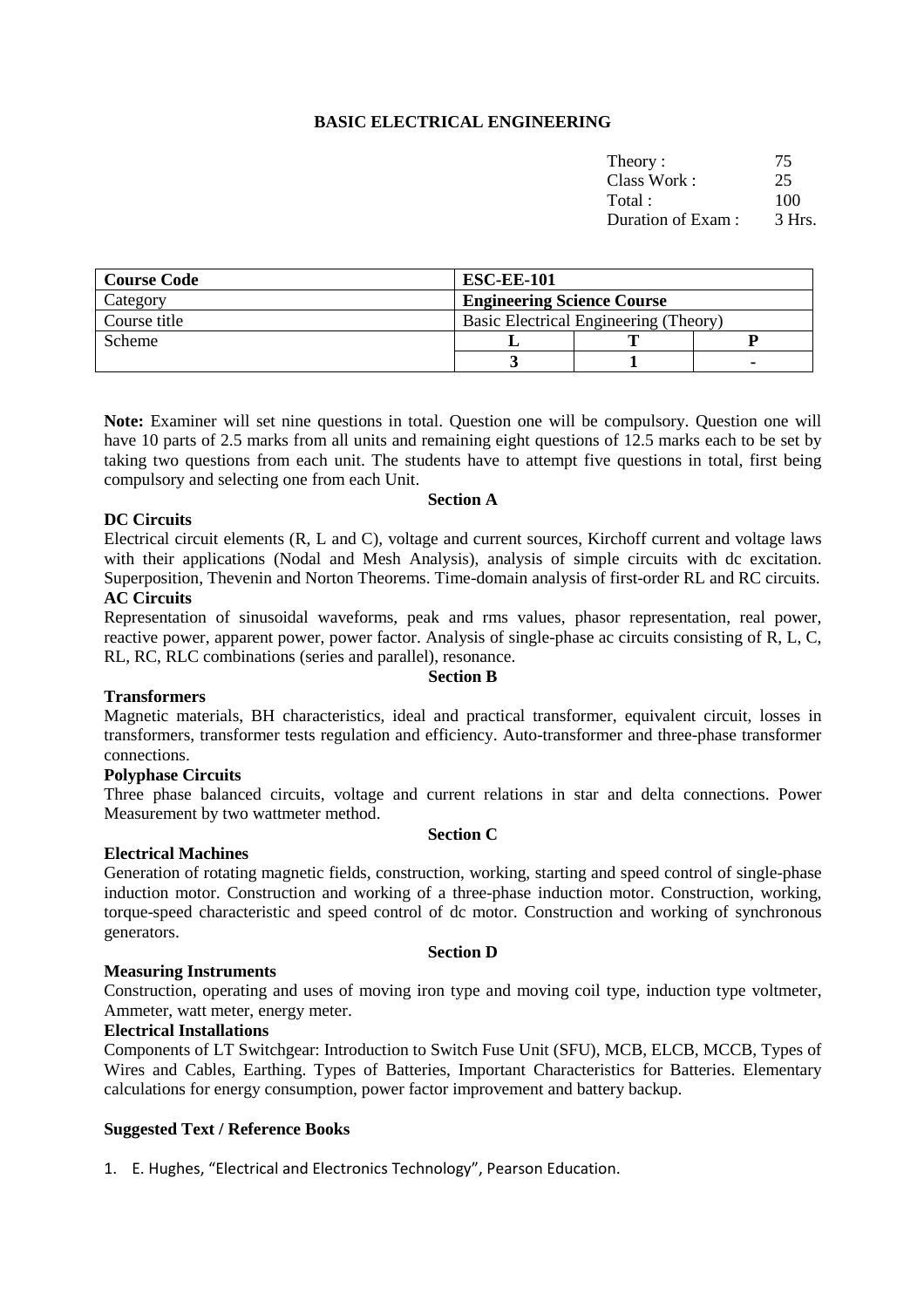- 2. D. P. Kothari and I. J. Nagrath, "Basic Electrical Engineering", Tata McGraw Hill, 2010.
- 3. S. K Sahdev, Basic of Electrical Engineering, Pearson Education, 2015.
- 4. D. C. Kulshreshtha, "Basic Electrical Engineering", McGraw Hill, 2009.
- 5. L. S. Bobrow, "Fundamentals of Electrical Engineering", Oxford University Press, 2011.
- 6. V. D. Toro, "Electrical Engineering Fundamentals", Pearson Education.

#### **Course Outcomes:**

- To understand and analyze basic electric and magnetic circuits
- To study the working principles of electrical machines and Transformers.
- To study various type of measuring instruments.
- To introduce the components of low voltage electrical installations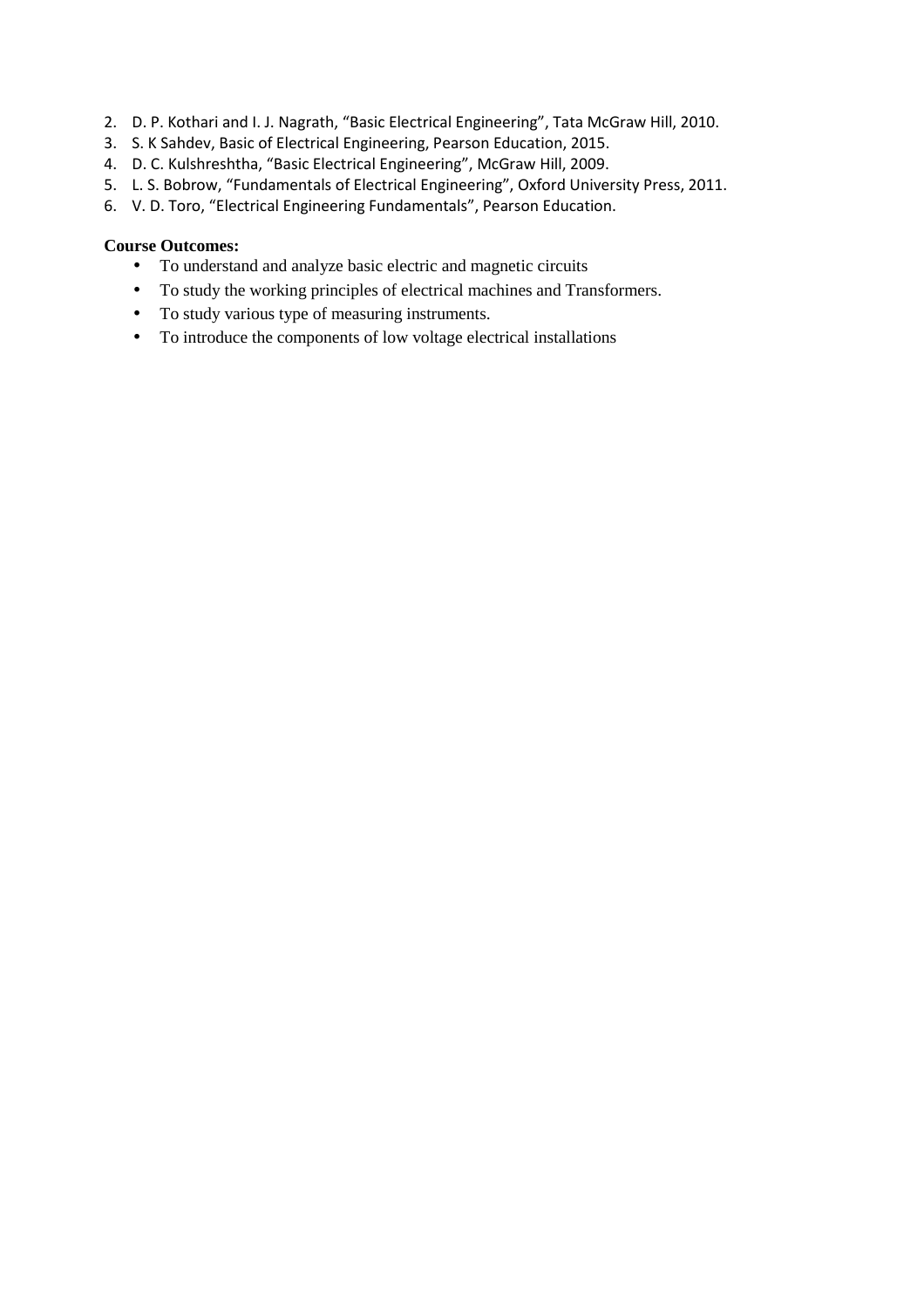# **BASIC ELECTRICAL ENGINEERING LABORATORY**

| Class Work: 25 |      |
|----------------|------|
| Exam: 25       |      |
| Total:         | - 50 |

| <b>Course Code</b> | <b>ESC-EE-102</b>                         |  |  |  |  |
|--------------------|-------------------------------------------|--|--|--|--|
| Category           | <b>Engineering Science Course</b>         |  |  |  |  |
| Course title       | Basic Electrical Engineering (Laboratory) |  |  |  |  |
| <b>Scheme</b>      |                                           |  |  |  |  |
|                    | ۰                                         |  |  |  |  |

#### **Notes:**

- (i) At least 10 experiments are to be performed by students in the semester.
- (ii) At least 7 experiments should be performed from the list, remaining three experiments may either be performed from the above list or designed and set by the concerned institution as per the scope of the syllabus

#### **List of Experiments:**

- 1. Basic safety precautions. Introduction and use of measuring instruments voltmeter, ammeter, multi-meter, oscilloscope. Practical resistors, capacitors and inductors.
- 2. To verify KCL and KVL.
- 3. To verify Thevenin's and Norton theorems.
- 4. To verify Maximum power transfer and Superposition theorems.
- 5. To perform direct load test of a transformer and plot efficiency Vs load characteristic.
- 6. To perform O.C. and S.C. tests of a transformer.
- 7. Measurement of power in a 3-phase system by two wattmeter method.
- 8. Measurement of power by 3 voltmeter/3 Ammeter method.
- 9. Measuring the response of R-L, R-C, and R-L-C circuits to a step change in voltage. Sinusoidal steady state response of R-L, and R-C circuits – impedance calculation and verification. Observation of phase differences between current and voltage. Resonance in R-L-C circuits.
- 10. Demonstration of cut-out sections of machines: dc machine (commutator-brush arrangement), induction machine (squirrel cage rotor), synchronous machine (field winging - slip ring arrangement) and single-phase induction machine.
- 11. Torque Speed Characteristic of shunt dc motor.
- 12. Speed control of dc motor.

#### **Laboratory Outcomes**

- Get an exposure to common electrical components and their ratings.
- Make electrical connections by wires of appropriate ratings.
- Understand the usage of common electrical measuring instruments.
- Understand the basic characteristics of transformers and electrical machines.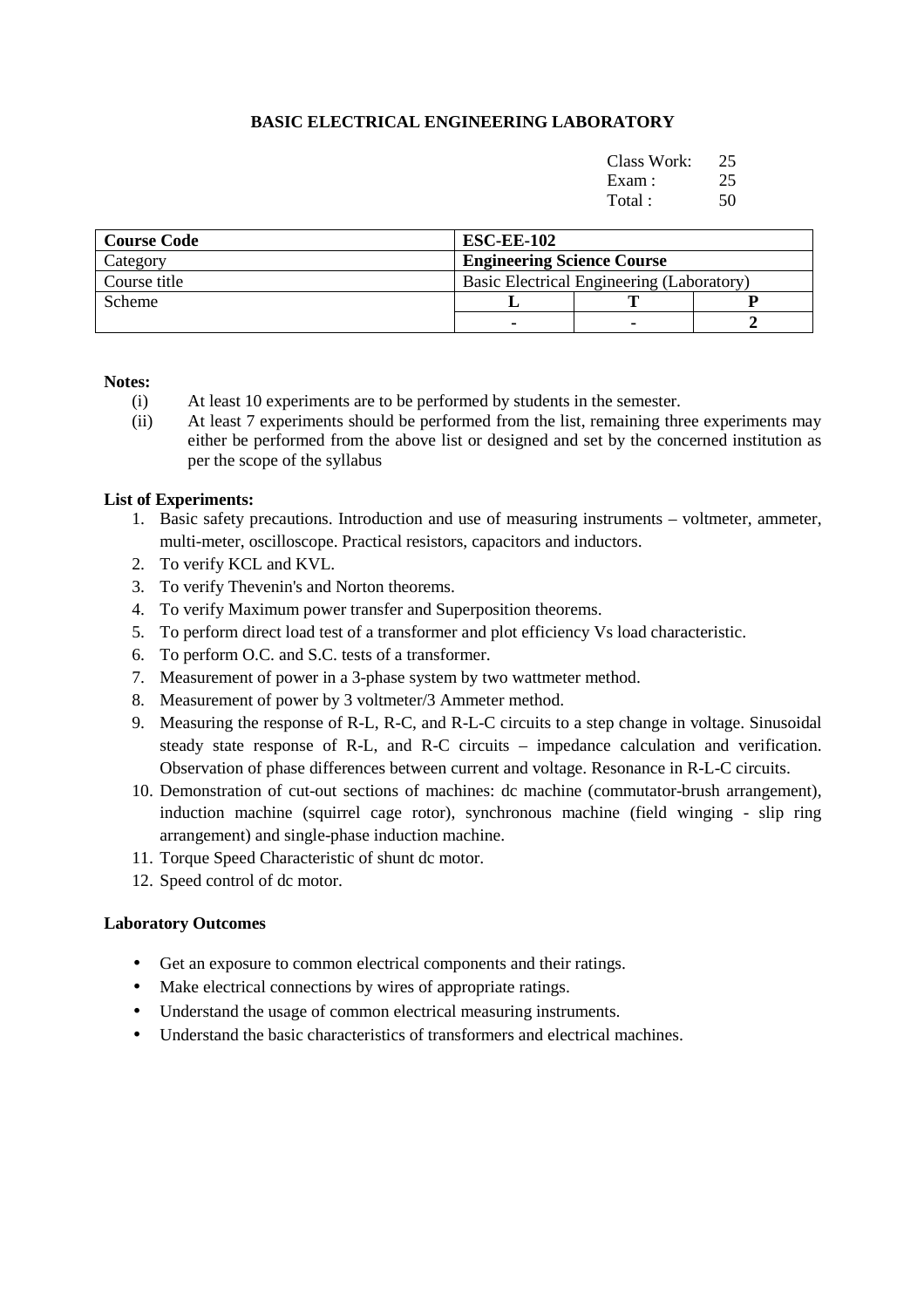| <b>Course Code</b>        | <b>ESC-CSE-101</b>                     |   |   |                |  |  |
|---------------------------|----------------------------------------|---|---|----------------|--|--|
| Category                  | <b>Engineering Science Course</b>      |   |   |                |  |  |
| <b>Course title</b>       | <b>Programming for Problem Solving</b> |   |   |                |  |  |
|                           | L                                      | Т | D | <b>Credits</b> |  |  |
| <b>Scheme and Credits</b> | 3                                      | 0 | O | 1.5            |  |  |
| Pre-requisites (if any)   | ۰                                      |   |   |                |  |  |

#### **Course Outcomes:**

The course will enable the students:

- To formulate simple algorithms for arithmetic and logical problems.
- To translate the algorithms to programs (in C language).
- To test and execute the programs and correct syntax and logical errors.
- To implement conditional ranching, iteration and recursion.
- To decompose a problem into functions
- To use arrays, pointers and structures to formulate algorithms and programs.
- To apply programming to solve matrix addition and multiplication problems
- To apply programming to solve simple numerical method problems, namely differentiation of function and simple integration.

**Note:** Examiner will set nine questions in total. Question one will be compulsory. Question one will have 10 parts of 2.5 marks from all units and remaining eight questions of 12.5 marks each to be set by taking two questions from each unit. The students have to attempt five questions in total, first being compulsory and selecting one from each Unit.

#### **Unit 1**

Introduction to Programming:

Idea of Algorithm: Steps to solve logical and numerical problems. Representation of

Algorithm: Flowchart/Pseudocode with examples.

C Programming: Keywords, Variables and Data Types: basic, derived and user defined, Type Conversions, Header Files, Basic Input and Output Functions and Statements, Compilation, Syntax and Logical Errors in compilation, Object and Executable Code, Storage Classes, Arithmetic Expressions and Precedence*.* 

#### **Unit 2**

Preprocessors, Conditional and Branching Statements, Loops/ Iterative Statements**,** Writing and evaluation of conditionals and consequent branching.

#### **Unit 3**

Arrays (1-D, 2-D), Character Arrays and Strings, Arrays with Pointers, Functions (including using built in libraries), Parameter passing in functions, Call by Value, Call by Reference, Passing arrays to functions, Recursion, as a different way of solving problems. Example programs, such as Finding Factorial, Fibonacci series, Ackerman function etc.

#### **Unit 4**

Idea of pointers, Defining pointers, Use of Pointers in self-referential structures, Introduction to Dynamic Memory Allocation and its Methods, Structures, Union, Defining Structures and Array of Structures, File Handling.

#### **Suggested Text Books:**

1. Ajay Mittal, Programming in C, 'A Practical Approach', Pearson Education.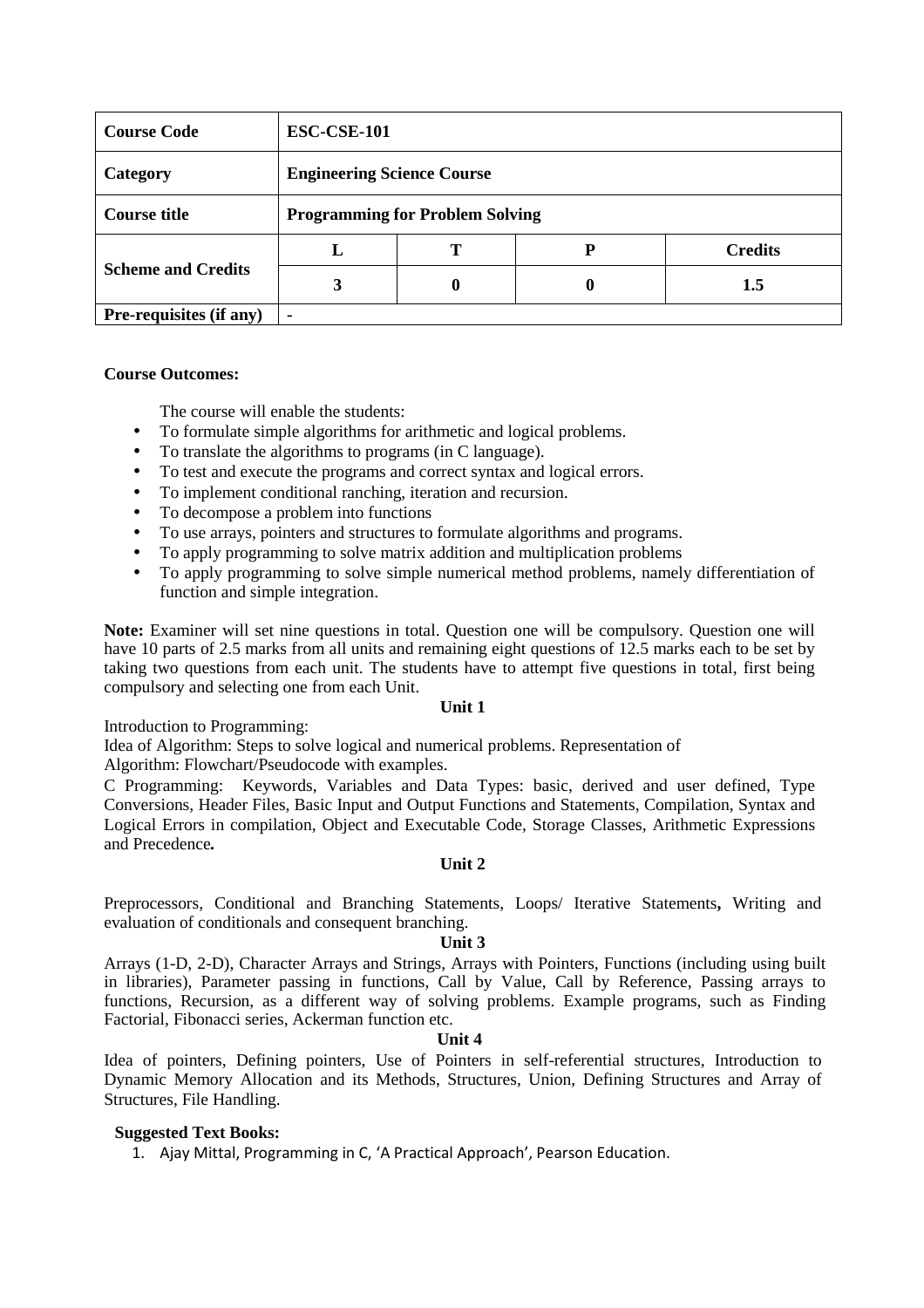- 2. Satinder Bal Gupta & Amit Singla, Fundamental of Computers and Programming in C, Shree Mahavir Book (Publishers), New Delhi
- 3. Byron Gottfried, Schaum's Outline of Programming with C, McGraw-Hill
- 4. E. Balaguruswamy, Programming in ANSI C, Tata McGraw-Hill
- 5. YashavantKanetkar, Let Us C, BPB Publication.

# **Suggested Reference Books**

Brian W. Kernighan and Dennis M. Ritchie, The C Programming Language, Prentice Hall of India

| <b>Course Code</b>             | <b>ESC-CSE-103</b>                |                                                                                                       |   |                |  |  |
|--------------------------------|-----------------------------------|-------------------------------------------------------------------------------------------------------|---|----------------|--|--|
| Category                       | <b>Engineering Science Course</b> |                                                                                                       |   |                |  |  |
| <b>Course title</b>            | <b>Programming in C Lab</b>       |                                                                                                       |   |                |  |  |
|                                | L                                 | Т                                                                                                     | P | <b>Credits</b> |  |  |
| <b>Scheme and Credits</b>      | 0                                 | 0                                                                                                     | 4 | 2              |  |  |
| <b>Pre-requisites (if any)</b> | $\blacksquare$                    |                                                                                                       |   |                |  |  |
| <b>Remarks</b>                 |                                   | The lab component should have one hour of tutorial followed or preceded by<br>laboratory assignments. |   |                |  |  |

#### **Laboratory Outcomes**

- To formulate the algorithms for simple problems
- To translate given algorithms to a working and correct program
- To be able to correct syntax errors as reported by the compilers
- To be able to identify and correct logical errors encountered at run time
- To be able to write iterative as well as recursive programs
- To be able to represent data in arrays, strings and structures and manipulate them through a program
- To be able to declare pointers of different types and use them in defining self-referential structures.
- To be able to create, read and write to and from simple text files.

**Tutorial 1:** Problem solving using computers: Lab1: Familiarization with programming environment

**Tutorial 2:** Variable types and type conversions:

Lab 2: Simple computational problems using arithmetic expressions

**Tutorial 3:** Branching and logical expressions:

**Lab 3**: Problems involving if-then-else structures

**Tutorial 4:** Loops, while and for loops:

Lab 4: Iterative problems e.g., sum of series

**Tutorial 5:** 1D Arrays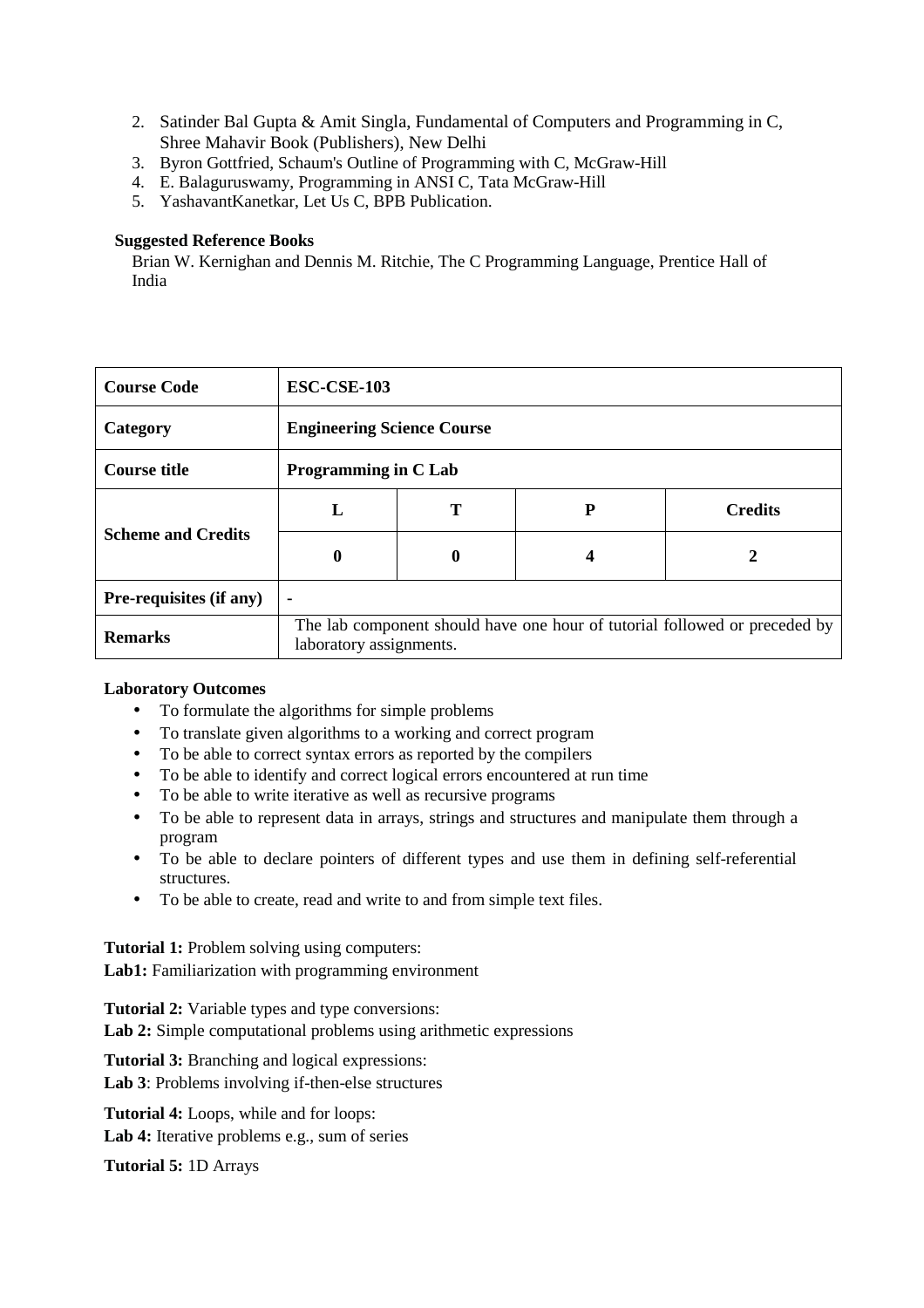**Lab 5:** 1D Array manipulation

**Tutorial 6:** 2D arrays and Strings Lab 6: Matrix problems, String operations

**Tutorial 7:** Functions, call by value: Lab 7: Simple functions

**Tutorial 8 &9:** Numerical methods (Root finding, numerical differentiation, numerical integration): Lab 8 and 9: Programming for solving Numerical methods problems

**Tutorial 10:** Recursion, structure of recursive calls Lab 10: Recursive functions

**Tutorial 11:** Pointers, structures and dynamic memory allocation Lab 11: Pointers and structures

**Tutorial 12:** File handling: Lab 12: File operations: To be able to create, read and write to and from simple text files.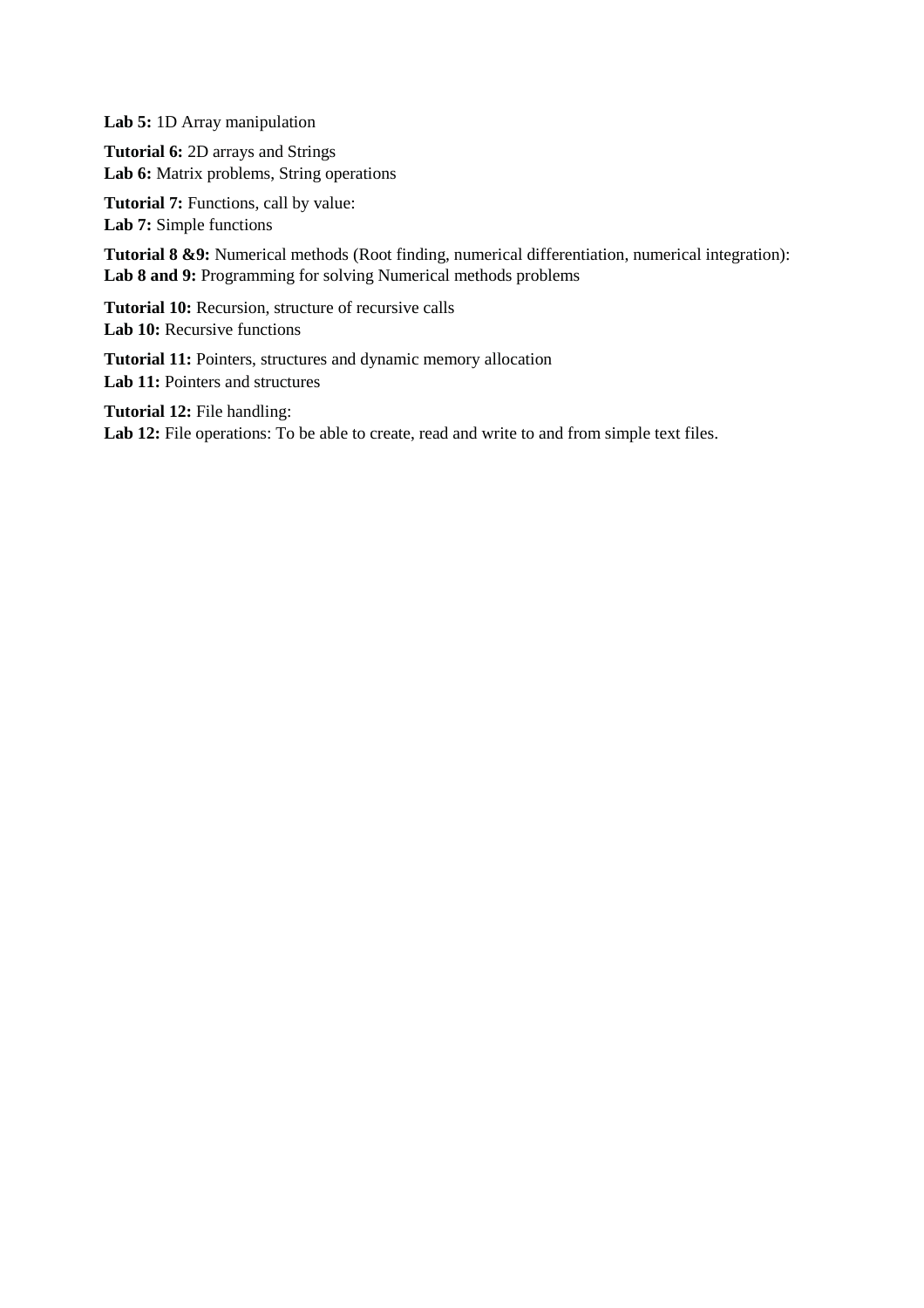| <b>Course Code</b>        | ESC-CSE-102                            |   |   |                |  |  |
|---------------------------|----------------------------------------|---|---|----------------|--|--|
| Category                  | <b>Engineering Science Course</b>      |   |   |                |  |  |
| <b>Course title</b>       | <b>Programming for Problem Solving</b> |   |   |                |  |  |
| <b>Scheme and Credits</b> | L                                      |   | P | <b>Credits</b> |  |  |
|                           | 3                                      | 0 |   | 1.5            |  |  |
| Pre-requisites (if any)   |                                        |   |   |                |  |  |

#### **Course Outcomes:**

The course will enable the students:

- To learn various number systems
- To formulate simple algorithms for arithmetic and logical problems.
- To translate the algorithms to programs (in C language).
- To test and execute the programs and correct syntax and logical errors.
- To implement conditional ranching, iteration and recursion.
- To decompose a problem into functions
- To use arrays, pointers and structures to formulate algorithms and programs.
- To apply programming to solve matrix addition and multiplication problems

**Note:** Examiner will set nine questions in total. Question one will be compulsory. Question one will have 10 parts of 2.5 marks from all units and remaining eight questions of 12.5 marks each to be set by taking two questions from each unit. The students have to attempt five questions in total, first being compulsory and selecting one from each Unit.

#### **Unit 1**

Introduction to computers and its functional units, Number System: Binary, Octal, Decimal, Hexadecimal and their inter conversion methods. Operations on number systems: Addition, Subtraction, Complement etc.

#### **Unit 2**

Introduction to Programming: Idea of Algorithm: steps to solve logical and numerical problems. Representation ofAlgorithm: Flowchart/Pseudocode with examples.

C Programming: Keywords, variables, data types, header files, basic input and output functions and statements, Compilation, Syntax and Logical Errors in compilation, object and executable code, Arithmetic expressions and precedence*.* 

#### **Unit 3**

Conditional statements, branching and Loops**,** Writing and evaluation of conditionals and consequent branching, Iteration and loops.

#### **Unit 4**

Arrays (1-D, 2-D), Character arrays and Strings, Functions (including using built in libraries), Parameter passing in functions, call by value, passing arrays to functions: idea of call by reference. Recursion, as a different way of solving problems. Example programs, such as Finding Factorial, Fibonacci series, Ackerman function etc.

#### **Suggested Text Books:**

- 1. Satinder Bal Gupta & Amit Singla, Fundamental of Computers and Programming in C, Shree Mahavir Book (Publishers), New Delhi
- 2. Ajay Mittal, Programming in C, 'A Practical Approach', Pearson Education.
- 3. Byron Gottfried, Schaum's Outline of Programming with C, McGraw-Hill
- 4. E. Balaguruswamy, Programming in ANSI C, Tata McGraw-Hill
- 5. YashavantKanetkar, Let Us C, BPB Publication.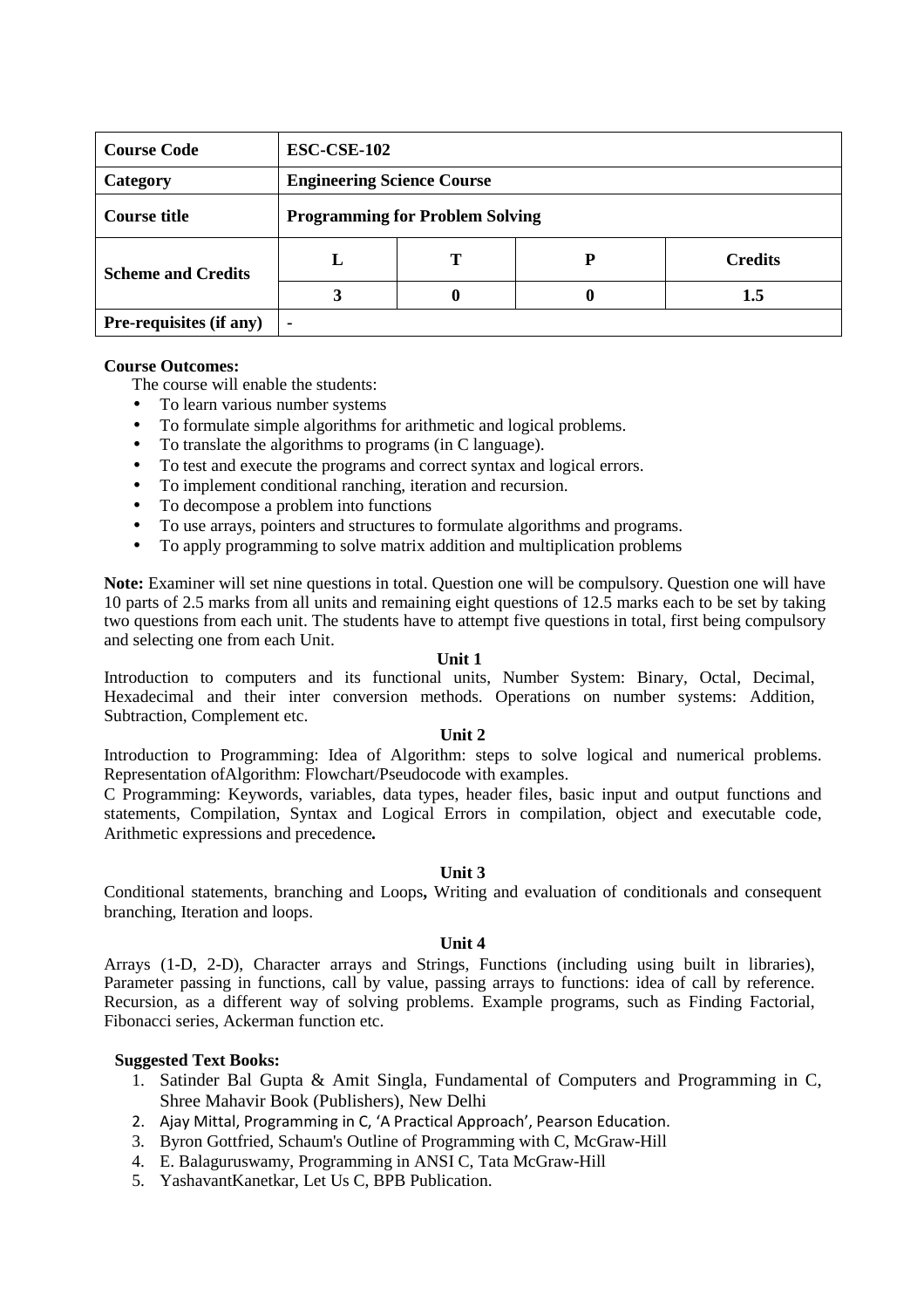| <b>Course Code</b>             | ESC-CSE-104                                                                                           |              |   |                |  |  |
|--------------------------------|-------------------------------------------------------------------------------------------------------|--------------|---|----------------|--|--|
| Category                       | <b>Engineering Science Course</b>                                                                     |              |   |                |  |  |
| <b>Course title</b>            | <b>Programming in C Lab</b>                                                                           |              |   |                |  |  |
|                                | L                                                                                                     | Т            | P | <b>Credits</b> |  |  |
| <b>Scheme and Credits</b>      | 0                                                                                                     | $\mathbf{0}$ | 4 | 2              |  |  |
| <b>Pre-requisites (if any)</b> | $\blacksquare$                                                                                        |              |   |                |  |  |
| <b>Remarks</b>                 | The lab component should have one hour of tutorial followed or preceded by<br>laboratory assignments. |              |   |                |  |  |

#### **Laboratory Outcomes**

- To formulate the algorithms for simple problems
- To translate given algorithms to a working and correct program
- To be able to correct syntax errors as reported by the compilers
- To be able to identify and correct logical errors encountered at run time
- To be able to write iterative as well as recursive programs
- To be able to represent data in arrays, strings and structures and manipulate them through a program

**Tutorial 1:** Problem solving using computers: Lab1: Familiarization with programming environment

**Tutorial 2:** Variable types and type conversions: Lab 2: Simple computational problems using arithmetic expressions

**Tutorial 3:** Branching and logical expressions: **Lab 3**: Problems involving if-then-else structures

**Tutorial 4:** Loops, while and for loops: Lab 4: Iterative problems e.g., sum of series

**Tutorial 5:** 1D Arrays **Lab 5:** 1D Array manipulation

**Tutorial 6:** 2D arrays and Strings Lab 6: Matrix problems, String operations

Tutorial 7: Functions, call by value: **Lab 7:** Simple functions

**Tutorial 8 &9:** Numerical methods (Root finding, numerical differentiation, numerical integration): Lab 8 and 9: Programming for solving Numerical methods problems

**Tutorial 10:** Recursion, structure of recursive calls Lab 10: Recursive functions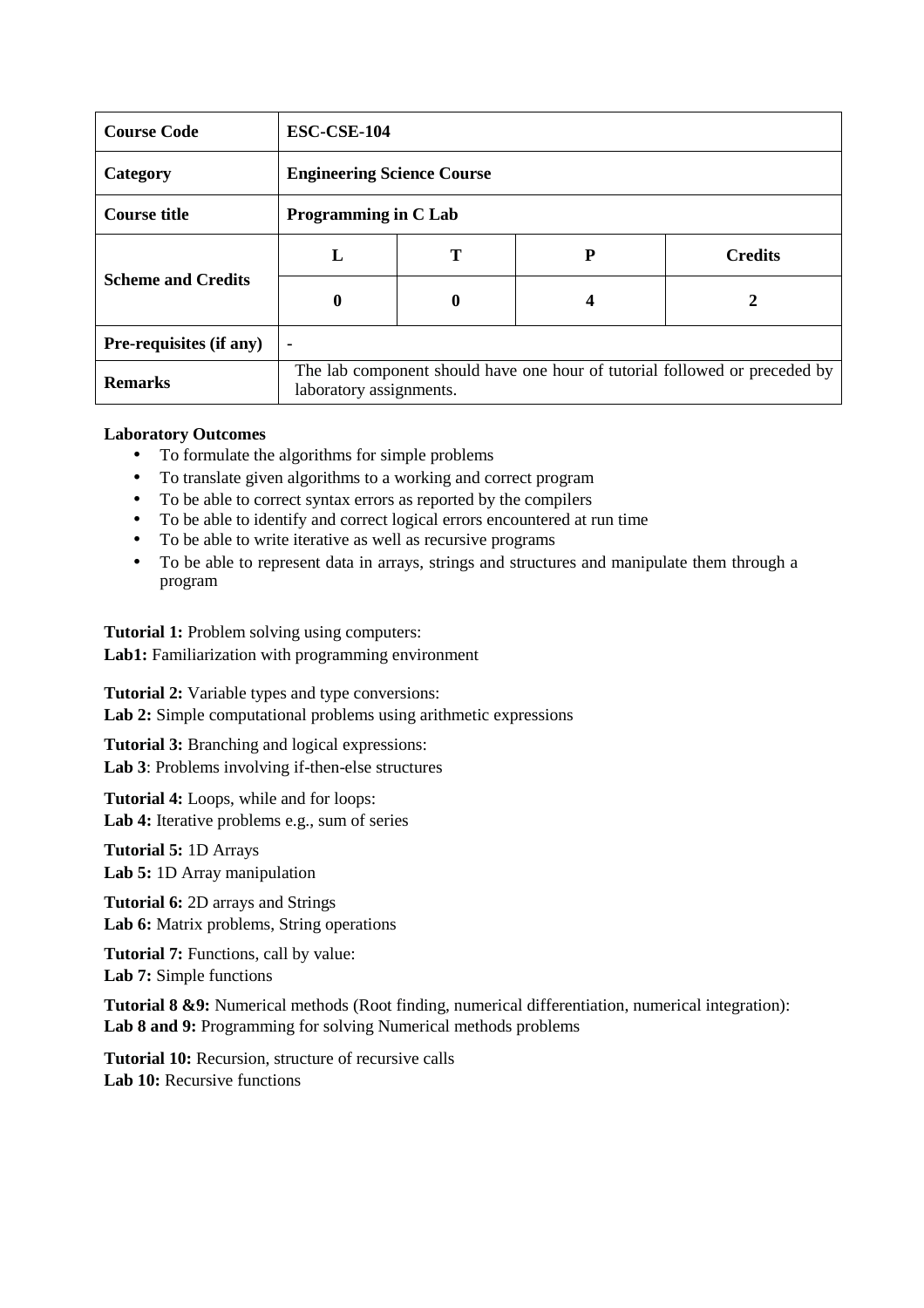| <b>Course Code</b>                   | <b>ESC-ME-102</b>                                             |   |   |                                  |               |  |
|--------------------------------------|---------------------------------------------------------------|---|---|----------------------------------|---------------|--|
| Category                             | <b>ENGINEERING SCIENCE COURSE</b>                             |   |   |                                  |               |  |
| <b>Course Title</b>                  | <b>WORKSHOP TECHNOLOGY</b>                                    |   |   |                                  |               |  |
| <b>Scheme and</b>                    |                                                               | т | P | <b>CREDITS</b>                   | Semester-I/II |  |
| <b>Credits</b>                       |                                                               | 0 |   |                                  |               |  |
| Pre-<br><b>Requisites(if</b><br>any) |                                                               |   |   |                                  |               |  |
| Theory-75<br><b>Marks</b>            | <b>Internal Assessment-25 Marks</b><br><b>Total-100 Marks</b> |   |   | Duration of<br><b>Exam-3 Hrs</b> |               |  |

**Note:** Examiner will set nine questions in total. Question one will be compulsory. Question one will have 10 parts of 2.5 marks from all units and remaining eight questions of 12.5 marks each to be set by taking two questions from each unit. The students have to attempt five questions in total, first being compulsory and selecting one from each Unit.

#### **UNIT-1**

#### **Manufacturing Processes:**

Introduction to Manufacturing Processes and their Classification, , additive manufacturing Industrial Safety; Introduction, Types of Accidents, Causes and Common Sources of Accident, Methods of Safety, First Aid, Objectives of Layout, Types of Plant Layout and their Advantages.

#### **UNIT-II**

#### **Carpentry, Fitting & Forming Processes**

Basic Principle of Hot & Cold Working, Hot & Cold Working Processes, Rolling, Extrusion, Forging, Drawing, Wire Drawing and Spinning, Sheet Metal Operations: Measuring Layout marking, Shearing, Punching, Blanking, Piercing, Forming, Bending and Joining. Advantages of timber, types of timber, defects in timber, carpentry tools, classification of metals, fitting tools, fitting operations, glass cutting

**UNIT-III** 

#### **Casting and Machine Tools**

Introduction to Casting Processes, Basic Steps in Casting Processes, Pattern: Types of Pattern and Allowances, Sand Casting: Sand Properties, Constituents and Preparation. Gating System. Melting of Metal, Cupola Furnace, Casting Defects & Remedies, plastic moulding, lathe machine, lathe operations, CNC machining, Shaper and planner machine.

#### **UNIT-1V**

#### **Welding :**

Introduction to welding, Classification of Welding Processes, GAS Welding : Oxy-Acetylene Welding, Resistance Welding : Spot and Seam Welding, Arc Welding : Metal Arc, TIG & MIG, Welding Defects and Remedies, Soldering & Brazing.

#### **Suggested Text/Reference Books:**

- 1. Kalpakjian S. And Steven S. Schmid, "Manufacturing Engineering and Technology",7th Edition, Pearson Education, 2018.
- 2. HajraChoudhury S.K., Hajra Choudhury A.K. and Nirjhar Roy S.K., "Elements of
- 3. Workshop Technology", Vol. I 2008 and Vol. II 2010, Media promoters and publishers private limited, Mumbai.
- 4. Kalpakjian S. And Steven S. Schmid, "Manufacturing Processes for Engineering Materials, Pearson Education.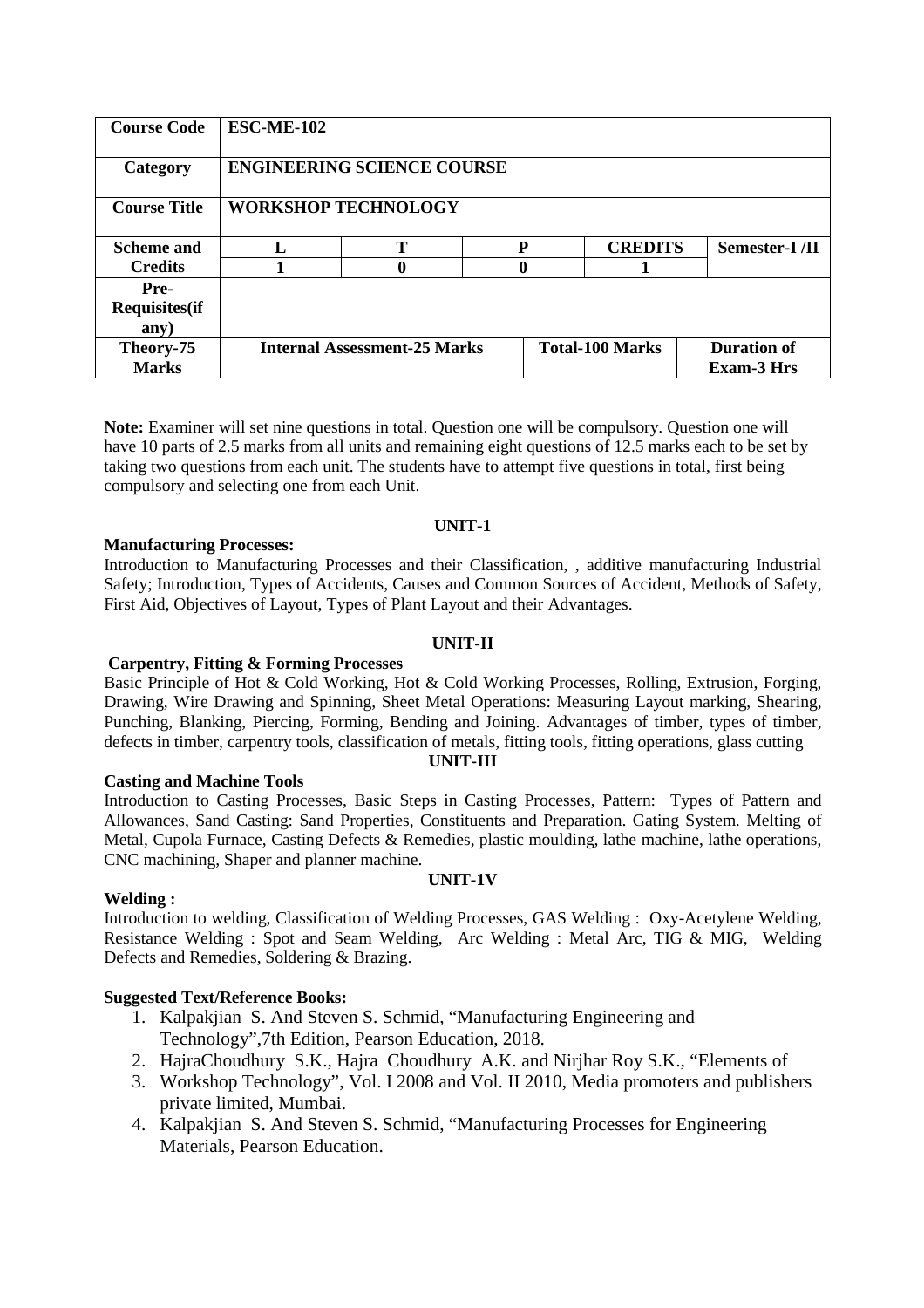- 5. Gowri P. Hariharan and A. Suresh Babu, "Manufacturing Technology I" Pearson Education, 2008.
- 6. Roy A. Lindberg, "Processes and Materials of Manufacture", 4th edition, Pearson Education.
- 7. Rao P.N., "Manufacturing Technology", Vol. I and Vol. II, Tata McGrawHill House,

#### **Course Outcomes**

Upon completion of this course, the students will gain knowledge of the different manufacturing processes which are commonly employed in the industry, to fabricate components using different materials

| <b>Course Code</b>                                     | <b>ESC-ME-103</b>                  |   |   |                       |                                         |  |  |
|--------------------------------------------------------|------------------------------------|---|---|-----------------------|-----------------------------------------|--|--|
| Category                                               | <b>ENGINEERING SCIENCE COURSE</b>  |   |   |                       |                                         |  |  |
| <b>Course Title</b>                                    | <b>MANUFACTURING PRACTICES</b>     |   |   |                       |                                         |  |  |
| <b>Scheme and</b>                                      |                                    | T | P | <b>CREDITS</b>        | <b>Semester-I</b> /II                   |  |  |
| <b>Credits</b>                                         | $\bf{0}$                           | 0 |   | 2                     |                                         |  |  |
| <b>Pre-</b><br><b>Requisites(if</b><br>any)            |                                    |   |   |                       |                                         |  |  |
| <b>External</b><br><b>Practical-25</b><br><b>Marks</b> | <b>Internal Practical-25 Marks</b> |   |   | <b>Total-50 Marks</b> | <b>Duration of</b><br><b>Exam-3 Hrs</b> |  |  |

## **List of Experiments/ Jobs**

- 1. To study different types of measuring tools used in metrology and determine least counts of vernier calipers, micrometers and vernier height gauges.
- 2. To study different types of machine tools (lathe, shaper, planer, milling, drilling machines)
- 3. To prepare a job on a lathe involving facing, outside turning, taper turning, step turning, radius making and parting-off.
- 4. To study different types of fitting tools and marking tools used in fitting practice.
- 5. To prepare lay out on a metal sheet by making and prepare rectangular tray pipe shaped components e.g. funnel.
- 6. To prepare joints for welding suitable for butt welding and lap welding.
- 7. To study plastic moulding and glass cutting process
- 8. To study various types of carpentry tools and prepare simple types of at least two wooden joints.
- 9. To prepare simple engineering components/shapes by forging.
- 10. To prepare mold and core assembly.
- 11. To prepare horizontal surface/vertical surface/curved surface/slats or V-grooves on a shaper/planner.
- 12. To prepare a job involving side and face milling on a milling
- 13. To study electric machines, electronic components and power tools.

# **Note :**

At least ten experiments/jobs are to be performed/prepared by the students in the semester.

#### **Laboratory Outcomes**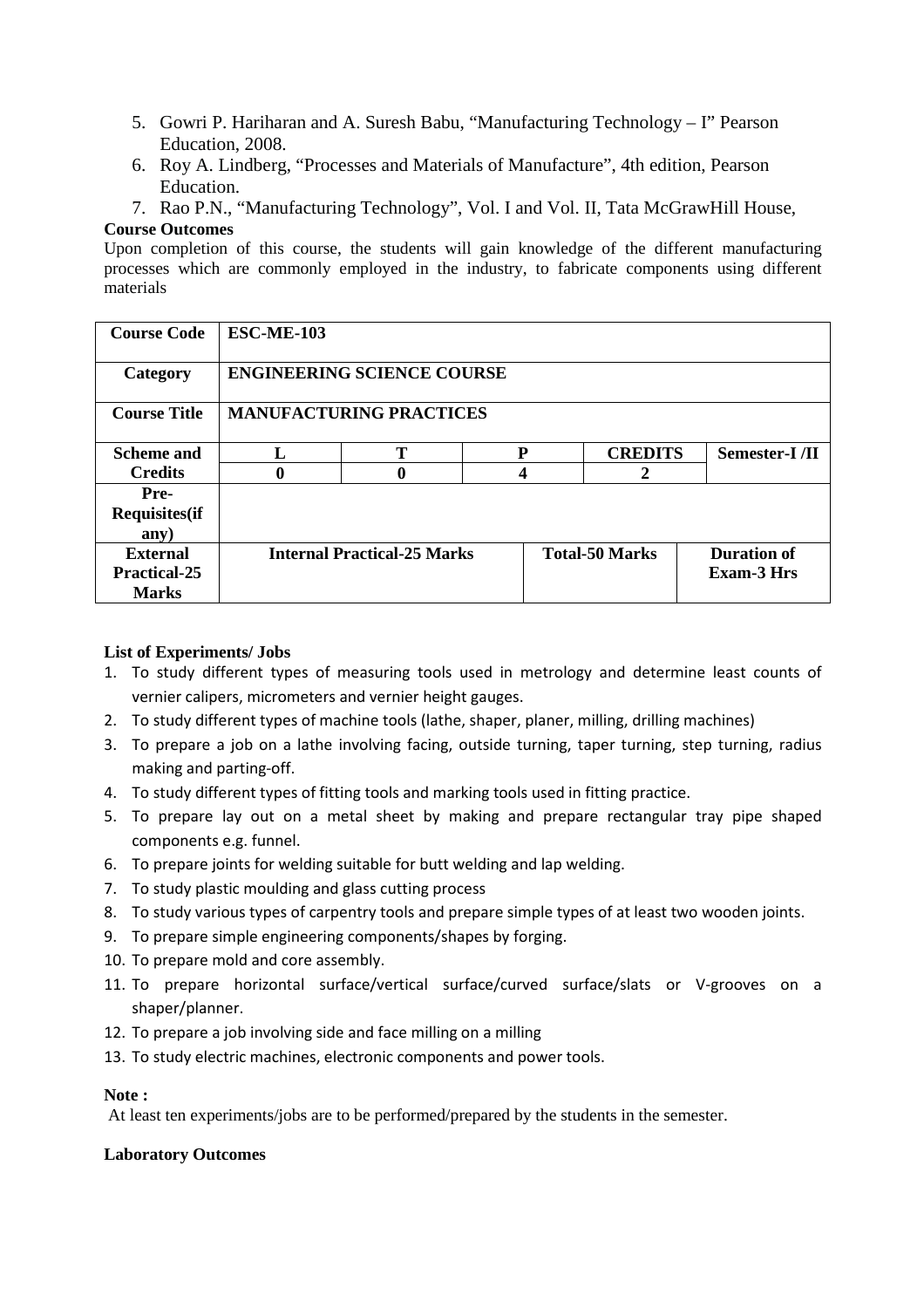Upon completion of this laboratory course, students will be able to fabricate components with their own hands.

They will also get practical knowledge of the dimensional accuracies and dimensional tolerances possible with different manufacturing processes.

By assembling different components, they will be able to produce small devices of their interest.

| <b>Course Code</b>                    | <b>ESC-ME-101</b>                        |                                          |   |                        |  |                       |
|---------------------------------------|------------------------------------------|------------------------------------------|---|------------------------|--|-----------------------|
| Category                              | <b>ENGINEERING SCIENCE COURSE</b>        |                                          |   |                        |  |                       |
| <b>Course Title</b>                   |                                          | <b>ENGINEERING GRAPHICS &amp; DESIGN</b> |   |                        |  |                       |
| <b>Scheme and</b>                     | L                                        | т                                        | P | <b>CREDITS</b>         |  | <b>Semester-I</b> /II |
| <b>Credits</b>                        |                                          | 0                                        |   | 3                      |  |                       |
| Pre-<br><b>Requisites</b> (if<br>any) |                                          |                                          |   |                        |  |                       |
| <b>External</b>                       | <b>Internal Practical/Class Marks-25</b> |                                          |   | <b>Total-100 Marks</b> |  | <b>Duration of</b>    |
| <b>Practical-75</b><br><b>Marks</b>   |                                          | <b>Marks</b>                             |   |                        |  | <b>Exam-3 Hrs</b>     |

#### **UNIT-I**

#### **Module 1: Introduction to Engineering Drawing**

Principles of Engineering Graphics and their significance, usage of Drawing instruments, lettering, Conic sections including the Rectangular Hyperbola (General method only); Cycloid, Epicycloid, Hypocycloid and Involute; Scales – Plain, Diagonal and Vernier Scales.

#### **Module 2: Orthographic Projections**

Principles of Orthographic Projections-Conventions - Projections of Points and lines inclined to both planes; Projections of planes inclined Planes - Auxiliary Planes;

#### **UNIT-II**

#### **Module 3: Projections of Regular Solids**

Those inclined to both the Planes- Auxiliary Views; Draw simple annotation, dimensioning and scale. Floor plans that include: windows, doors, and fixtures such as WC, bath, sink, shower, etc.

#### **Module 4: Sections and Sectional Views of Right Angular Solids**

Prism, Cylinder, Pyramid, Cone – Auxiliary Views; Development of surfaces of Right Regular Solids - Prism, Pyramid, Cylinder and Cone; Draw the sectional orthographic views of geometrical solids, objects from industry and dwellings (foundation to slab only)

#### **Module 5: Isometric Projections**

Principles of Isometric projection – Isometric Scale, Isometric Views, Conventions; Isometric Views of lines, Planes, Simple and compound Solids; Conversion of Isometric Views to Orthographic Views and Vice-versa, Conventions;

#### **UNIT-III**

#### **Module 6: Overview of Computer Graphics**

Listing the computer technologies that impact on graphical communication, Demonstrating knowledge of the theory of CAD software [such as: The Menu System, Toolbars (Standard, Object Properties, Draw, Modify and Dimension), Drawing Area (Background, Crosshairs, Coordinate System), Dialog boxes and windows, Shortcut menus (Button Bars), The Command Line (where applicable), The Status Bar, Different methods of zoom as used in CAD, Select and erase objects.; Isometric Views of lines, Planes, Simple and compound Solids]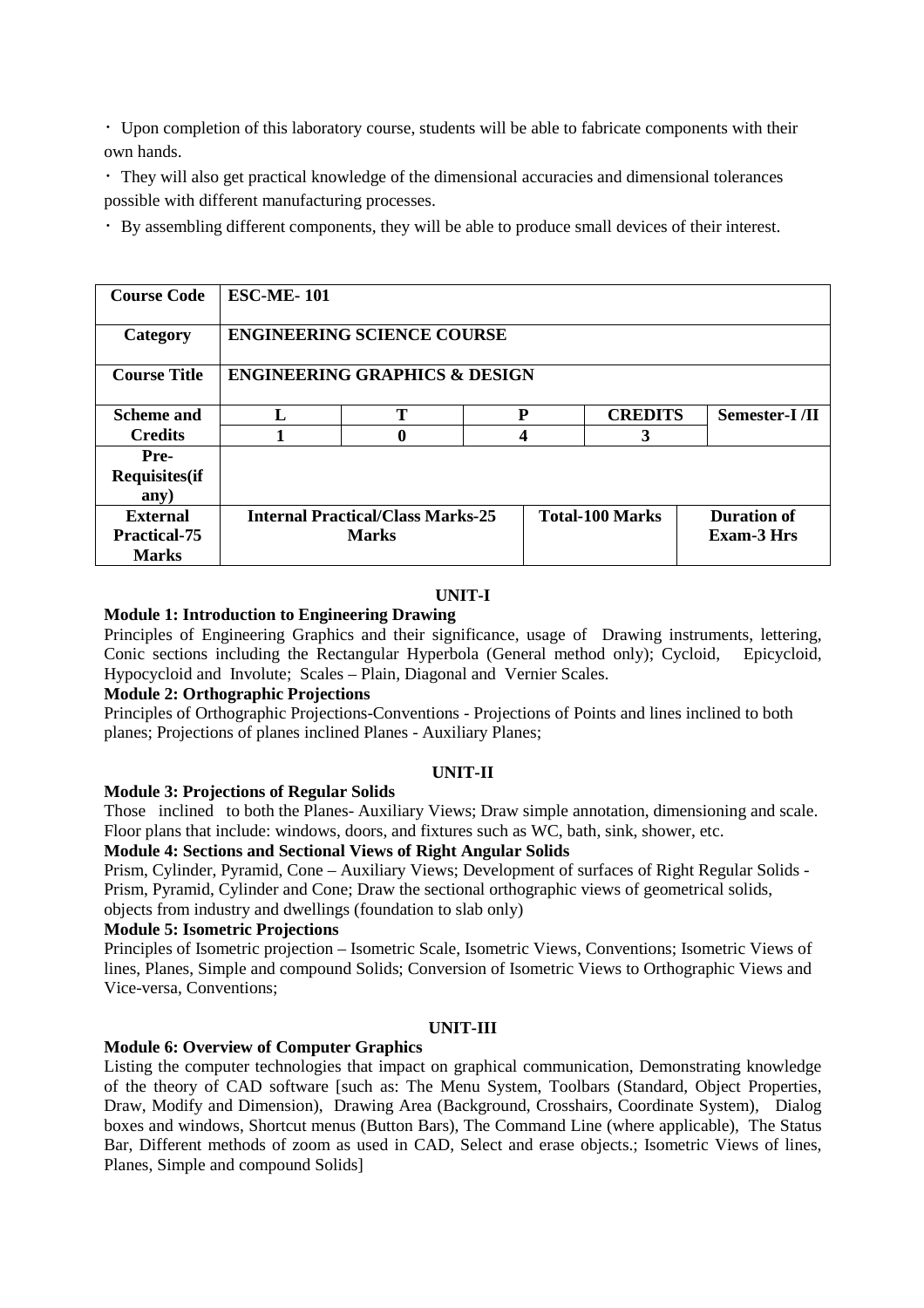#### **UNIT-IV**

#### **Module 7: Annotations, layering & other functions**

Applying dimensions to objects, applying annotations to drawings; layers to create drawings, orthographic projection techniques; Drawing sectional views of composite right regular geometric solids and project the true shape of the sectioned surface; Drawing annotation, Computer-aided design (CAD) software modeling of parts and assemblies.

Drawing of Engineering objects like coupling, crankshaft, pulley.

#### **Module 8: Demonstration of a simple team design project that illustrates**

Geometry and topology of engineered components, Applying colour coding according to building drawing practice; Drawing sectional elevation showing foundation to ceiling; Introduction to Building Information Modelling (BIM).

#### **Suggested Text/Reference Books:**

- 1. Shah, M.B. & Rana B.C., Engineering Drawing, Pearson Education
- 2. Bhatt N.D., Panchal V.M. & Ingle P.R., (2014), Engineering Drawing, Charotar Publishing Hous
- 3. Agrawal B. & Agrawal C. M. (2012), Engineering Graphics, TMH Publication
- 4. Narayana, K.L.& P Kannaiah (2008), Text book on Engineering Drawing, Scitech Publishers
- 5. (Corresponding set of) CAD Software Theory and User Manuals

#### **Course Outcomes**

All phases of manufacturing or construction require the conversion of new ideas and design concepts into the basic line language of graphics. Therefore, there are many areas (civil, mechanical, electrical, architectural and industrial) in which the skills of the CAD technicians play major roles in the design and development of new products or construction. Students prepare for actual work situations through practical training in a new state-of-the-art computer designed CAD laboratory using engineering software. This course is designed to address:

- to prepare you to design a system, component, or process to meet desired needs within realistic constraints such as economic, environmental, social, political, ethical, health and safety, manufacturability, and sustainability
- to prepare you to communicate effectively
- to prepare you to use the techniques, skills, and modern engineering tools necessary for Engineering practice The student will learn :
- Introduction to engineering design and its place in society
- Exposure to the visual aspects of engineering design
- Exposure to engineering graphics standards
- Exposure to solid modeling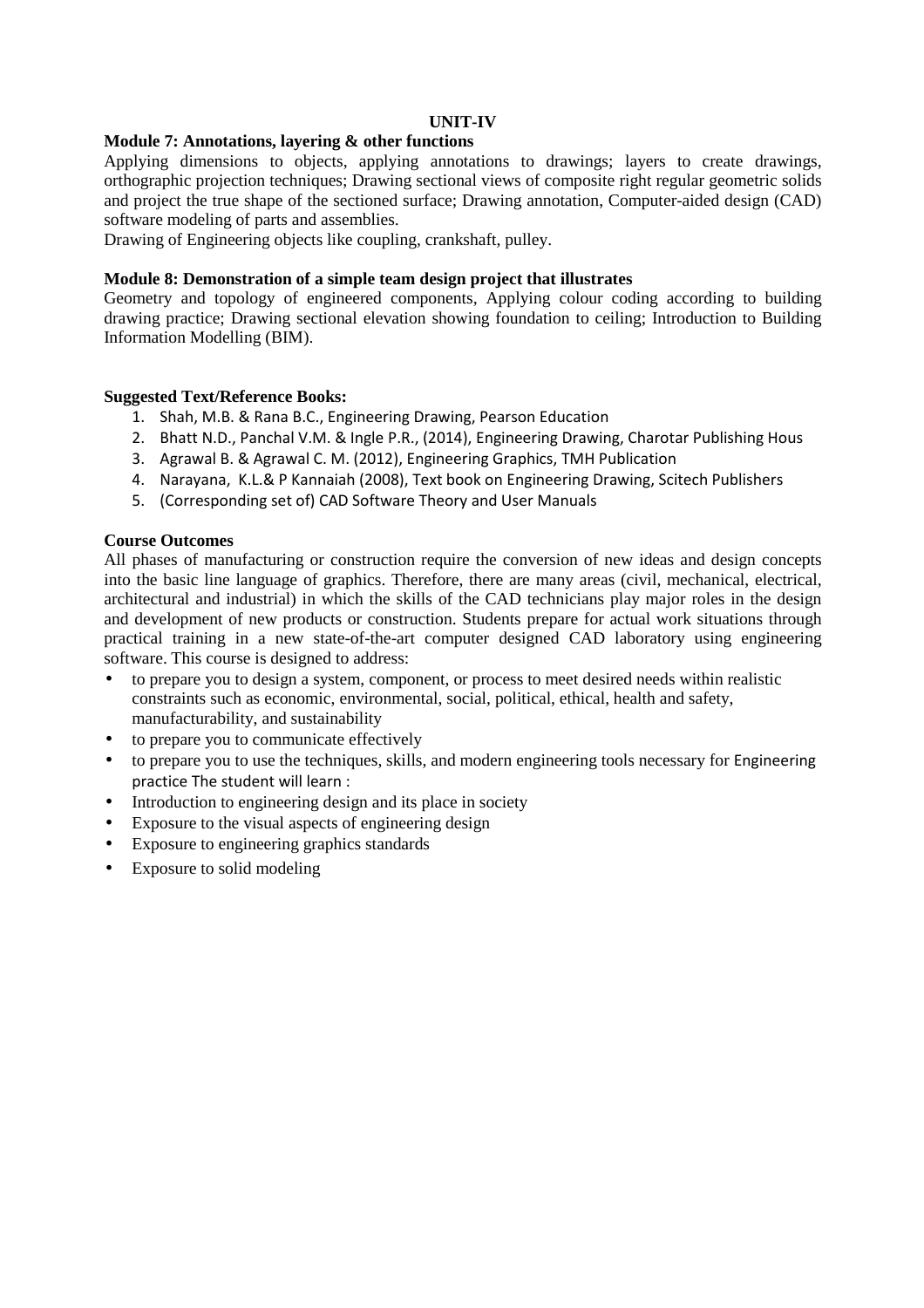| Category                     | <b>Course Code</b><br><b>Course Title</b> |   | <b>HSMC-ENG-101</b><br>÷<br><b>Humanities</b><br>÷<br><b>English Language Skills</b><br>÷ |                            |   |     |
|------------------------------|-------------------------------------------|---|-------------------------------------------------------------------------------------------|----------------------------|---|-----|
| <b>Marks</b>                 |                                           | P | <b>Credits</b>                                                                            | <b>Internal Assessment</b> |   | 25  |
| $\mathbf{2}$<br><b>Marks</b> | 0                                         | 0 | 2                                                                                         | <b>ExternalAssessment</b>  | ÷ | 75  |
|                              |                                           |   |                                                                                           | <b>Total</b>               | ÷ | 100 |
| <b>Marks</b>                 |                                           |   |                                                                                           | <b>Duration of Exam</b>    | ÷ | 03  |
| <b>Hours</b>                 |                                           |   |                                                                                           |                            |   |     |

# **Course Objective:**

To equip the students with English language skills needed in academic and professional world and to inculcate human/ethical values in them

#### **Course Outcome:**

The students will acquire basic proficiency in English with special emphasis on reading and writing skills, and writing practices along with an inclination to become better human beings. **Course Contents:** 

## **Section: A Basic Writing skills**

Subject Verb Agreement, Noun Pronoun Agreement, Governance of Nouns through Prepositions, Basic Verb Patterns (V, SV, SVO, SVOO, SVC, SVOC, SVOA)

#### **Section: B**

#### **Vocabulary Building& Creating Grammatical Cohesion**

One word substitution, Phrasal Verbs,Commonly used Idioms, Foreign words, Referring Time in Language (Tenses), Use of Active and Passive Voice

# **Section: C**

#### **Phonetics**

Basic concept –Vowels, Consonants, Phonemes, Syllable, Transcription of words

# **Section: D**

#### **Reading and Writing Practices**

(a)Literary Texts:

- i. "Patriotism beyond politics and Religion' by Abdul Kalam Azad
- ii. "The Secret of Work" by Swami Vivekananda
- iii. "An Outline of Intellectual Rubbish" by Bertrand Russell
- iv. "Mother Teresa" by Khushwant Singh
- (b) Writing official Letters- Issues Concerning Students' academic and social life
- (c) Essay Writing
- (d) Paragraph Writing

**Note:** Examiner will set nine questions in total. Question one will be compulsory. Question one will have 10 parts of 2.5 marks from all units and remaining eight questions of 12.5 marks each to be set by taking two questions from each unit. The students have to attempt five questions in total, first being compulsory and selecting one from each Unit.

#### **Recommended Readings:**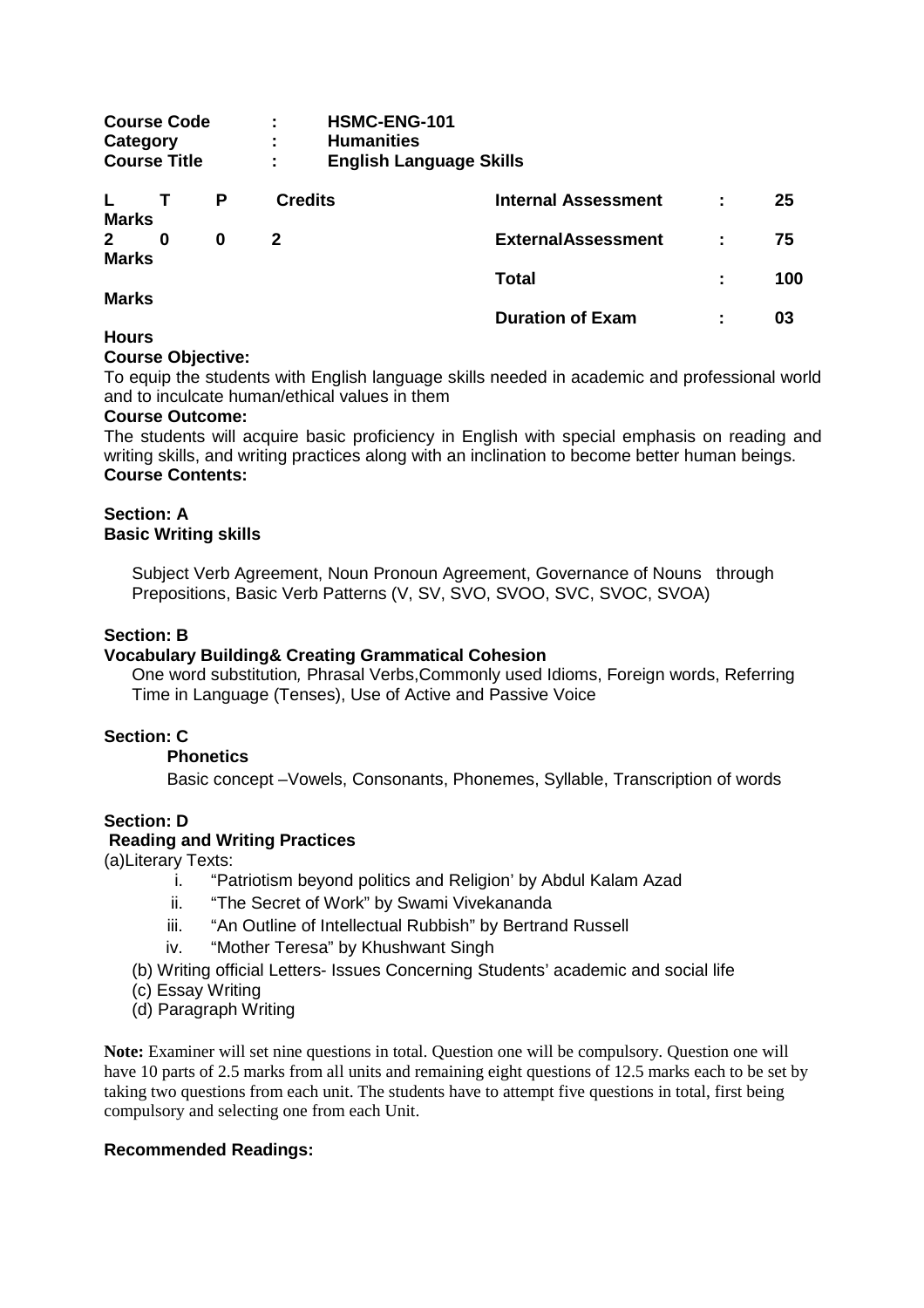- 1. Nitin Bhatnagar and Mamta Bhatnagar, Communicative English for Engineers and Professionals. Pearson Education.
- 2. Bhatnagar, k. Manmohan.Ed. The Spectrum of Life: An Anthology of Modern Prose. Delhi: Macmillan India Ltd., 2006.
- 3. C. Murlikrishna& Sunita Mishra, Communication Skills for Engineers, Pearson Ed.
- 4. Sinha, R.P.Current English Grammar and Usage. OUP.
- 5. Rizvi, M. Ashraf.Effective Technical Communication. McGraw Hill Education (India) Pvt. Ltd., 2014.
- 6. Eastwood, John.Oxford Guide to English Grammar.OUP, 2010.
- 7. Kumar, Sanjay and PushpLata. Communication Skills. OUP, 2011.
- 8. Raman, Meenakshi and Sangeeta Sharma.CommunicationSkills.NewDelhi:OUP,2011.
- 9. Hill, L.A.A Guide to Correct English.London:OUP,1965.
- 10. Oxford Dictionary of English Idioms. New Delhi: OUP, 2009
- 11. \*http://yousigma.com/religionandphilosophy/swamivivekananda/thescecretofwork.pdf

| Category                     | <b>Course Code</b><br><b>Course Title</b> |   | ٠<br>÷<br>÷ | HSMC-ENG-102<br><b>Humanities</b><br><b>English Language Lab</b> |   |    |
|------------------------------|-------------------------------------------|---|-------------|------------------------------------------------------------------|---|----|
| L.<br><b>Marks</b>           |                                           | P | Credit/s    | <b>Internal Assessment</b>                                       |   | 25 |
| $\bf{0}$                     | 0                                         | 2 | 1           | <b>ExternalAssessment</b>                                        | ÷ | 25 |
| <b>Marks</b><br><b>Marks</b> |                                           |   |             | <b>Total</b>                                                     | ÷ | 50 |
|                              |                                           |   |             | <b>Duration of Exam</b>                                          | ÷ | 03 |

**Hours**

# **Course Objective:**

The course aims at developing the desired English language skills of students of Engineering and Technology so that they become proficient in communication to excel in their professional lives. The course has been sodesigned as to enhance their linguistic and communicative competence.

# **Course Outcome:**

The students will acquire basic proficiency in English with special emphasis on listening, comprehension and speaking skills both at social and professional platforms.

# **Course Contents:**

- i. Listening comprehension
- ii. Recognition of phonemes in International Phonetic Alphabet
- iii. Self introduction and introduction of another person
- iv. Conversation and dialogues in common everyday situations
- v. Communication at work place (Standard phrases and sentences in various situations)
- vi. Telephonic communication
- vii. Speeches for special occasions (Welcome speeches, Introduction speeches, Felicitation speeches and Farewell speeches)
- viii. Tag Questions
- ix. Formal Presentations on literary texts prescribed in theory paper

# **Note: Three hour time to each segment is recommended for instruction and practice. Scheme of End Semester Practical Exam:**

1. A small passage may be read out to the examinees and they will have to write the answers to the questions asked at the end of the passage.Questions will be short answertype.